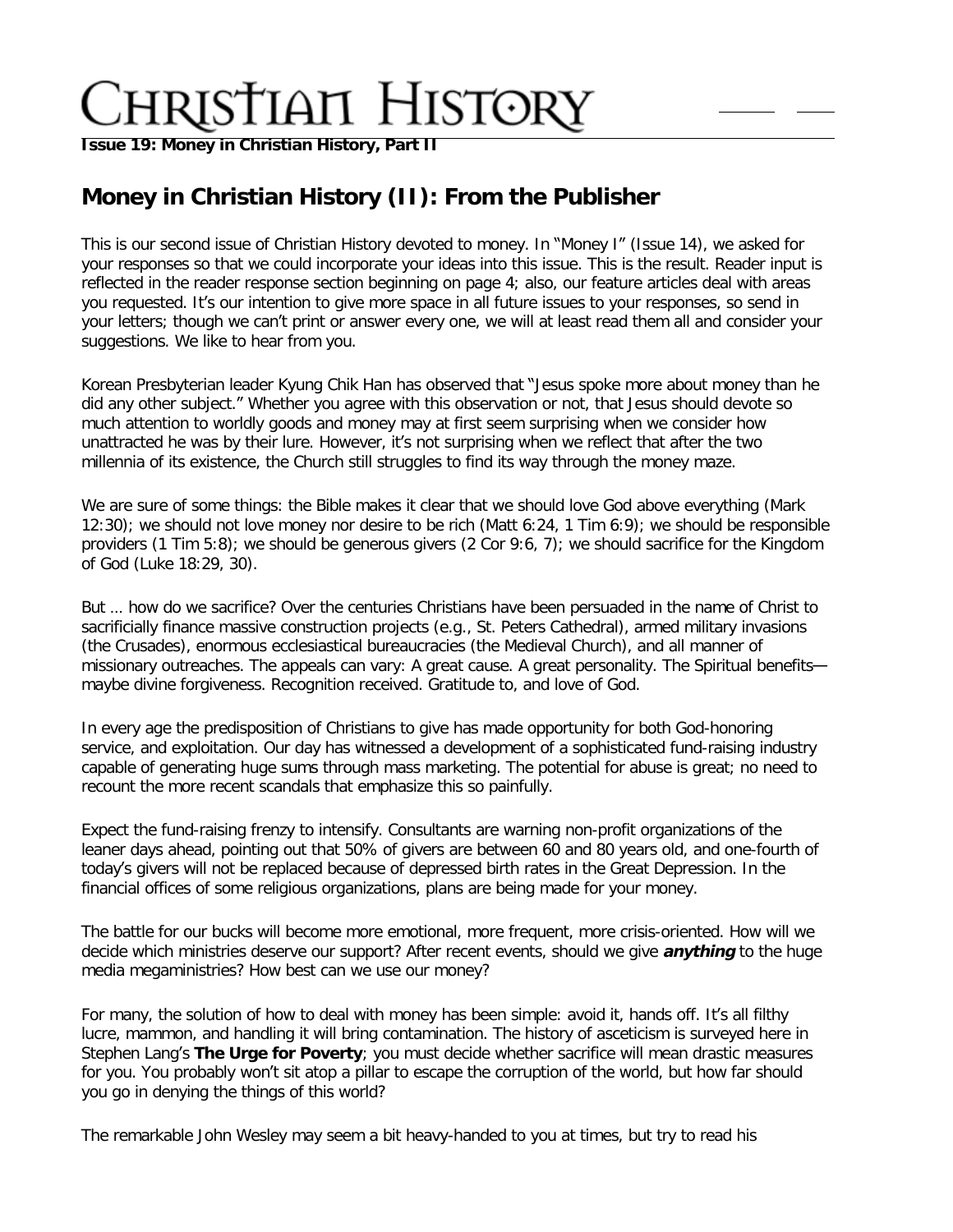uncompromising teachings in Charles White's **Four Lessons on Money** article without being challenged —or convicted.

How many silver spoons should **you** have?

What an example women have traditionally set by their organized works of mercy. Could Karen Halvorsen's article, **The Benevolent Tradition**, suggest that these women may offer us some of the best examples of leadership through service and faith proven by works? It does seem strange that women were edged out of leadership and control in mission organizations early in this century, when they were the most active in service and most successful in raising money for the Great Commission.

Consider the marriage of religiously-inspired works of charity with the pursuit of great wealth. As you read Paul Heidebrecht's article **Businessman's Religion**, ask yourself: Is the goal of getting rich okay if we "promise to do great things for God with the money"? This is a notion we're all probably familiar with; is it an attempt to buy good deeds, or force God's hand? But who else will fund our great enterprises, if not those who possess great wealth? Is it "spiritual" to claim, "God will provide," without investing the sweat and toil that produce wealth? How do you draw the line between growing wealthy **while seeking to serve God**, and **seeking to grow wealthy** so you can serve God? Just how hard is it for a camel to squeeze through the eye of a needle?

Last of all, observe the well-thought-out and practical advice (i.e., wisdom) of the Puritans on the subject of money. After reading Leland Ryken's article, **That Which God Hath Lent Thee**, you may wonder why the Puritans historically have been misrepresented, and why they have been neglected by much of the church. Overall, the Puritans seem to have seen money as something to be used properly, not as something to be shunned. For them, those who would consider it spiritually superior to withdraw from the world and material things are really neglecting to take care of the things God has entrusted to them. Their critiques of our commonly held attitudes today and their relevant insight into these things should be sobering to us all. After 300 years, we still haven't gotten hold of the balanced view they put forth. Can you find serious fault with their intentions or advice?

It's not our intention to enter the debate about what is the "correct" Christian economic model. We simply hope that these articles help you as you think through how you should use your money in the best possible God-honoring way. We also hope you are encouraged and challenged. With all the pressures of our materialistic culture, all the temptations to spend and accumulate, all the options to consider for giving, and all the well-groomed folks out there pleading with us to make a "faith pledge" to their most urgent of important causes, we all need all the help and wisdom we can get. Our prayer is that this issue of Christian History will help you along the way.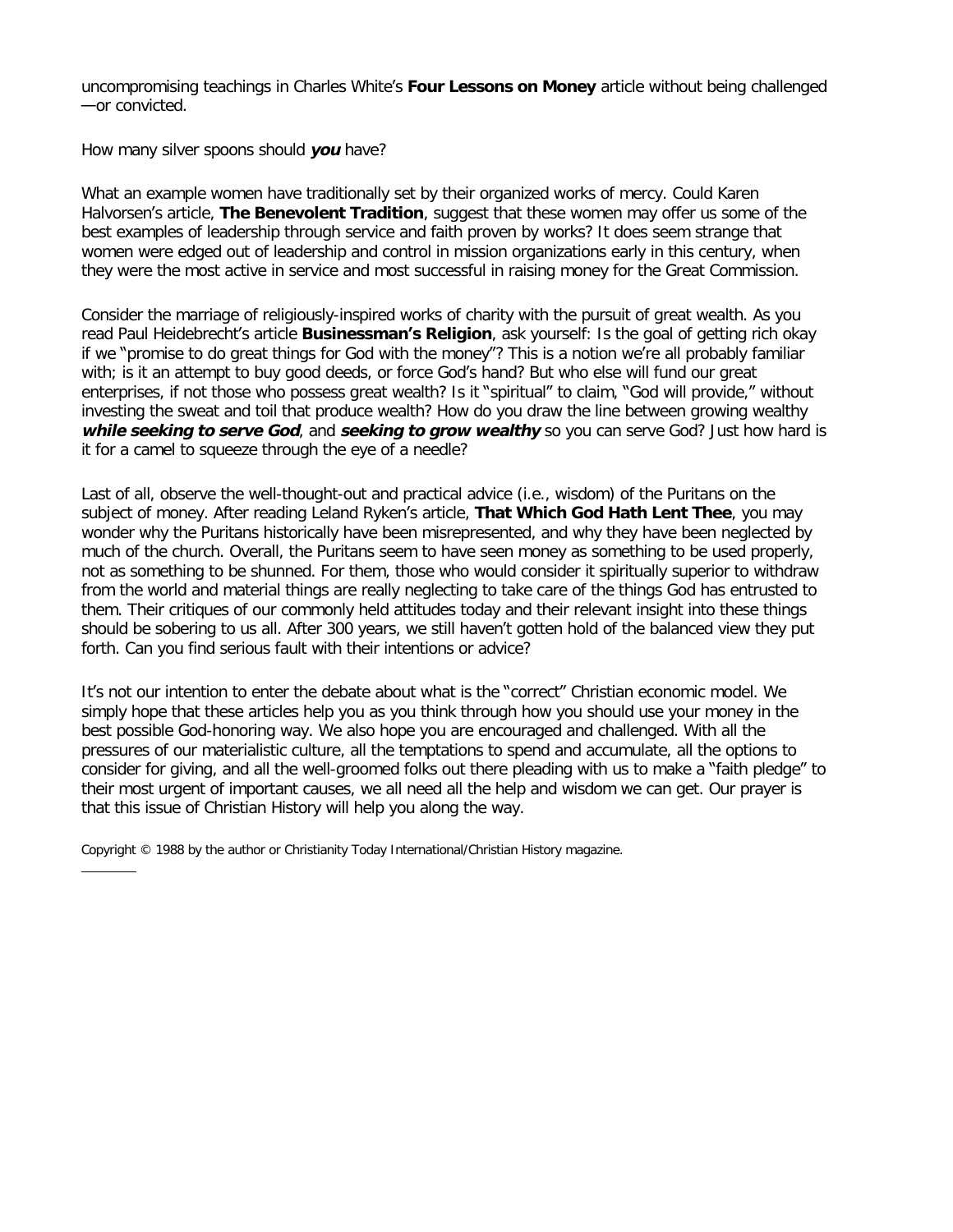# Christian History

**[Issue 19: Money in Christian History, Part II](http://ctlstaging/ch/cdrom/collection.html?id=329)**

### **The Tribute Money by Masaccio**

The magnificent painting on these pages, known as the Tribute Money, is a fresco from the Brancacci Chapel in Florence, Italy, and is the work of the first great master of the Italian Renaissance, Masaccio (1401–1428). Masaccio's work represents the shift from the highly stylized and decorative painting we associate with Medieval times to painting emphasizing three-dimensional space and solid, realistic human forms —the kind of painting we associate with the Italian Renaissance. Masaccio was one of the great heros of Michaelangelo, Leonardo DaVinci, and Raphael. In this painting, the story of Jesus, Peter, and the tribute money (see Matt 17:24ff) is told in three stages: the center of the painting is part 1, the left, part 2, and the right, part 3. In the center, the temple tax is required of Jesus by the tax collector. The tax collector addresses Peter, his left hand reaches toward Jesus in a gesture of asking, his right hand points down and in the direction of the temple building at the right, to show that the tax is for the earthly temple. Christ, pointing towards the lake, gives the instructions to Peter about how he will go about getting the money; Peter's hand obediently follows his master's gesture. Later, at the left, Peter retrieves the coin from the fish's mouth—the amazing foretold miracle. Finally, at the right, Peter delivers the four-drachma coin to the tax collector.

**After Jesus and his disciples arrived in Capernaum, the collectors of the drachma tax came to Peter and asked, "Doesn't your teacher pay the temple tax?" "Yes, he does," he replied. Jesus said to him, "…so that we may not offend them, go to the lake and throw out your line. Take the first fish you catch, open its mouth, and you will find a four-drachma coin." "Take it and give it to them for my tax and yours.""**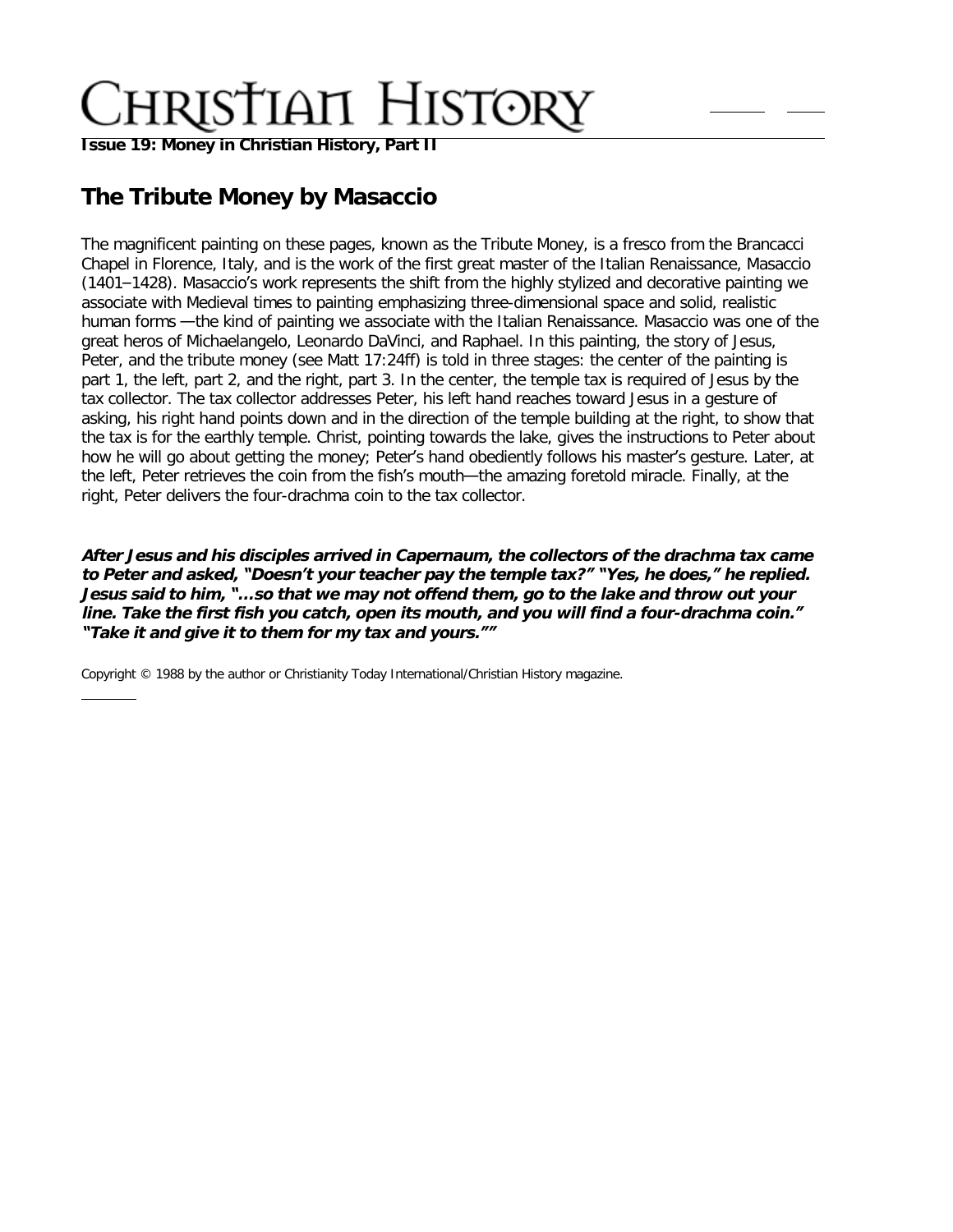# Christian History

**[Issue 19: Money in Christian History, Part II](http://ctlstaging/ch/cdrom/collection.html?id=329)**

### **Famous Quotes from Famous People**

The world asks, "What does a man own?"; Christ asks, "How does he use it?"

Andrew Murray

(1828–1917) S. African minister, church leader, writer

"The fellow that has no money is poor. The fellow that has nothing but money is poorer still."

Billy Sunday

(1862–1935) American Revivalist

**The cartoons in this section and on our cover are the work of the Christian cartoonist E. J. Pace (1880–1946). A graduate of Princeton Theological Seminary, Pace became the cartoonist for** The Sunday School Times **in 1916 and contributed more than 1,500 cartoons to that publication. He was also a popular Bible teacher and, for several years, directed the missions course at Chicago's Moody Bible Institute under Dr. James M. Gray (referred to in the article Businessman's Religion). Pace's cartoons were reproduced in numerous publications and, translated into various languages, were popular teaching vehicles for missionaries.**

"If anyone does not refrain from the love of money, he will be defiled by idolatry and so be judged as if he were one of the heathen.

Polycarp

(70?–156?) Bishop of Smyrna

"If a thief helps a poor man out of the spoils of his thieving, we must not call that charity."

Dante Alighieri

(1265–1321) Italian Poet

"No stigma attaches to the love of money in America, and provided it does not exceed the bounds imposed by public order, it is held in honor. The American will describe as noble and estimable ambition that our medieval ancestors would have called base cupidity."

Alexis de Tocqueville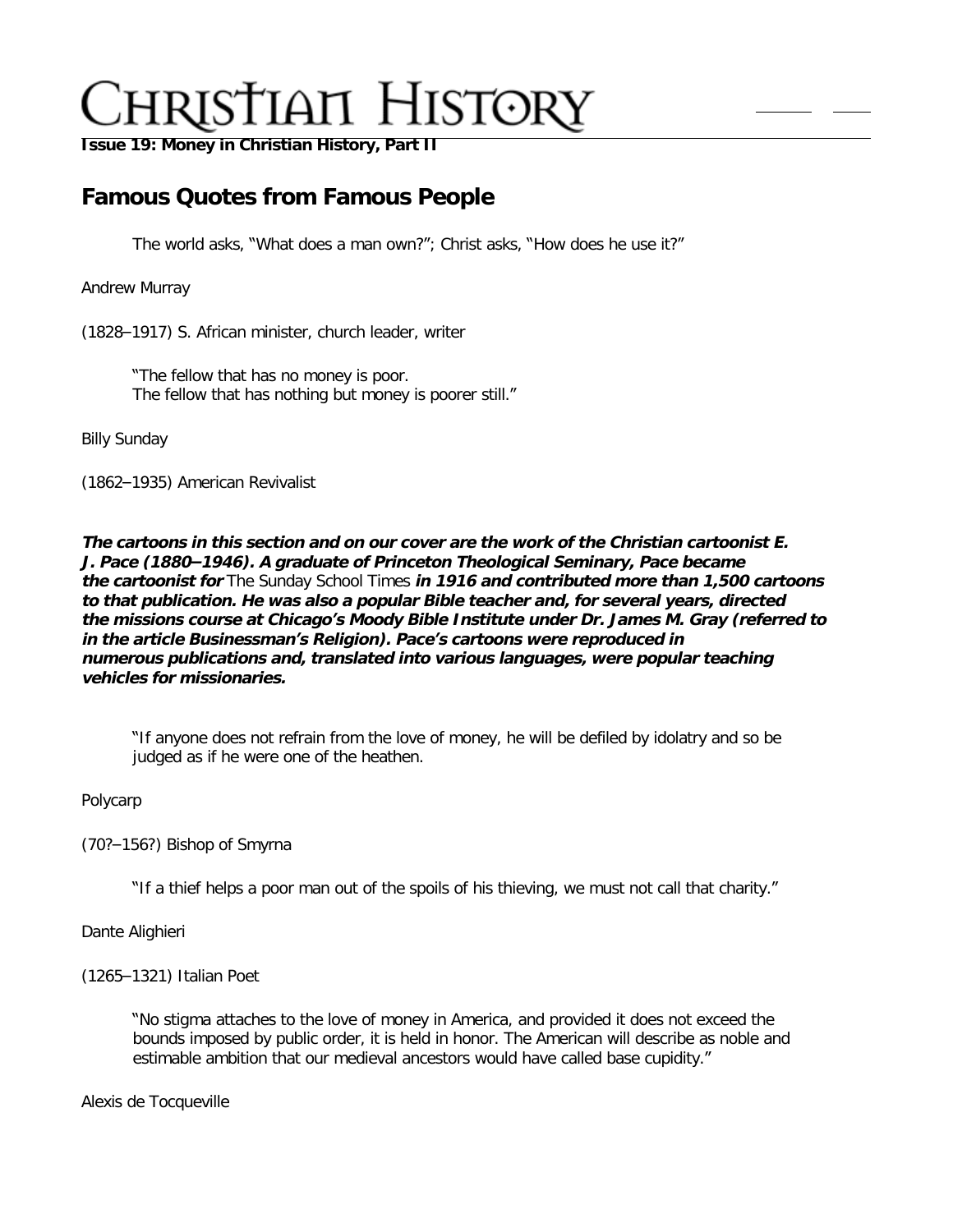(1805–1859) French politician, writer

"Do not give, as many rich men do, like a hen that lays her eggs …and then cackles."

Henry Ward Beecher

(1813–1887) 19th-century American preacher

"Where money is an idol, to be poor is a sin."

William Stringfellow

Episcopal layman, writer

"As a rule, prayer is answered and funds come in, but if we are kept waiting, the spiritual blessing that is the outcome is far mar precious than exemption from the trial."

#### J. Hudson Taylor

(1832–1905) English Missionary to China

Founder, China Inland Mission

"My life could be over in March…because we're not into agreement to bind Satan's power and loose the money that God says belongs to us for our needs to be met."

Oral Roberts

contemporary American evangelist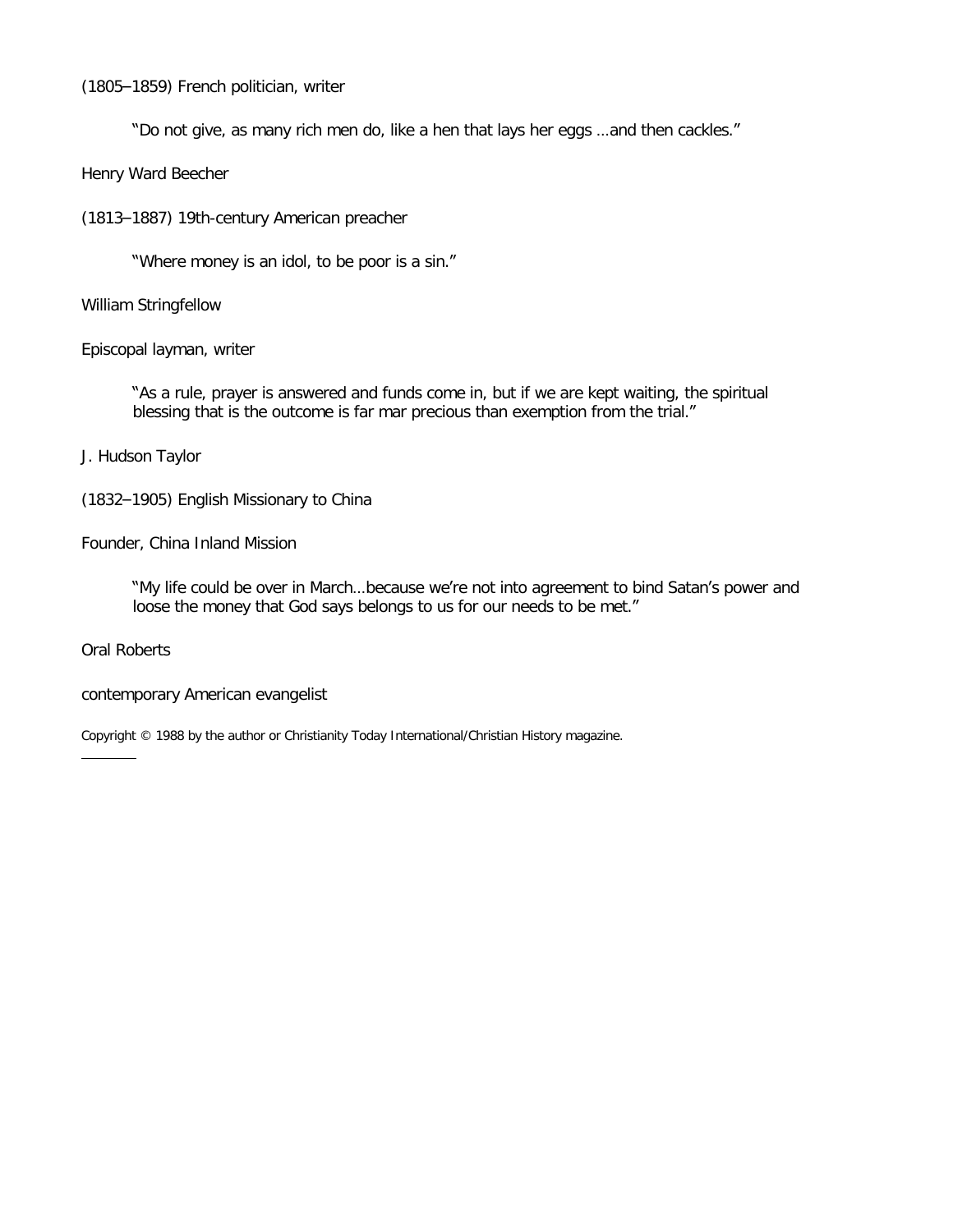# hristian Histor

**[Issue 19: Money in Christian History, Part II](http://ctlstaging/ch/cdrom/collection.html?id=329)**

### **The Urge for Poverty**

**Christian Asceticism from the Early Church Through the Reformation**

Stephen Lang is an editor at Tyndale House Publishers.

**Most Christians today rarely question the notion that material wellbeing is a goal worth pursuing. Particularly to those of us in the affluent West it appears peculiar that people would voluntarily choose poverty as a way of life. Here at the end of the twentieth century we find the ancient practice of asceticism a strange phenomenon; to us it often looks as much like self-torture as self-discipline.** 

Who were these Christians who shunned the world's comforts in order to pursue holiness? Did they not believe—as we do—that the Christian life can be pursued while still living a reasonably conventional life? Their answer was a definite "no," and they found their reasons why in what they considered the mandate of Jesus in the New Testament.

### **Biblical Roots**

The early Church took root within Judaism, which is not an ascetic religion. The Jews believed that creation was a good gift of God, given to man to enjoy. To deliberately deny oneself the pleasures that come from prosperity was to appear ungrateful. King Solomon was remembered as much for his wealth as for his wisdom, and Abraham and Job were archetypes of the wealthy man who is a friend of God.

Jesus was not an ascetic. His critics contrasted his lifestyle with John the Baptist's, who lived on wilderness food and wore crude clothing. They accused Jesus, by contrast, of being a glutton and a "wine-bibber." Not that he was such, but his behavior was conventional enough to contrast with John's. Still, Jesus had harsh words for the rich who worshiped their possessions. He claimed it was "easier for a camel to pass through the eye of a needle than for a rich man to enter the Kingdom of Heaven." On at least one occasion he told a rich man to sell all he had and give the money to the poor. Yet Jesus called people to a God-centered life of self-denial and self-control, not a thoroughgoing asceticism. However some later Christians believed this was what he taught.

### **Change with Constantine**

Persecution of Christians began fairly early, as we see in the New Testament. Official persecutions carried out by Rome were sporadic, but they were widespread enough that many believers became martyrs. Early on, Christians developed a reverent tradition surrounding those who died for their faith. It was considered the greatest honor to give up one's life and thus to die for, and with, Christ. Martyrdom was the ultimate sharing in the sufferings of the Savior.

Not everyone, of course, was called to martyrdom, but sufferings of other sorts were inevitable. Christians were regarded with suspicion, and as scorners of imperial religion they had no social prestige and little chance for social advancement. They were often sneered at by their pagan neighbors, so suffering for Christ was a common occurrence. In such a context there was little call for voluntarily taking new burdens on oneself.

With the conversion of the Roman emporer Constantine (ruled 312–337), the Church's situation changed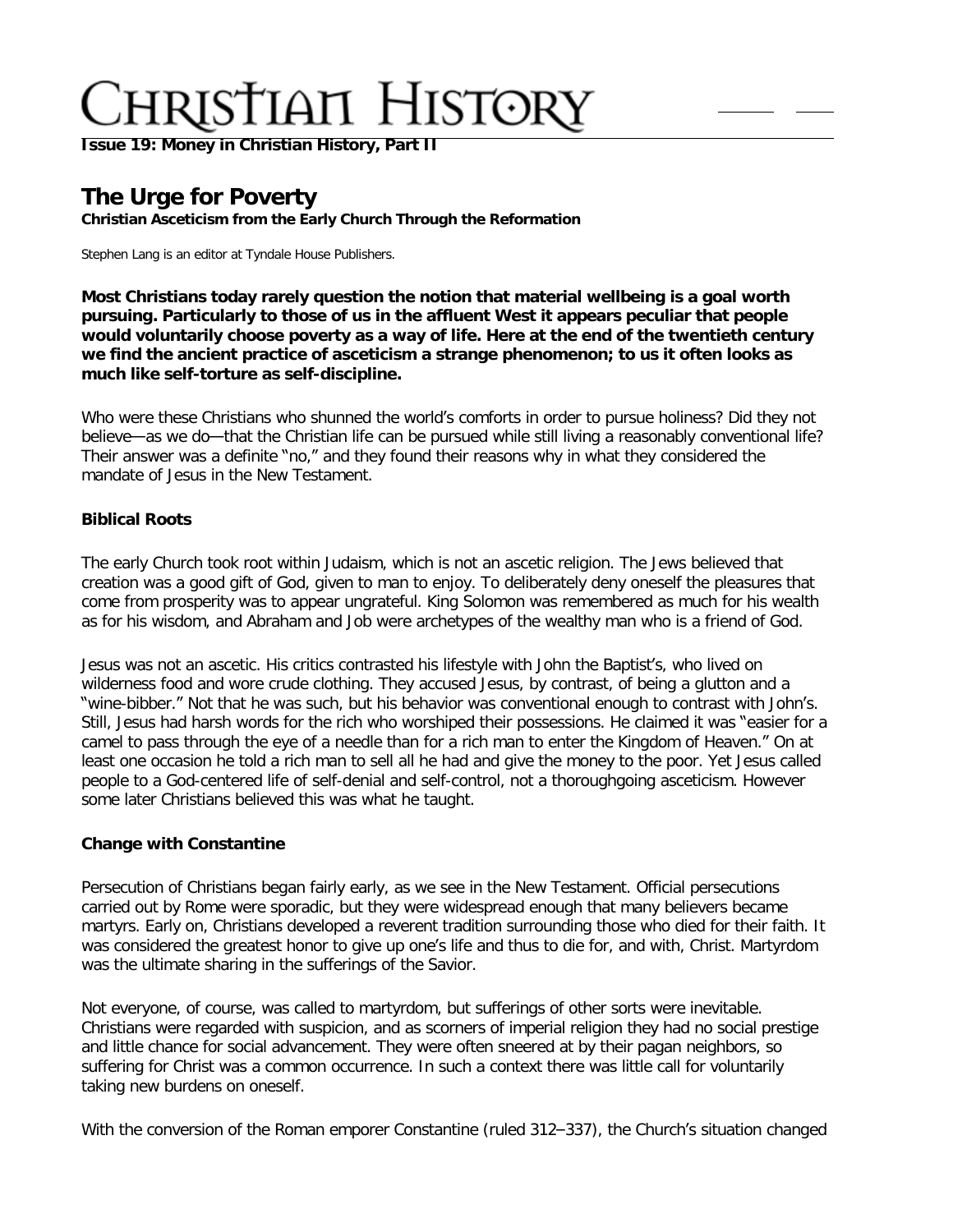drastically. Martyrdom was no longer a threat, and Christianity gradually changed from a persecuted minority cult to a respectable religion with state toleration and favor (whether by offical proclamation is unknown and debated). When the masses started to pour into the Church in the fourth century, it became harder and harder to distinguish the Christians from everyone else. What had been a religion of the dispossessed became the religion of the many. Faith became "easy," and sincerity became less common. For the zealous, the answer was to withdraw from a Church that had compromised with the worldly empire. This was how monasticism began.

Before discussing monastic asceticism, we should briefly consider the role of wealth in the pre-Constantine Church. While it's true that the Church appealed more to the dispossessed than to the wealthy, there were wealthy believers. Some abused their position by expecting favoritism, but some were genuinely eager to help their less-fortunate brethren. In the ancient world, with no systematic welfare provisions, the Church was unique in offering both spiritual and material solace to the deprived.

Because the churches came to fill this need, the budget of the ancient bishop was large. Assisted by his deacons, the bishop administered widespread relief work, caring for the sick, prisoners, travelers, captives who needed redeeming, and the unemployed. When Constantine moved his capital from Rome to Constantinople in 330, the bishops of Rome became the most important figures in the "eternal city." Along with the bishops in other large cities, they became, in effect, regional governors, responsible for both the spiritual and material well-being of those under their charge.

Sadly, though many bishops were models of Christian character, the position of bishop became a tempting prize for the greedy and power-hungry. Bishops were exempt from taxes, and in the larger cities they had much wealth at their disposal. As Christianity became the favored religion, the hierarchy became increasingly prestigious and wealthy. No wonder the spiritually sensitive were often appalled at how far the Church had moved from the New Testament model.

### **Early Monasticism**

Probably the first Christian monk of renown was Anthony of Egypt (c. 250–356), who, believing that Jesus' words to the rich young ruler also applied to himself, sold his inheritance, gave the money to the poor, and withdrew into the desert to live as a hermit. His admirers were many (including Athanasius, who wrote his biography), and some followed him into the desert to find solitude and to draw closer to God.

Anthony's monasticism was strictly for rugged individualists. Another Egyptian, Pachomius (c. 290–346), started cenobitic (communal) monasticism. Here persons subjected themselves to discipline in community, renouncing money and property, doing hard labor, and taking sparse meals together.

Some of the feats of the hermits and community monks are amazing, even bizarre. Simon Stylites chose to live for years atop a pillar among ruins and have supplies passed up by rope; others lived in trees. Some had themselves walled up in narrow enclosures and fed through small openings. Some wore only garments of thorns. Strange as some of their practices seem to us, these monks were trying hard to express something valid: total devotion to God and imitation of Christ. Money was seen as a hindrance, an entanglement with the world that the truly spiritual person would avoid.

Some scholars claim that Christian monasticism was much affected by various world disparaging Greek and Oriental philosophies. Christian leaders fought against these movements for years, but their influence was probably important in the perpetuation of asceticism. Yet as G. K. Chesterton pointed out, Christian asceticism was still **Christian**, and world-denying though it may have been, it was ultimately rooted not in sheer hatred for the world, but in the desire to be a true follower of Christ.

In order to remind the monks and nuns that they were indeed striving to follow Christ, the authority of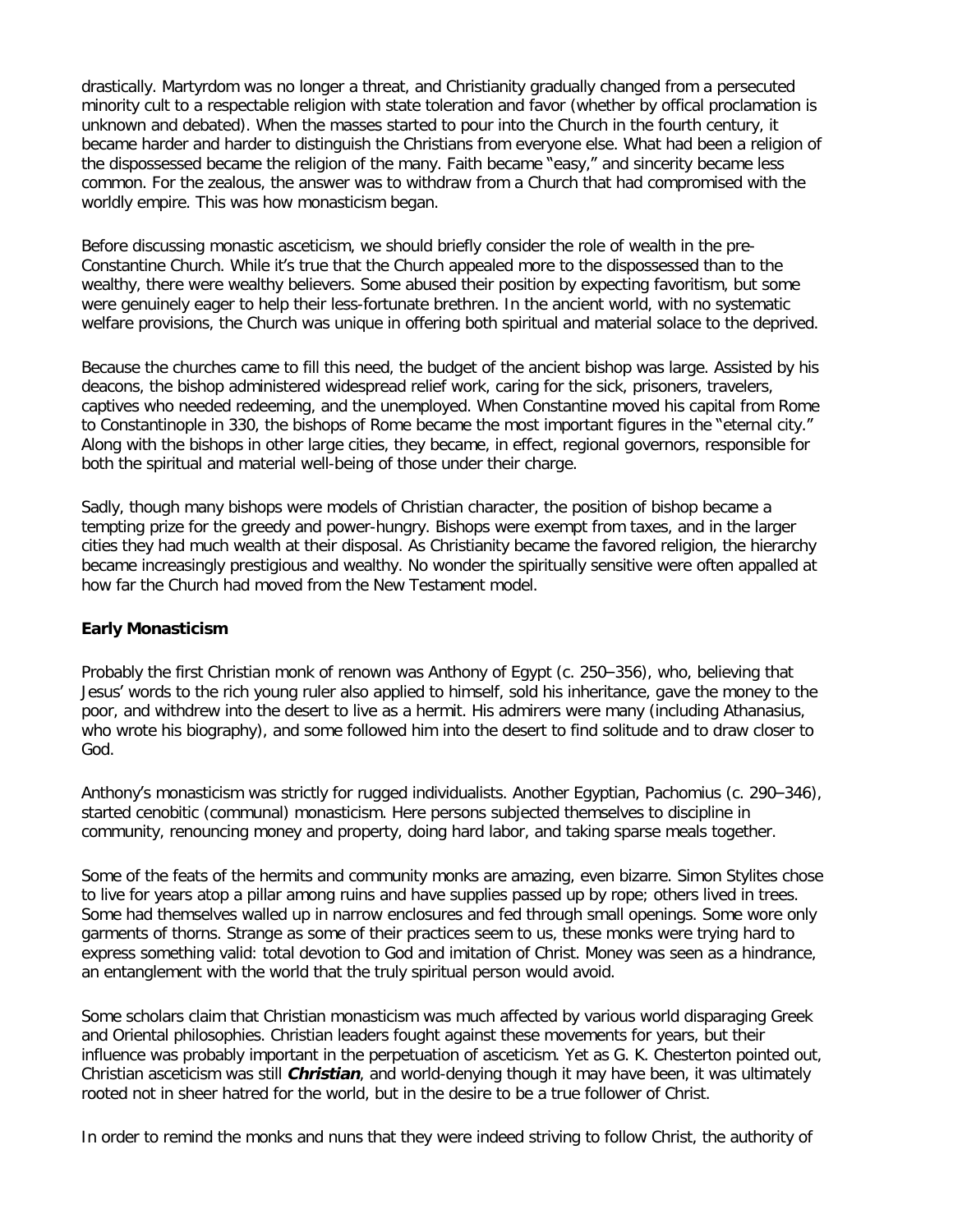orthodox teaching was needed. This came in the East from Basil, and in the West from Benedict. Basil (330–379), bishop of Caesarea, in what is now Turkey, laid down some common sense rules for the monastics. While in no way trying to soften the monastic life, Basil's rules forbade unnecessary and eccentric behavior. He also prescribed helping the poor and orphans, thus ensuring that even while detached from the world, the monks would be of benefit to it. Sadly, Basil's teaching was too often neglected in the monastic life.

In Italy, Benedict of Nursia (480–547) founded a monastic order with rules about manual labor, directed reading, and regular worship throughout the day. Monks were to own nothing (see the sidebar), and were to keep constantly busy to avoid succumbing to temptation.

As previously mentioned, after Constantine the title of bishop was eagerly sought by the avaricious and power-hungry. Wisely, the Church often found its best bishops from among the monks. While greedy clerics continued to vie for bishoprics, monks seldom did, and the more saintly among them often found themselves—sometimes unwillingly—in control of a diocese. (One retiring monk who was persuaded to leave the cloister became Pope Gregory I, "the Great," in 590).

Often the best bishops were men who early in life had decided to renounce property and retreat from the world. Even today in the Eastern Orthodox Churches most bishops are former monks.

Of course, not all monks were saintly. The abuses of monasticism are too numerous and well-known to examine here in detail. Of interest to us here, however, is the fact that, ironically, the same monks who had dedicated themselves to poverty often became very prosperous. The industrious monks were highly productive farmers, and this productivity inevitably brought wealth. Certain monks were pioneers in agricultural methods, especially those who settled in and developed more remote and untamed areas of Europe.

While in principle they still continued the practice of not owning property individually (the monastic orders owned vast areas of land), wealth naturally emerged from their industry. Some was given to the poor, but not all or most. And as the monastic wealth increased, so did moral laxity. Too many forgot about sharing the wealth with those outside the abbey walls. Personal behavior was often scandalous; the ascetic ideal was distorted.

Immorality was not merely the result of hard work producing wealth. Many monasteries and convents served as refuges for wayward children of the wealthy. These people, having no desire for the spiritual life, often tried to maintain their affluent lifestyles within the abbey walls. Records tell of masses being interrupted by the baying of hounds belonging to certain nuns who had recently come from the ranks of the wealthy. Such situations convinced some of the more devout monks and nuns of the superiority of their vows of poverty.

### **Francis of Assisi (1182–1226) Medieval Monks and Friars**

It's a mistake to think that Medieval monasticism was totally corrupt. Reformers always appeared to return others to the ideals of the ascetic life, especially poverty and chastity.

Giovanni Bernadone, better known as Francis of Assisi (1182–1226), abandoned his frivilous youth and family riches, and taking Jesus' advice to his disciples as given in Matt. 10:7–19 as a personal call, left his possessions. He ate the plainest food, wore simple gray garments, and owned practically nothing. He refused to accept money, only food. His followers, the Franciscans, took vows of poverty, and went two by two on preaching missions, begging for their food. A similar order, the Poor Clares, was formed for women.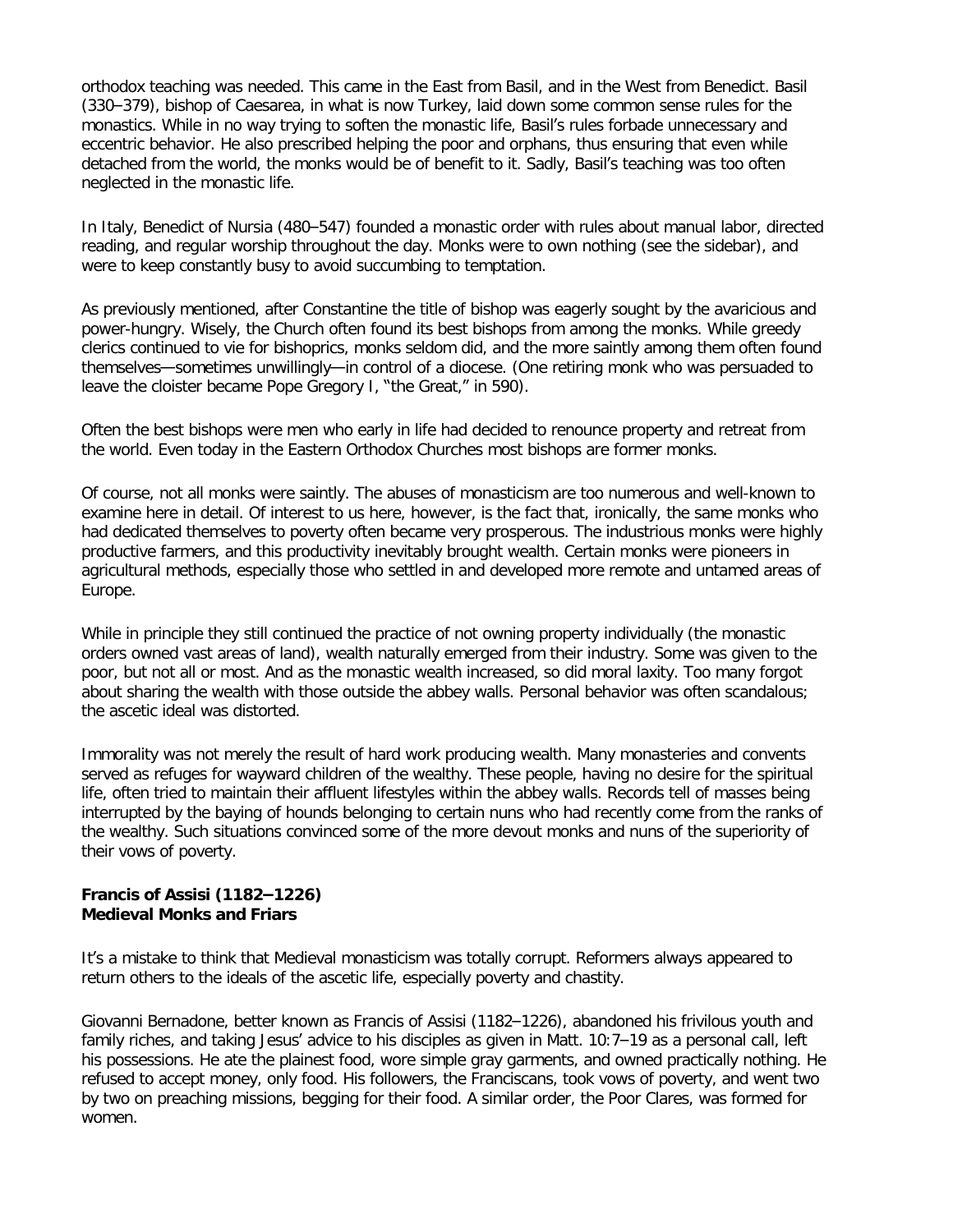Most significantly, a third order was formed, called the Tertiaries, for laypeople who could not commit themselves totally but wanted more intense spiritual lives. The Franciscans were extremely attractive to the common folk, and the third order for laymen proved that vital Christianity was for all, not just fulltime monks. Unlike the friars, the laymen could own money and property.

Dominic (1170–1221), a contemporary of Francis', founded the Dominican order. The Dominicans were dedicated to preaching and teaching. (Their emphasis on teaching was a result of the need to counter various heretical teachings of their day.) Like the Franciscans, they were friars, who worked or begged for food, dressed plainly, practiced celibacy, and were forbidden to own property.

In time, as with other ascetic groups, the Dominicans and Franciscans were compromised by the society around them and fell away from their original ideals. However, the monastic life was still seen as the best way to God, and people often spent their last days in monasteries, hoping to increase their chances of divine forgiveness.

The great Dominican theologian, Thomas Aquinas (1225–1274), helped solidify the Church's position on property. For Thomas, the best way to be spiritual in this area was to renounce material goods. However, a famous story about a meeting of Thomas with Louis IX, king of France from 1226–1270, tells us how much admiration and respect Thomas had for the pious crusader king, who represented great wealth. Both men were canonized by the Roman Church, showing that the Church recognized that both those with wealth and those without could enter the Kingdom of God.

But for the most part a double standard prevailed: salvation was possible for the layman, but a sure thing for the monk or nun. Total devotion to the true spiritual life was the exclusive domain of the monastics; the Christ-like life was not something those outside of the monasteries were expected to pursue. Because this special class of religiosi ("the religious") existed who were supposed to renounce all worldly pleasures, laypeople were not expected to renounce anything. In fact, not only the laypeople, but also the clergy themselves were exempt from otherworldly constraints, though clergy were expected to be celibate. [It is important to keep in mind that the monastic orders were not within the hierarchical structure of the Catholic Church; they were not clerical. They were unique organizations often accountable only to the pope, or to themselves.] Geoffrey Chaucer's **Canterbury Tales** paints a picture of the friars as corrupt and lecherous hypocrites. As the Middle Ages progressed, many thoughtful Christians came to believe that the ideal that called for renunciation of money and property had done more harm than good.

Important lay movements did spring up, notably, as mentioned, the lay monastic orders. Also, groups such as the Waldensians in southern France, the Humiliati in Lombardy, and the Brethren of the Common Life in Holland and Germany provided the laity opportunity for a devout life: to study the Bible, pray, and help the poor. Various other movements arose as people became concerned that parishoners needed a more vital spirituality. Most of these movements emphasized discipline and moderation, not abstinence. The notion that one could be spiritual while living in the world and owning money and property was gaining more and more acceptance.

### **The Reformation**

By the time of the Reformation, monasticism was held in disrepute by so many believers that the Reformers had no qualms about dismissing it completely. Martin Luther (1483–1546) had been an Augustinian monk, and as a youth he held the common view that monasticism was the true Christian life. He had delighted that the ascetic life of the monastery offered freedom from the distractions of the world. However, shortly after his **Ninety-five Theses** were written in Wittenberg and shook the Church, Luther published **On Monastic Vows**, in which he stated that monks' vows conflicted with Scripture, and with charity and freedom. Railing against the Church's system of good works, Luther rejected the whole monastic system. He not only claimed that all believers were priests, but that no occupation, whether professionally "religious" or not, was any better in God's sight than any other. All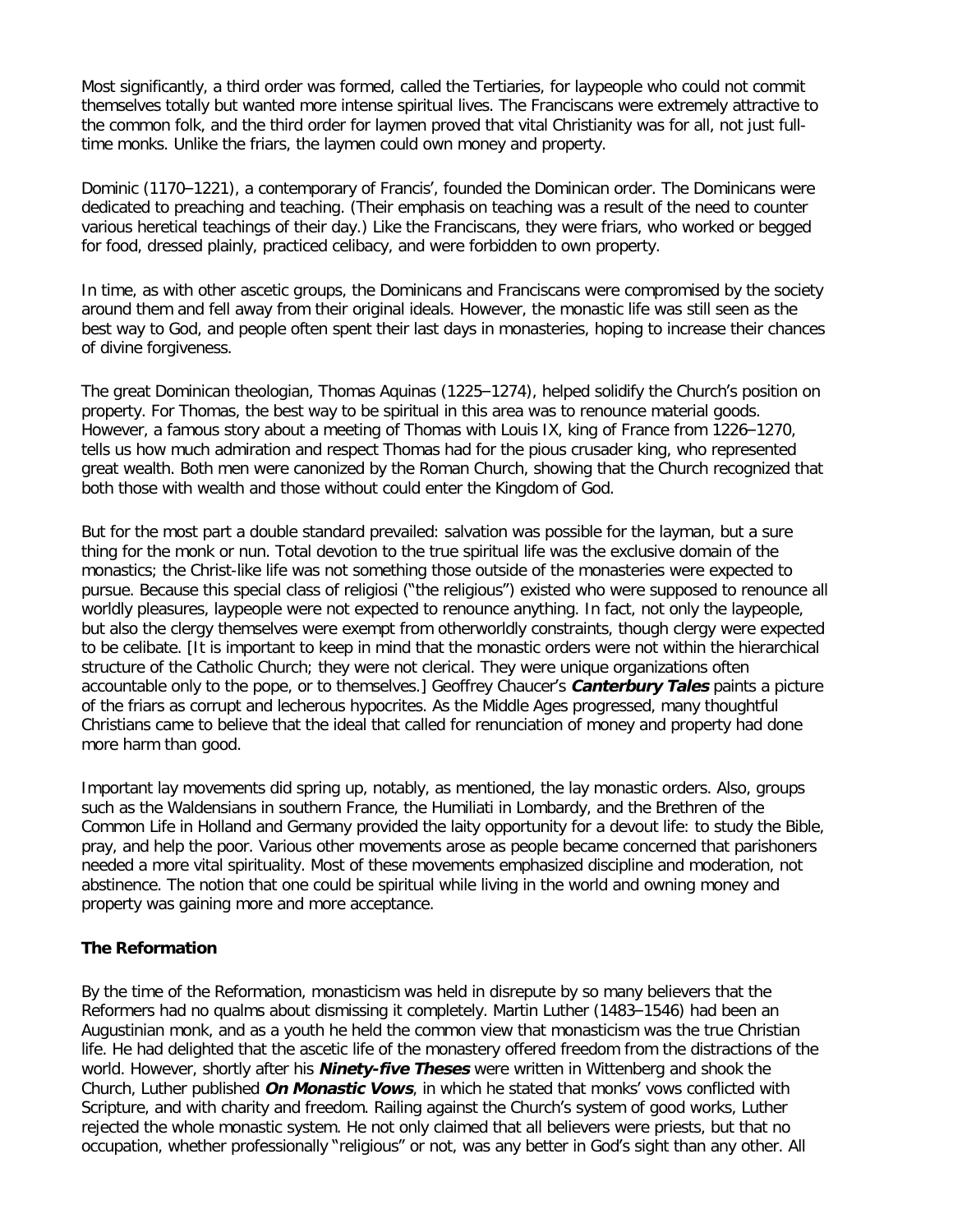people can honor God, he claimed, with honest labor in their "divine calling," no matter how menial.

John Calvin (1509–1564) had never been a monk, though he had always lived a relatively austere life. Educated as a Christian humanist, Calvin had a lifelong suspicion of any form of excess, including religious excess. He was hostile toward asceticism and called on Christians to rejoice in the good things God had given them. Though he was a creation-affirming man, like Luther, Calvin attacked greed and ostentation and upheld the virtues of humility and moderation. He did not see evil in Christians accumulating money, so long as it did not distract them from God.

The Anabaptists, in agreement with the other wings of the Reformation, frequently condemned monasticism. But, unlike the more socially established Lutherans and Calvinists, Anabaptists were often the objects of persecution by the state. Persecuted wherever they lived, Anabaptists wrote much about sharing in Christ's sufferings. They also shared materially with each other, and placed much emphasis on helping the needy. For the most part they did not practice a strict communism, but community for them was very important. Like Calvin (who was no friend of Anabaptism), they taught restraint more than deprivation. Like the New Testament Church, they emphasized alleviating the poverty of others, not striving for it.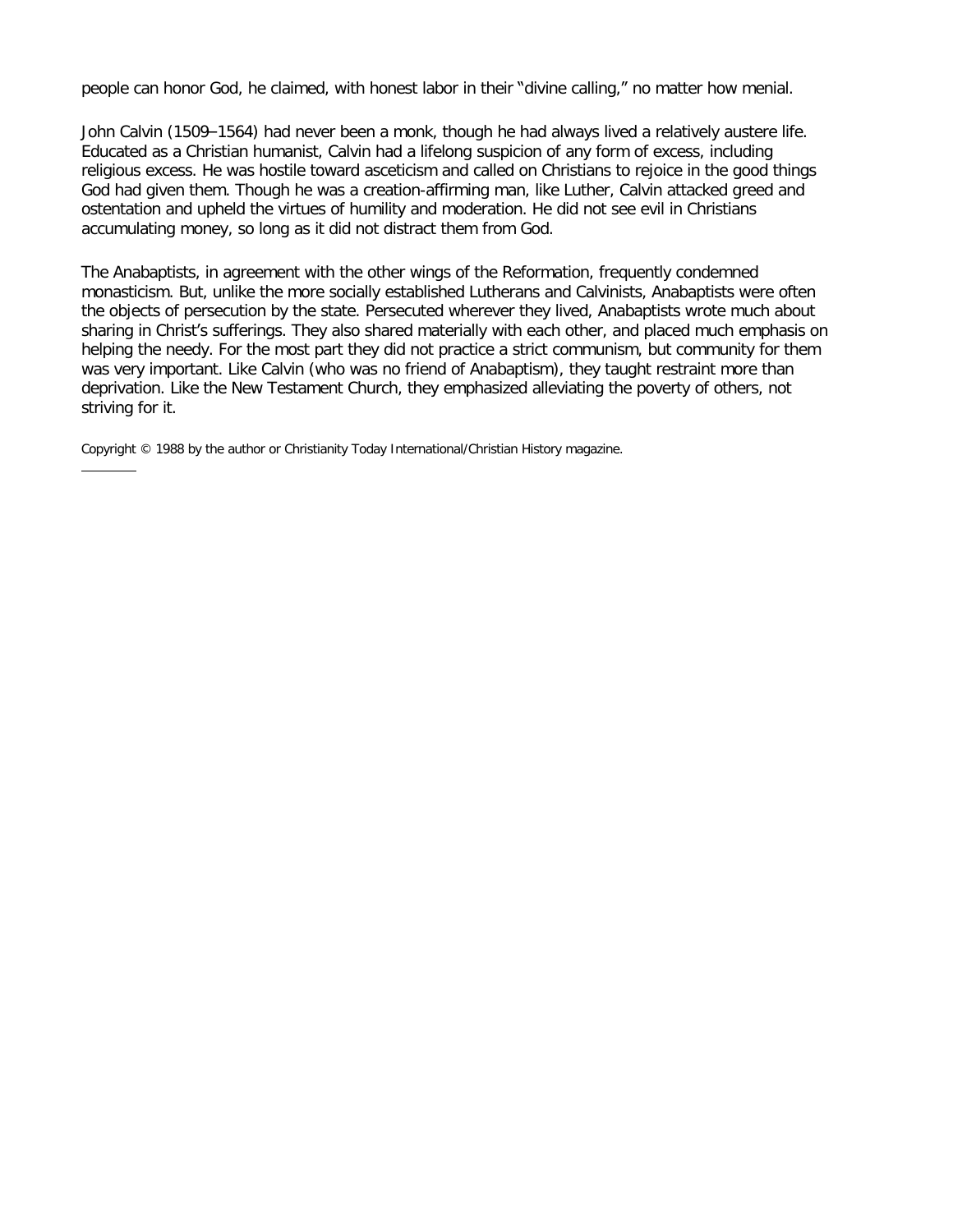## Christian History

**[Issue 19: Money in Christian History, Part II](http://ctlstaging/ch/cdrom/collection.html?id=329)**

### **The Monastic Life: Benedict of Nursia**

**Born into a wealthy family in Nursia, Italy, Benedict (c. 480–543) left school as a teenager, renounced the world and around 500 retreated to a cave at Subiaco. After some years as a hermit, he formed a cloister with other monks. In 529, he founded a new order of monks at Monte Cassino, between Rome and Naples, drawing up a detailed set of rules for monastic life. Here, in part 33, is the Benedictine Rule's teaching on personal possessions.** 

**XXXIII. Whether the monks should have anything of their own.** More than anything else is this vice of property to be cut off root and branch from the monastery. Let no one presume to give or receive anything without the leave of the abbot, or to retain anything as his own. He should have nothing at all; neither a book, nor tablets, nor a pen—nothing at all. For indeed it is not allowed to the monks to have bodies or wills in their own power. But for all things necessary they must look to the Father of the monastery; nor is it allowable to have anything which the abbot has not given or permitted. All things shall be common to all, as it is written: "Let not any man presume or call anything his own" [Acts 4:32]. But if anyone is found delighting in this most evil vice: being warned once and again, if he do not amend, let him be subjected to punishment.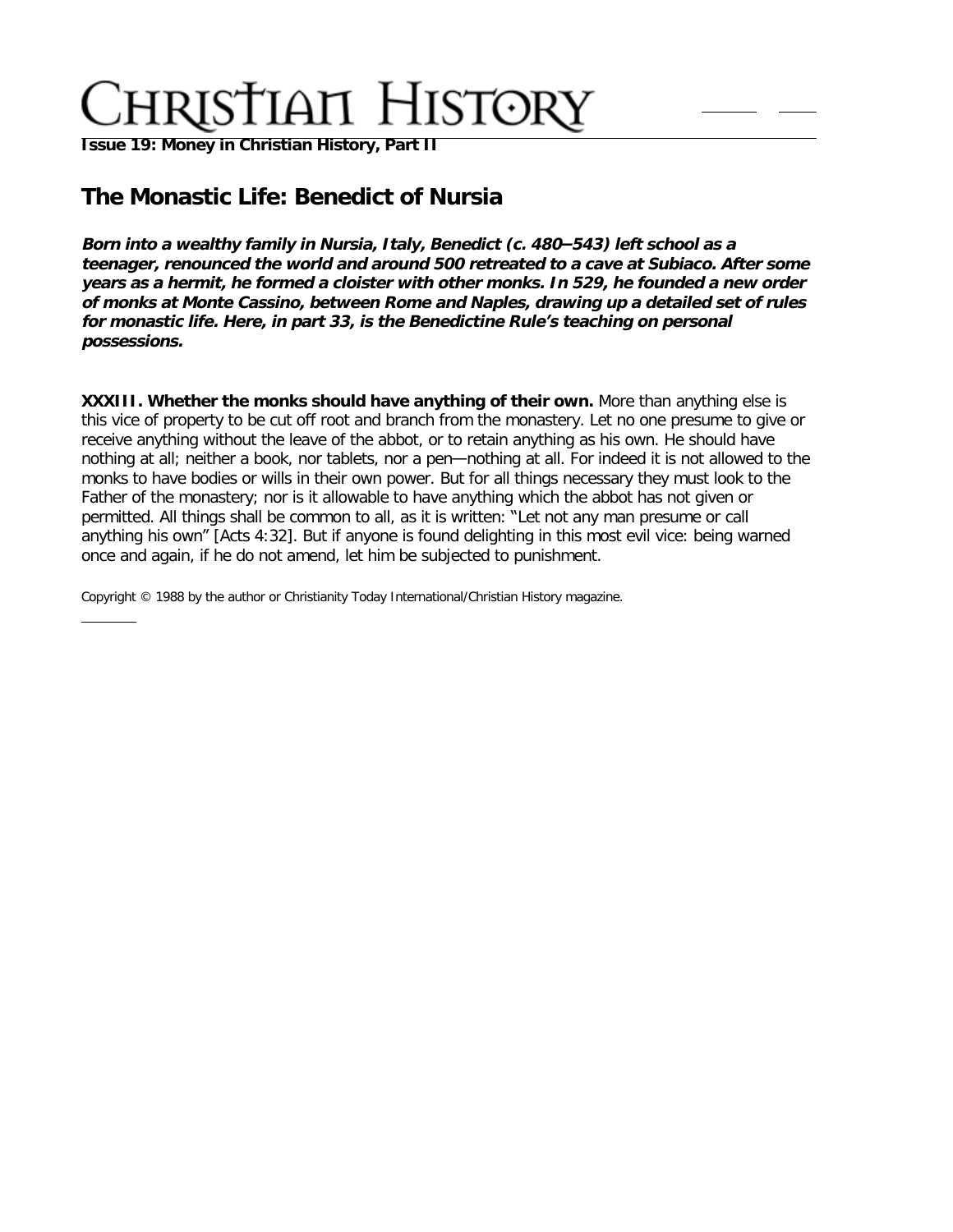# hristian History

**[Issue 19: Money in Christian History, Part II](http://ctlstaging/ch/cdrom/collection.html?id=329)**

### **That Which God Hath Lent Thee**

**The Puritans and Money**

Leland Ryken is professor of English at Wheaton College. This article and sidebar are taken from chapter 4, Money, in his book Worldly Saints: The Puritans As They Really Were, Academie/Zondervan, 1986.

One of the most influential and controversial books of our century was Max Weber's **The Protestant Ethic and the Spirit of Capitalism** (1930). Beginning with the observation that the rise of middleclass trade occurred chiefly among Protestants, Weber set out to explore the connections between the "the Protestant ethic" and "the spirit of modern capitalism." He found many connections: a belief that one can serve God in one's worldly calling, a tendency to live disciplined and even ascetic lives, a spirit of individualism, emphasis on working hard, and a good conscience about making money. Although Weber was highly selective in the data he chose to consider, his analysis uncovered much that is important about the Protestant movement.

The so-called Weber thesis produced some unfortunate results, however. Protestants have been pictured as elevating money-making to the highest goal in life, as viewing the amassing of wealth as a moral obligation, and as approving virtually every kind of business competition. A look at Puritan attitudes and practices toward money will show that the Weber thesis was a good idea that ended up seriously perverting the truth.

### **Is Money Good or Bad?**

When Martin Luther became a monk, he took a vow of poverty. This reflected a long-standing Catholic view that poverty is inherently virtuous for a person. But the Reformers—including Luther himself—did not see it that way. The starting point in their thinking about money and possessions was that these things are good in principle.

The Puritans agreed with Calvin that "money in itself is good." When Samuel Willard eulogized John Hull at his funeral, he saw no contradiction between the merchant's having been "a saint upon earth" who lived "above the world" and his having been industrious in his business, so that it could be said of him that "Providence had given him a prosperous portion of this world's goods." According to Richard Baxter, "All love of the creature, the world, or riches is not sin. For the works of God are all good, as such."

Samuel Willard theorized that "riches are consistent with godliness, and the more a man hath, the more advantage he hath to do good with it, if God give him an heart to it." William Adams regarded economic endeavor as worthy of a Christian's affection; he wrote that the Christian "hath much business to do in and about the world, which he is vigorously to attend, and he hath … that in the world upon which he is to bestow his affection."

In affirming the goodness of money, the Puritans found it necessary to defend the legitimate aspects of money against its detractors. William Perkins did so in a sermon on Matthew 6:19–20, in which he listed what Christ did not forbid:

**Diligent labour in a main vocation, whereby [a person] provides things needful for himself, and those that depend on him.… The fruition and possession of goods and riches: for they are the good blessing of God being well used.… The gathering and laying up of treasure is not simply forbidden, for the word of God alloweth here for in some respect. 2 Corinthians 12:14**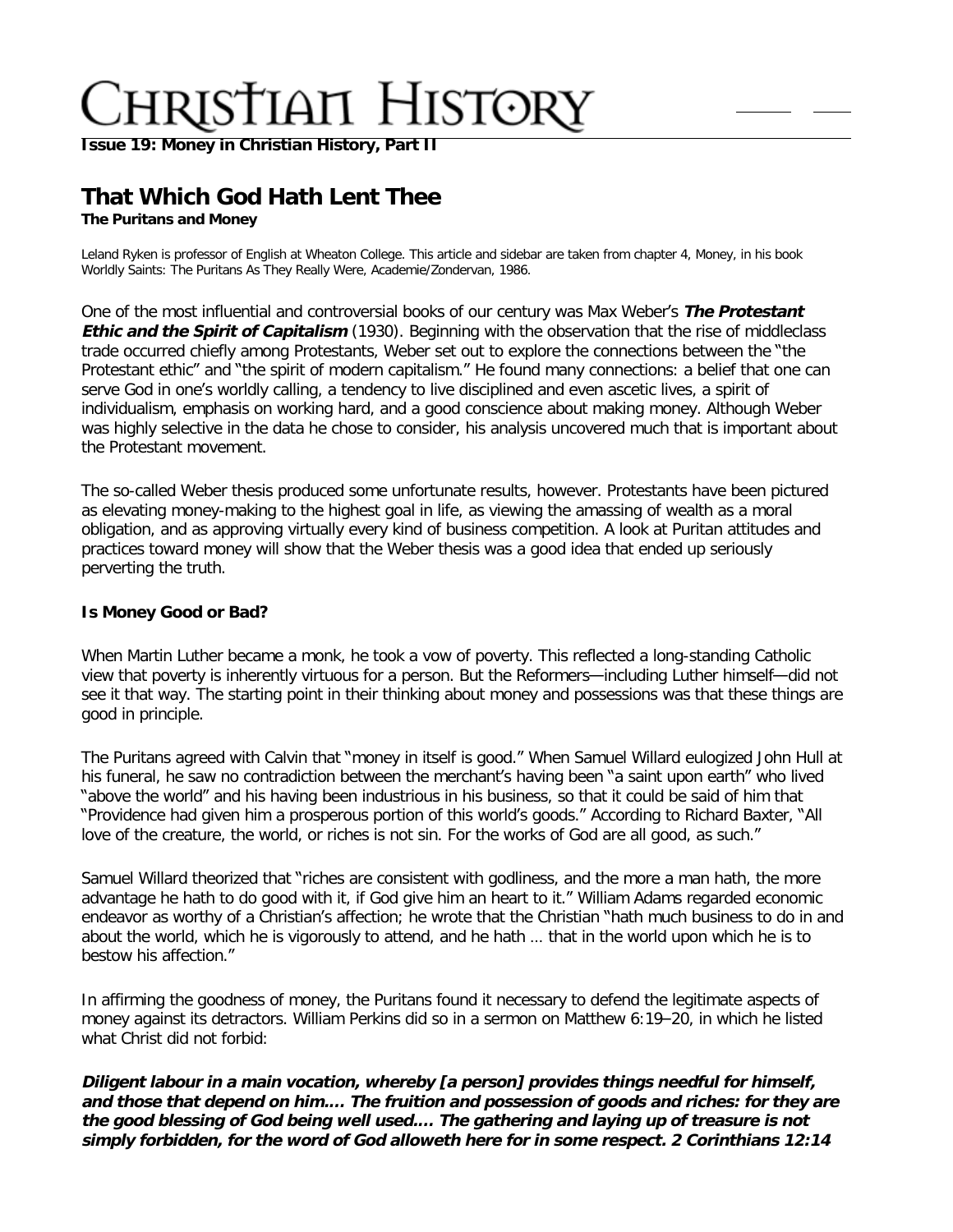The Puritans had no guilt about making money; to make money was a form of stewardship. The Weber thesis made mileage out of Baxter's statement:

### **If God shows you a way in which you lawfully get more than in another way (without wrong to your soul, or to any other), if you refuse this, and choose the less gainful way, you cross one of the ends of your calling, and you refuse to be God's steward.**

In the broader context of Baxter's writing on economics, this call for efficiency and productiveness is simply an evidence of common sense and a strong sense of wishing to be a good steward of God's gifts.

### **William Perkins (1558–1602)**

Why were the Puritans so sure that money was a good thing? Chiefly because they believed that money and wealth were gifts from God. "If we happen to have inherited much property," wrote William Perkins, "we are to enjoy those in good conscience as blessings and gifts of God." John Robinson commented, "The blessing of the Lord maketh rich .… And as riches are in themselves God's blessings, so are we to desire them for the comfortable course of our natural and civil states." If money and property are gifts from God, Richard Sibbes could affirm, "worldly things are good in themselves and given to sweeten our passage to heaven."

Because the Puritans viewed prosperity as a gift from God, they decisively dissociated it from the idea of human merit. If it is a gift, how can it be earned? Not only does human effort not guarantee success; even if God blesses work with prosperity, it is God's grace and not human merit that produces the blessing. Cotton Mather asserted, "in our occupation we spread our nets; but it is God that brings unto our nets all that comes to them." "If goods be gotten by industry, providence, and skill," wrote John Robinson, "it is God's blessing that both gives the faculty, and the use of it, and the success unto it." The Puritan ethic is an ethic of grace, not of human merit.

The Puritans' defense of private property was an extension of their belief in the legitimacy of money. William Ames wrote that private property is founded "not only on human but also on natural and divine right." Elsewhere Ames wrote that there is justice "in the lawful keeping of the things we have." When John Hull, one of the first merchant princes of Massachusetts, lost his ships to the Dutch, he took consolation in God's providence: "The loss of my estate will be nothing, if the Lord please to join my soul nearer to himself, and loose it more from creature comforts." But when his foreman stole his horses, Hull took the view that "I would have you know that they are, by God's good providence, mine."

Puritan endorsement of money and property should not be construed as meaning that the Puritans elevated material goods above spiritual values. John Winthrop disparaged those who mistake "outward prosperity for true felicity." Peter Bulkeley wrote that a Christian "may do many things for himself," yet only so long as "this is not in opposition, but in subordination, to God and his glory."

### **What About Poverty?**

If riches are a blessing from God, then poverty must be a curse and a sign of God's disfavor—right? Wrong, said the Puritans, who disagreed with a whole tissue of assumptions often attributed to them in the twentieth century.

In the first place, the Puritans disagreed that godliness is a guarantee of success. Thomas Watson went so far as to say that "true godliness is usually attended with persecution .… The saints have no charter of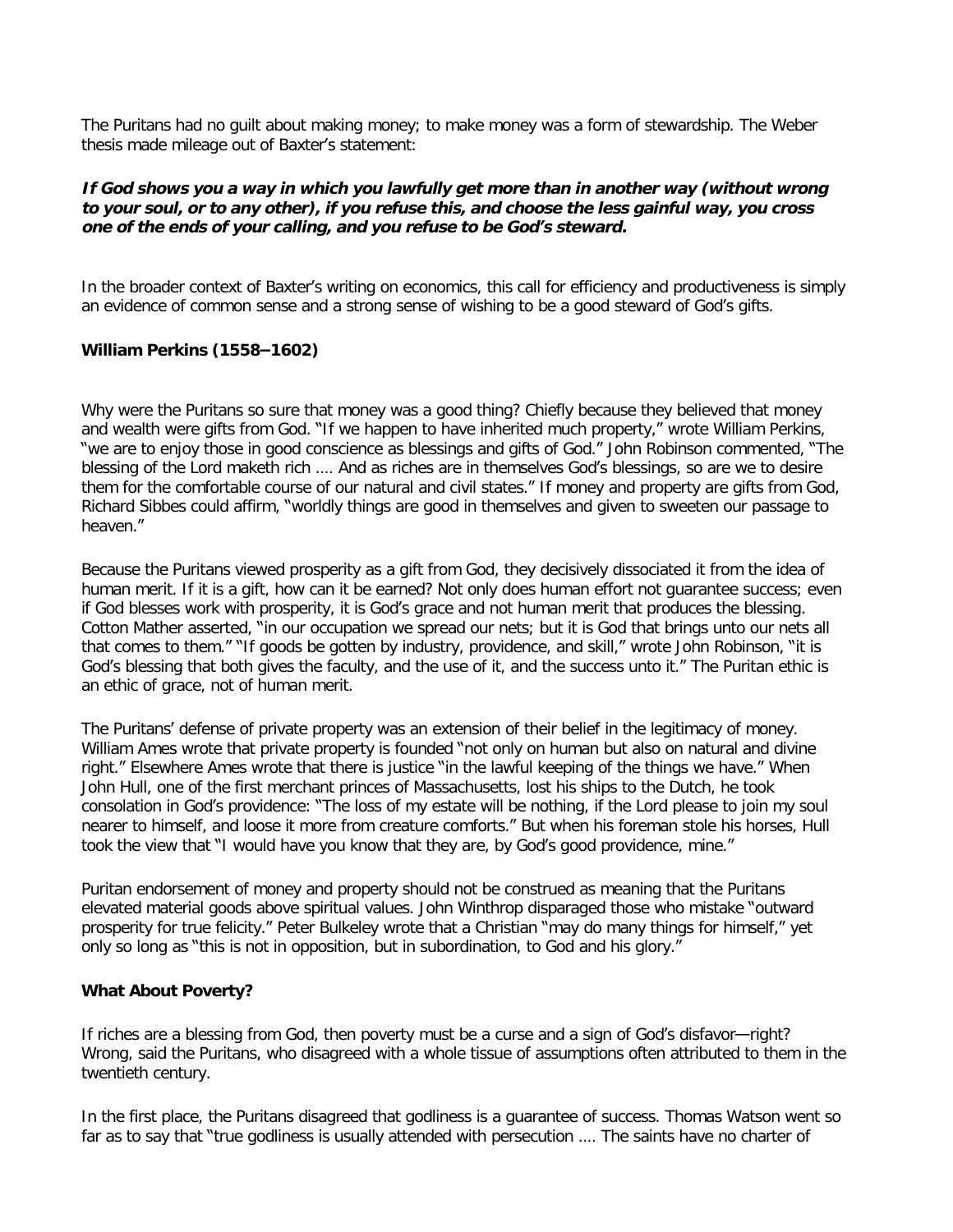exemption from trials.… Their piety will not shield them from sufferings."

If godliness is not a guarantee of success, then the converse is also true: success is not a sign of godliness. This is how the Puritans understood the matter. John Cotton stated that a Christian "equally bears good and evil successes as God shall dispense them to him." Samuel Willard wrote, "As riches are not evidences of God's love, so neither is poverty of his anger or hatred."

With the causal link between success and godliness thus severed, the Puritans concluded several things about poverty. One was that poverty is not necessarily a bad or shameful thing. "Poverty in itself," wrote Ames, "hath no crime in it, or fault to be ashamed of: but is oftentimes sent from God to the godly, either as a correction, or trial or searching, or both." Richard Baxter concluded:

### **None are shut out of the church for want of money, nor is poverty any eyesore to Christ. An empty heart may bar them out, but an empty purse cannot. His kingdom of grace hath ever been more consistent with despised poverty than wealth and honor.**

In fact, the Puritans claimed that poverty may well be God's way of spiritually blessing or teaching a person. In dealing with biblical passages that promise God's blessing to believers, Samuel Bolton wrote:

### **But shall we judge nothing to have the nature of blessing but the enjoyment of temporal and outward good things? May not losses be blessings as well as enjoyments?**

And Thomas Watson, in a list of "things that work for good to God's children," included poverty in the list. with this comment:

### **Poverty works for good to God's children. It starves their lusts. It increases their graces. "Poor in the world, rich in faith" (James 2:5). Poverly tends to prayer. When God has clipped his childen's wings by poverty, they fly swiftest to the throne of grace.**

In thus vindicating poverty, the Puritans were careful to distinguish themselves from Catholic teaching about poverty as meritorious in itself. William Ames made this clear when he denounced the monk's vows of poverty as "madness, a superstitious and wicked presumption, being that they sell this poverty for a work of perfection … which will much prevail for satisfaction and merit before God. "

The Puritans used the phrase "evangelical poverty" to describe their ideal of learning spiritual lessons from such poverty as God might send them in their ordinary callings in this world.

The Puritans did not idealize poverty as something to be sought. Contrary to Catholic monastic theory, the Puritans theorized that poverty is no sure way to avoid temptation. Richard Baxter commented:

### **Poverty also hath its temptations …. For even the poor may be undone by the love of that wealth and plenty which they never get: and they may perish for over-loving the world, that never yet prospered in the world.**

The Puritans also rejected the ethic of unconcern that is content to let the poor remain poor. In their view, poverty is not an unmitigated misfortune, but it is certainly not the goal that we should have for people. "The rich man by liberality must dispose and comfort the poor," said Thomas Lever in a sermon. "God never gave a gift," preached Hugh Latimer, "but that he sent occasion at one time or another to show it to God's glory. As if he sent riches, he sendeth poor men to be helped with it." Latimer even went so far as to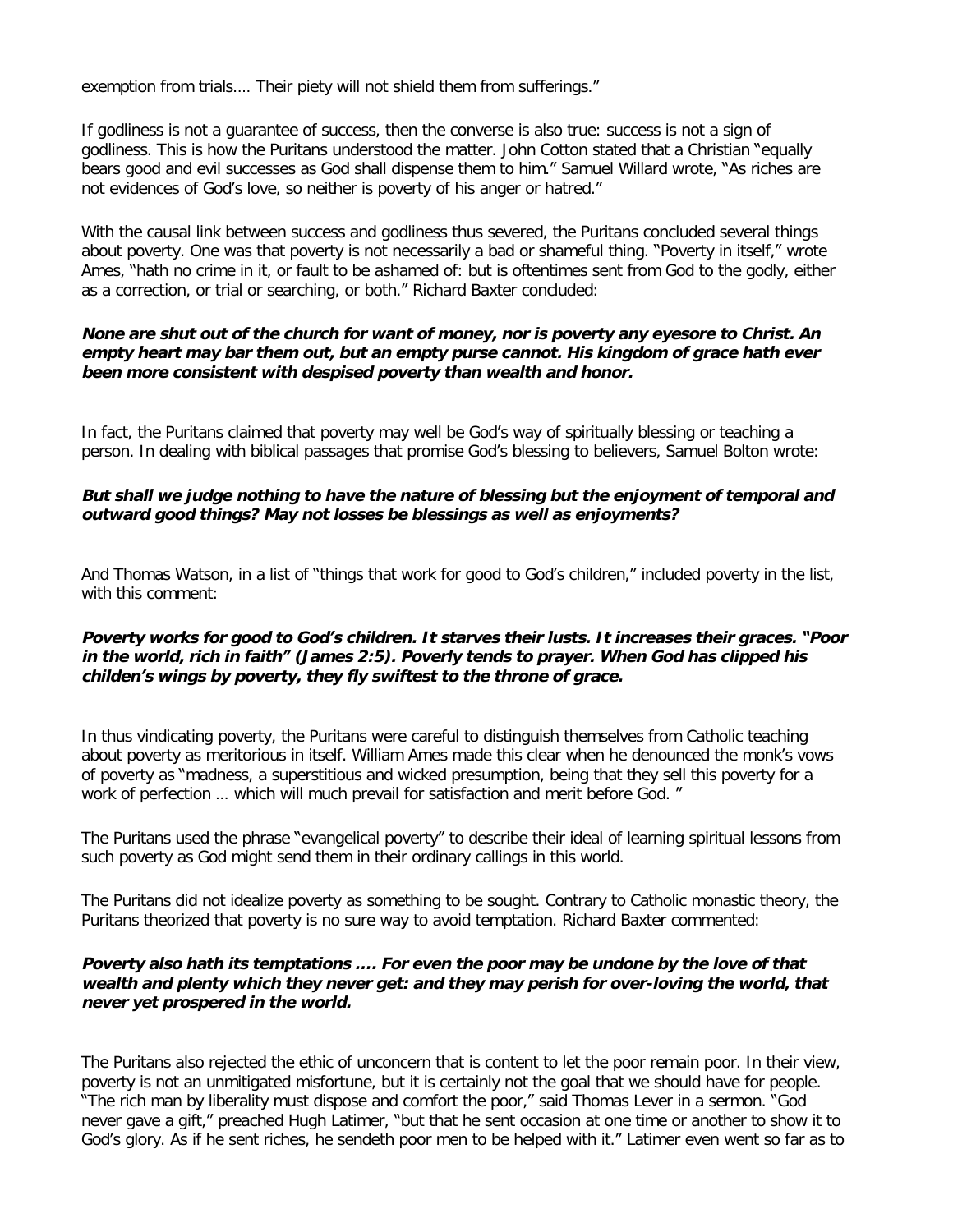say that "the poor man hath title to the rich man's goods; so that the rich man ought to let the poor man have part of his riches to help and to comfort him withal."

On the subject of poverty, then, the Puritans taught that it is sometimes the lot of the godly and that it can be a spiritual blessing. It is not, however, meritorious in itself, and poor people require the generosity of people who have the resources to help them.

#### **Richard Baxter (1615–1691) The Dangers of Wealth**

Instead of regarding success as a sign of God's approval or of their own virtue, the Puritans were much more likely to look upon prosperity as a temptation. A marginal note to Genesis 13:1 in the Geneva Bible speaks volumes: "Abraham's great riches gotten in Egypt hindered him not to follow his vocation," implying that his riches could easily have become a temptation to him. "Both poverty and riches," wrote John Robinson, "have their temptations …. And of the two states, … the temptations of riches are the more dangerous." Thomas Lever claimed, "He that seeks to be rich … will fall into diverse temptations and snares of the devil." Richard Rogers woke up a little after midnight and was convicted of the fact that the blessings of God "waxed too sweet to me, and … dangerous."

Much to our surprise, the Puritans saw an inverse relationship between wealth and godliness. It did not have to turn out this way, but in their view it usually did. "Remember that riches do make it harder for a man to be saved," warned Richard Baxter. Samuel Willard believed that "it is a rare thing to see men that have the greatest visible advantages…to be very zealous for God." Richard Sibbes noted that "where the world hath got possession in the heart, it makes us false to God, and false to man, it makes us unfaithful in our callings, and false to religion itself."

In elaborating this theme of the dangers of wealth, the Puritans gave an anatomy of the reasons why money is dangerous. Foremost is the tendency of money to replace God as the object of ultimate devotion. Worldly goods "are veils set betwixt God and us, they stay our sight in them that it cannot pierce to God." "How ready is [man] to terminate his happiness in externals," noted Thomas Watson. John Robinson said the same: "If a man be rich, and full, he is in danger to deny God, and to say in pride, and contempt of him …, who is the Lord?" Richard Rogers noted regarding the wealthy bishops and clerics of the Anglican church that they "did never seem grossly to have departed from God till they grew in wealth and promotion."

A second reason why riches are dangerous is that they instill reliance on self instead of on God. Richard Baxter was of the opinion that "when men prosper in the world, their minds are lifted up with their estates, and they can hardly believe that they are so ill, while they feel themselves so well."

The acquisition of wealth, said the Puritans, also has a way of absorbing so much of a person's time and energy that it draws him or her away from religion and moral concern for others. Richard Mather, in his farewell sermon, said:

### **Experience shows that it is an easy thing in the midst of a worldly business to lose the life and power of religion that nothing thereof should be left but only the external form, as it were the carcass or shell, worldliness having eaten out the kernel and having consumed the very soul and life of godliness.**

Cotton Mather was equally alarmed by the trend toward materialism in New England Society: "Religion begat prosperity and the daughter devoured the mother."

The Puritans also realized that money is dangerous because it generates an appetite that it can never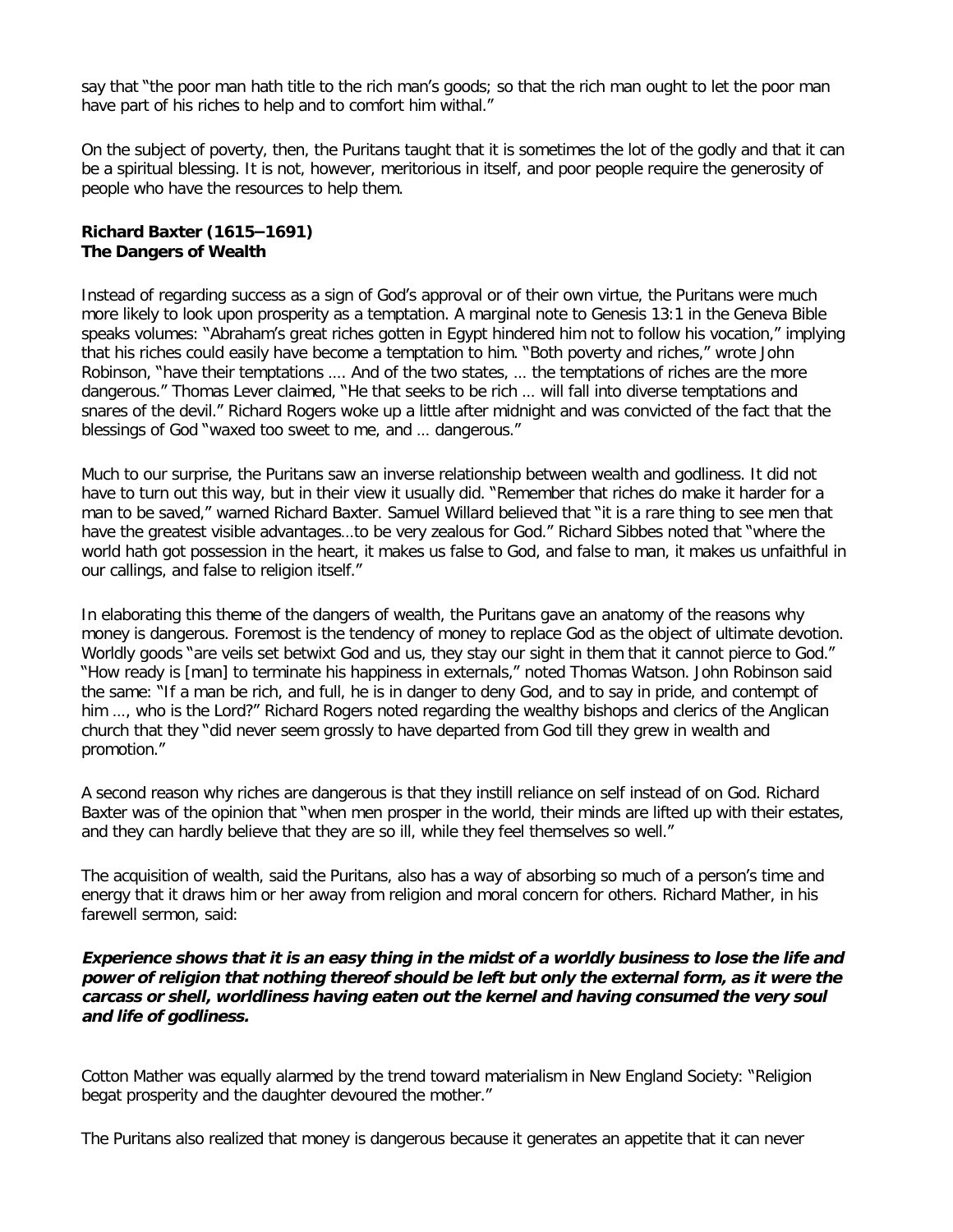satisfy. Money never keeps its promises, they observed. "Riches are like painted grapes," wrote Henry Smith, "which look as though they would satisfy a man, but do not slake his hunger or quench his thirst. Riches indeed do make a man covet more, and get envy, and keep the mind in care."

If money is as dangerous as all this, shouldn't a person simply avoid it? Not according to the Puritans. William Ames claimed that "riches… are morally neither good or bad, but things indifferent which men may use either well or ill." Thomas Adams told his city congregation, "We teach you not to cast away the bag, but covetousness."

### **Cotton Mather (1663–1727) How Much Is Enough? The Puritan Ideal of Moderation**

For the Puritans, the crucial issue was not how large a person's income was, but how much money was spent on oneself. The Puritan ideal was moderation. Such an ideal has, of course, appealed to many people besides the Puritans, but the concept of "temperance" was associated with the Puritans in their time.

The Puritans conceived of moderation or temperance as a golden mean between extremes. John Downame wrote that "the mean [median] estate is much to be preferred before the greatest prosperity .… The mean estate… preserveth us from forgetfulness of God, irreligion, and profaneness."

If moderation is the goal, it needs to be protected against its opposites. One of these is greed for wealth, which is often intertwined with covetousness. In a sermon on Matthew 6:19–20, Perkins listed the following as the thing that Christ forbids: "sundry practices of covetousness, whereof the first is excessive seeking of worldly wealth, when men keep no measure or moderation."

Another thing that moderation stands opposed to is luxury. The Puritans looked askance at a luxurious lifestyle, no matter what form it took one's house, clothing, recreation, or eating habits. When Richard Baxter denounced the "wealthy vices," he included a discussion of sensuality, overeating, and overindulgence in sports and recreation. His "directions against prodigality and sinful wastefulness" included comments against "pampering the belly in excess … or costliness of meat or drink," "needless costly visits and entertainments," and "unnecessary sumptuous buildings."

Such warnings against luxury were common among the Puritans. Having defined the essence of luxury with the formula "wealth more than necessary for nature and person," William Perkins proceeded to show his negative assessment of it: it is "as a knife in the hands of a child, likely to hurt, if not taken away." Samuel Ward, in his college diary, listed as one of the "sins of the university" that of "excess in apparel."

It would be wrong to conclude that because the Puritans were opposed to luxury they were ascetic. They did not think that denying oneself legitimate indulgences was inherently virtuous. In fact, they were as clear-sighted about the temptations of poverty as they were about the temptations of luxury. Baxter's list of temptations ran like this: "overmuch care about their wants and worldly matters," discontent, covetousness, envy of the rich, neglect of spiritual duties, and neglect of "the holy education of their children."

**Richard Rogers, in the privacy of his diary, summarized the perspective in which the Puritans affirmed wealth: "So it may be said of our outward prosperity that for as much as God giveth us such great encouragement, we can willingly delight with others in things which are good. But we must find that our hearty embracing of the doctrine of God and love of it and labouring after a good conscience to find joy in Christ's redeeming us is that which maketh our lives joyful, for this cannot by any malice of man nor devil be taken from us."**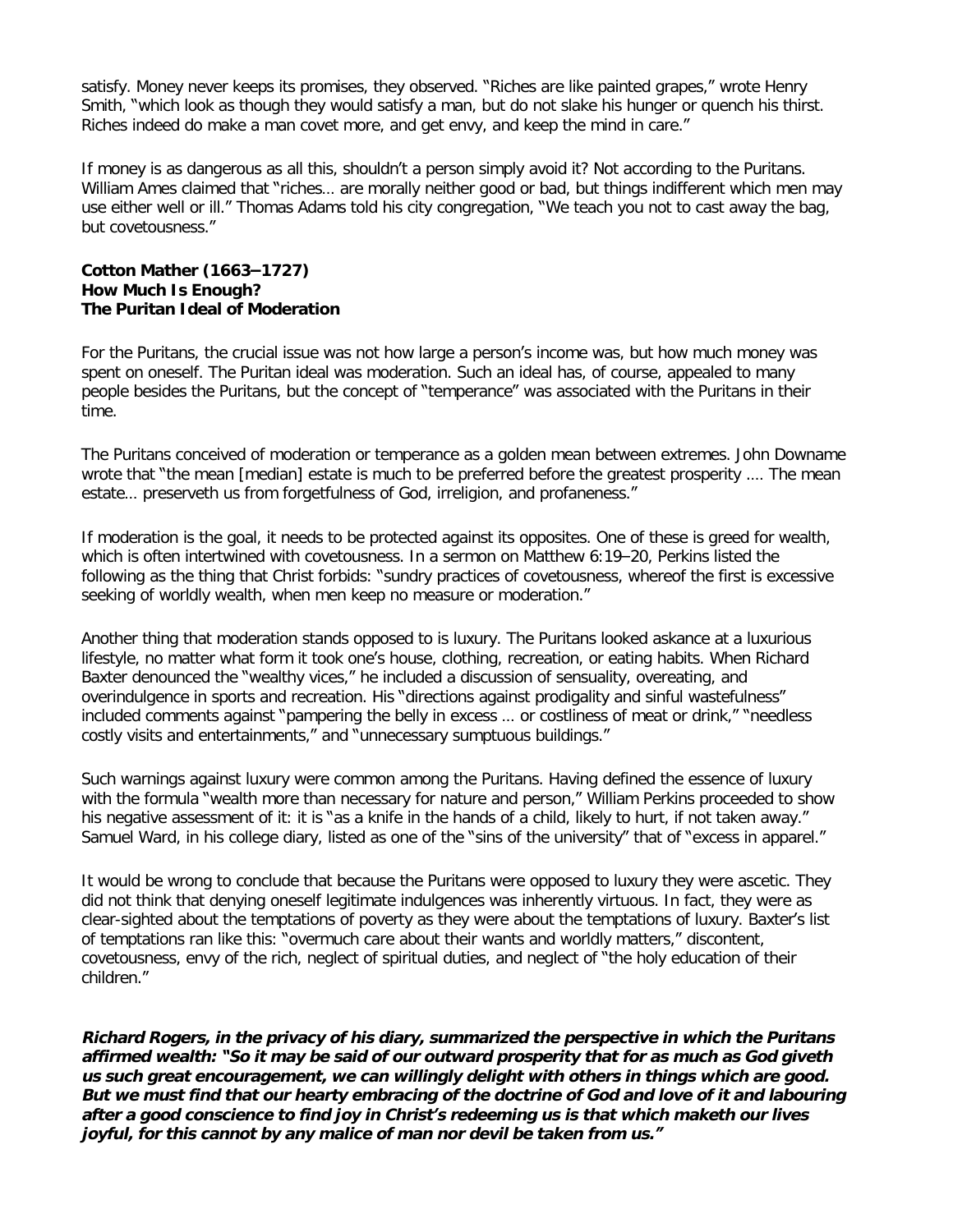#### **What Is Money For?**

The more we explore Puritan attitudes, the more apparent it becomes that the key to everything they said on the topic was their conviction that **money is a social good, not a private possession**. Its main purpose is the welfare of everyone in society, not the personal pleasure of the person who happens to have control over it.

The genius of Puritanism was its clear-sightedness about what things are for, and that genius did not desert them in money matters. Everything depends on how a person uses his or her money. Baxter stated, "The question is how they use that which they labour so hard for, and save so sparingly. If they use it for God, and for charitable uses, there is no man taketh a righter course."

What are the ends or uses of money? The Puritans can speak for themselves on this topic. "Riches may enable us to relieve our needy brethren, and to promote good works for church and state." Money exists "for the glory of God and the good of others." "The more diligently we pursue our several callings, the more we are capacitated to extend our charity to such as are in poverty and distress." "God's children look to the spiritual use of those things which the worldlings use carnally." In none of these comments about the purpose of earning money does one get the impression that income is something people have a right to spend on themselves simply because they have earned it.

William Perkins provides an adequate summary on using money:

**We must so use and possess the goods we have, that the use and possession of them may tend to God's glory, and the salvation of our souls …. Our riches must be employed to necessary uses. These are first, the maintenance of our own good estate and condition. Secondly, the good of others, specially those that are of our family or kindred …. Thirdly, the relief of the poor…. Fourthly, the maintenance of the church of God, and true religion …. Fifth, the maintenance of the Commonwealth.**

The belief that money is a social good is also the key to Puritan views on the taking of interest. In the sixteenth century the Puritans were overwhelmingly opposed to the practice of taking interest on money that had been lent. They were opposed to it because of Old Testament prohibitions against it and because of what they felt to be the spirit behind the practice, namely, covetousness and greed. As society changed, becoming less agrarian and more industrial, Puritans increasingly made a distinction between interest and usury (exploitive interest).

At first glance, the two attitudes seem contradictory, but in fact they are not. Look at what the anti-interest and pro-interest Puritans had in common: they both agreed that money is a social good and that therefore hoarding and exploitation are not permissible. In an increasingly commercial society, the most compassionate act became the willingness to lend money at a modest rate of interest. In Baxter's words, "There is an usury which is against neither justice nor charity," and he went on to describe conditions under which it is charitable.

Why did the Puritans view money as a social good when, as our modern view shows, it is so much more natural to view it as a person's own possession? The Puritan outlook stemmed from a firm belief that people are stewards of what God has entrusted to them. Money is ultimately God's, not ours. In the words of the influential Puritan book, **A Godly Form of Household Government**, money is "that which God hath lent thee."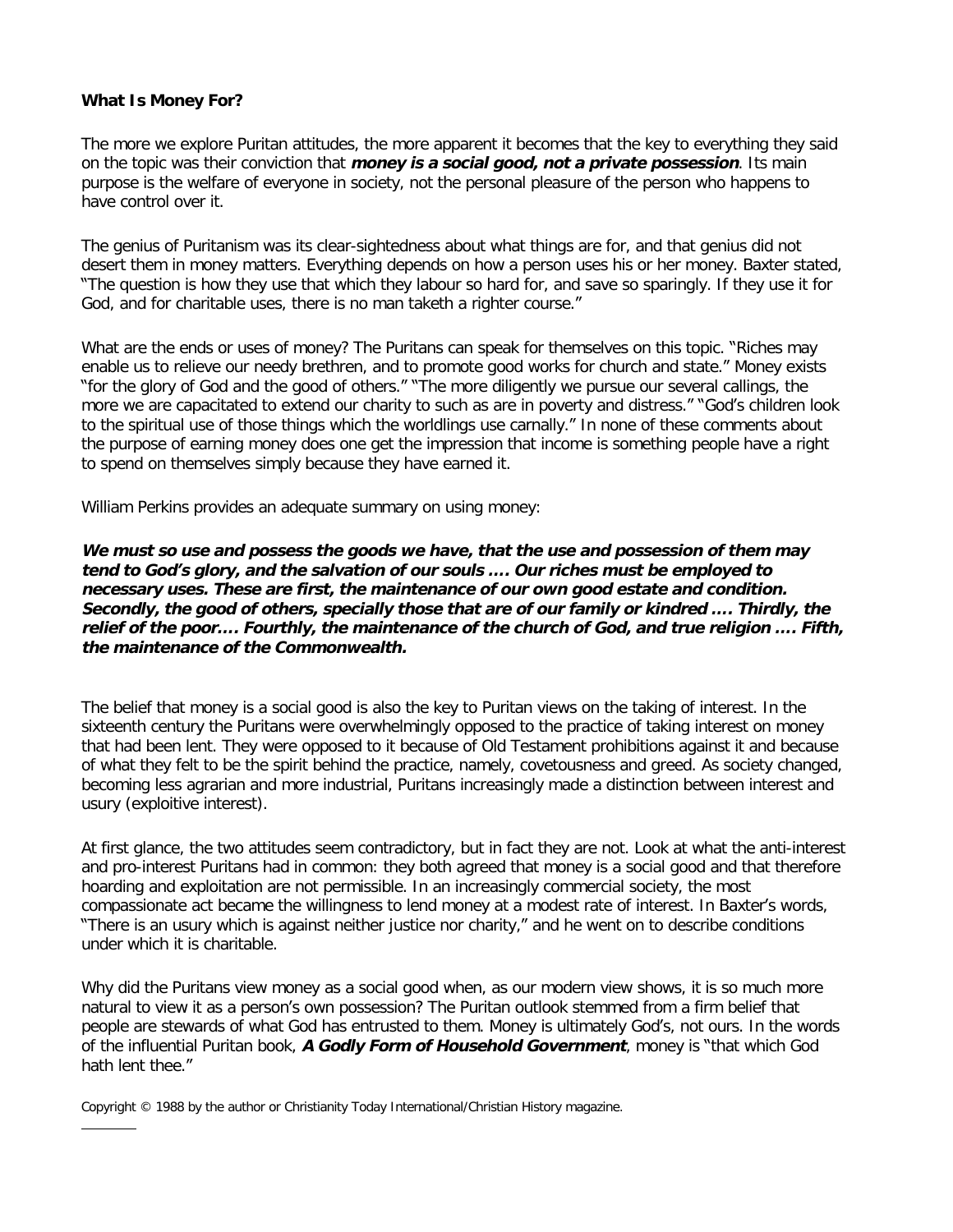# hristian Histor

**[Issue 19: Money in Christian History, Part II](http://ctlstaging/ch/cdrom/collection.html?id=329)**

### **The Puritan Critique of Modern Attitudes Toward Money**

**Puritans are often charged with having been the origin of modern attitudes toward money. Upon scrutiny, the things ascribed to Puritans turn out to be secularized versions of something that the Puritans only accepted in a context of supreme allegiance to God and obedience to Christian moral standards.**

**To show the cleavage between Puritan and modern attitudes, I have arranged Puritan views as a series of critiques of modern outlooks.**

### **The Puritan Critique of THE SUCCESS ETHIC**

Modern Western culture is based overwhelmingly on the success ethic—the belief that material prosperity is the ultimate value in life and that a person's worth can be measured by material or social standards. By contrast, the Puritan Thoman Watson asserted that "blessedness… does not lie in the acquisition of worldly things. Happiness cannot by any art of chemistry be extracted here." Samuel Hieron was far from the success ethic when he prayed:

**"Oh, let not mine eyes be dazzled, nor my heart bewitched with the glory and sweetness of these worldly pleasures …. Draw my affection to the love of that durable riches, and to that fruit of heavenly wisdom which is better than gold, and the revenues thereof do surpass the silver, that my chief care may be to have a soul enriched and furnished with Thy grace."**

### **The Puritan Critique of THE SELF-MADE PERSON**

American culture has been strangely enamored of the image of "the self-made person"—the person who becomes rich and famous through his or her own efforts. The idea of having status handed over as a gift does not appeal to such an outlook. Yet the Puritans denied that there can even be such a thing as a selfmade person. Based on an ethic of grace, Puritanism viewed prosperity solely as God's gift. John Preston wrote regarding riches that "it is God that gives them, it is he that dispenseth them, it is he that gives the reward…. The care of the work only belongs to us."

### **The Puritan Critique of MODERN BUSINESS ETHICS**

It has become an axiom of modern business that the goal of business is to make as much profit as possible and that any type of competition or selling practice is acceptable as long as it is legal. The Puritans would not agree. For one thing, they looked upon business as a service to society. "We must therefore think," wrote John Knewstub, "that when we come to buying and selling, we come to witness our love towards our neighbor by our well dealing with him in his goods." William Perkins said, "The end of a man's calling is not to gather riches for himself… but to serve God in the serving of man, and in the seeking the good of all men."

Nor would the Puritans agree with modern methods of competition or profiteering. When citizens in Boston complained that Robert Keayne charged excessive prices, the magistrates fined him two hundred pounds, and he very nearly found himself excommunicated from the church. John Cotton used the trial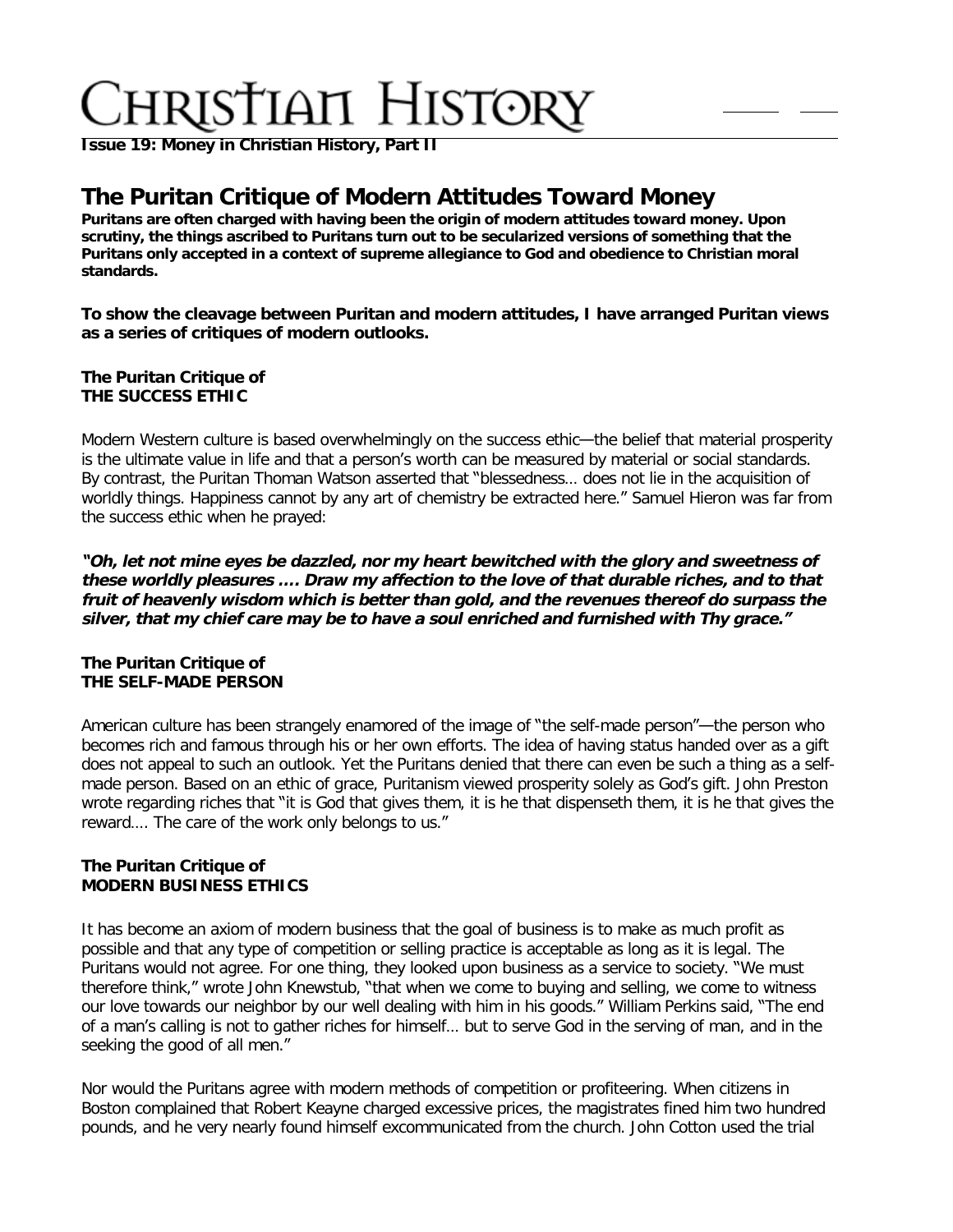to lay down some business principles in a public lecture on economics. Cotton denounced as false the following premises:

### **That a man might sell as dear [expensively] as he can, and buy as cheap as he can…. That he may sell as he bought, though he paid too dear, etc., and though the commodity be fallen, etc. That as a man may take advantage of his own skill or ability, so he may of another'<sup>s</sup> ignorance or necessity.**

In England John Knewstub showed what a gulf lies between the Puritans and modern commercial practices when he wrote disparagingly of businessmen who:

**come to buying and selling as it were to the razing and spoiling of some enemy's city …, where every man catcheth, snatcheth and carrieth away whatsoever he can come by. And he is thought the best who carrieth away the most…. But the Holy Ghost will bring us to another trial of our love.**

### **The Puritan Critique of The "SIMPLE LIFE" PHILOSOPHY**

Modern materialism has produced its own antithesis in the form of people who view affluence and possessions as inherently tainted. The Puritans were closer to such an outlook than to one supporting an affluent lifestyle, but they cannot be fitted comfortably here either. William Perkins wrote, "These earthly things are the good gifts of God, which no man can simply condemn, without injury to God's disposing hand and providence, who hath ordained them for natural life." The Puritans were also wary of a blanket condemnation of people who have a higher standard of living than some other people. In Perkin's words:

**We must not make one measure of sufficiency of goods necessary for all persons, for it varies according to the diverse conditions of persons, and according to the time and place. More things are necessary to a public person than to a private; and more to him that has a charge than to a single man.**

### **The Puritan Critique of SOCIALISM**

A final force in modern life of which the Puritans would not approve is socialism, whether in its overt form of governmental ownership or in its subtle form of the welfare state. William Ames wrote, "Ownership and differences in the amount of possessions are ordinances of God and approved by him, Prov. 22:2; II Thess. 3:12." John Robinson commented:

**God could … either have made men's states more equal, or have given everyone sufficient of his own. But he hath rather chosen to make some rich, and some poor, that one might stand in need of another, and help another, that so he might try the goodness and mercy of them that are able, in supplying the wants of the rest.**

As I have suggested, the Puritans would have shared some of the assumptions of many different groups on the economic scene today. But they would stand aghast at what secularism and self-interest have made of principles that they placed in a Christian context.

### **Summary**

One of the ironies in the history of the Puritans is that their very industriousness and plain living tended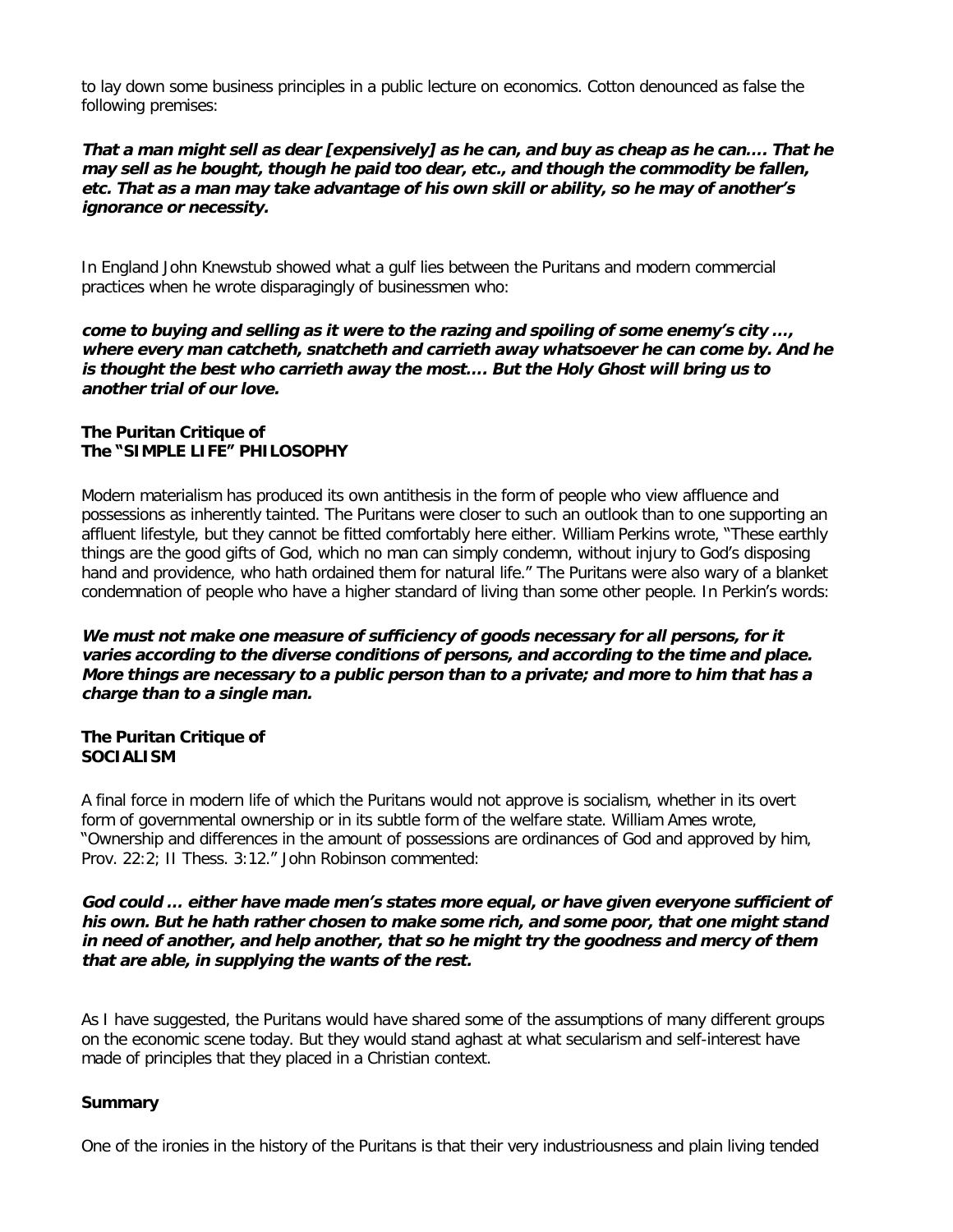to make them relatively affluent. Their virtues produced corresponding temptations. On the one hand, the Puritans held attitudes conducive to the amassing of wealth and property: the view that money and property are good in principle, disbelief that poverty is meritorious in itself, and a conviction that the disciplined and hardworking lifestyle is virtuous.

On the other hand, to curb the potential for self-indulgence that followed in the wake of their lifestyle, the Puritans had an even longer list of cautions: an awareness that God sends poverty as well as riches, an obsession with the dangers of wealth, the ideal of moderation, a doctrine of stewardship in which God is viewed as the ultimate owner of goods, and a view of money as a social good.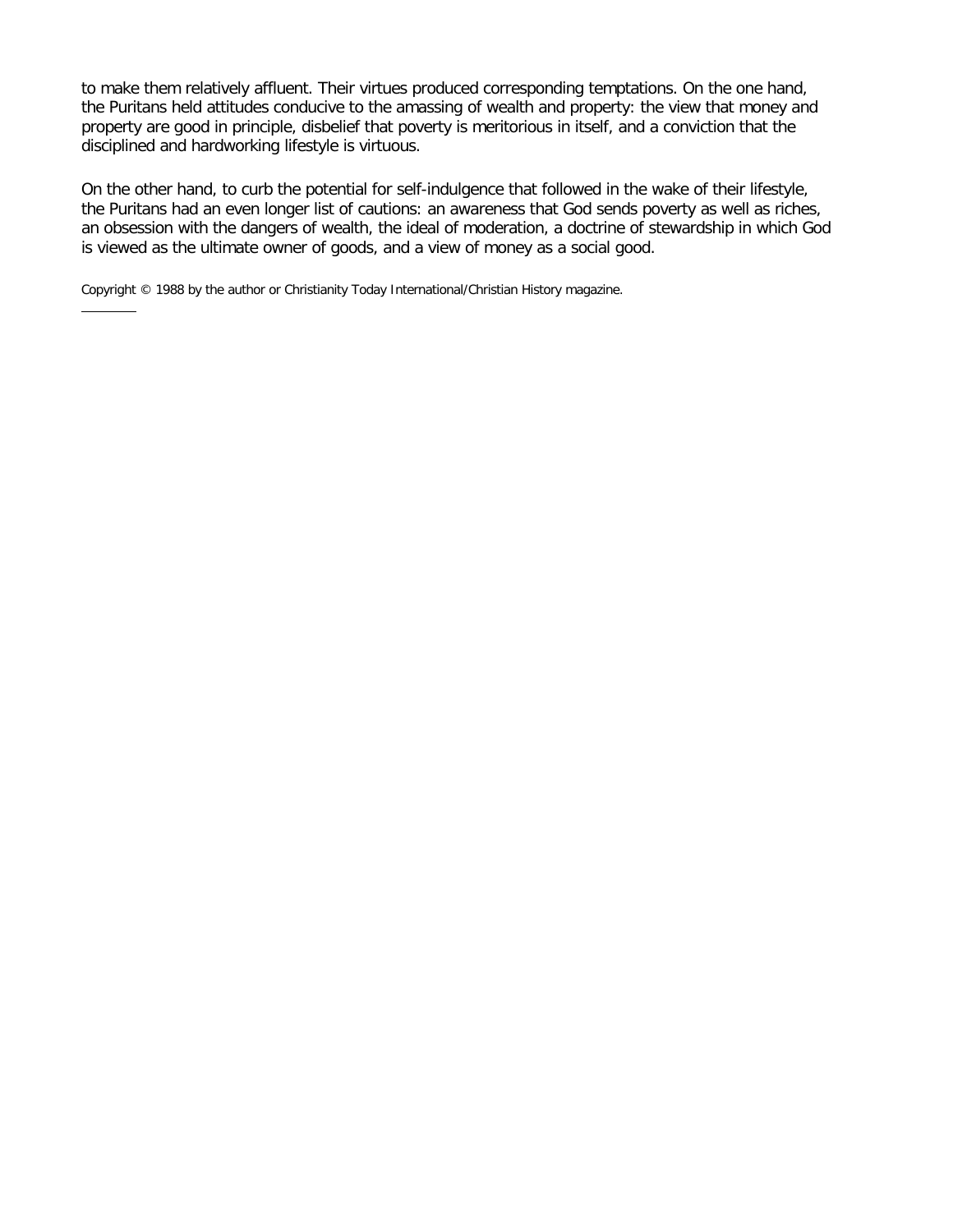### Christian Histor

**[Issue 19: Money in Christian History, Part II](http://ctlstaging/ch/cdrom/collection.html?id=329)**

### **Money in Christian History (II): A Gallery of Good Examples Not to Follow**

**This issue's Gallery could more aptly be called the Christian History Rogues Gallery. These unhappy tales from the past present good examples not to follow.**

DAN RUNYON AND THE EDITORS

### **Simon Magus First Century A.D.**

Simon Magus set the precedent for the misuse of money that has plagued the Church for two millennia. His practice of sorcery in Samaria was upstaged by the miracles accompanying the preaching and baptisms of Philip the Evangelist. When Peter and John arrived, they placed their hands on the new converts, and Simon witnessed the power of the Holy Spirit.

"Give me this ability!" Simon pleaded, offering the apostles money.

"To hell with you and your money!" is a literal rendering of Peter's reply. The biblical account breaks off with Simon's plea that the curse not be fulfilled; one early Church tradition claims that the unrepentant Simon traveled to Rome and founded Gnosticism. Today we call the purchase of Church offices "simony," in memory of this greedy magician.

### **The Passing of Peregrinus Second Century A.D.**

Secular Journalists exposing Christian charlatans: A modern phenomenon? Not really. Lucian wrote satire in the mid-second century, and he loved to pick on Christians—especially when he smelled a fraud. In one of his works, he reports on a huckster named Peregrinus, a murderer and child molester who fled to Palestine and got involved with the Christians.

"In a trice he made them all look like children; for he was prophet, cult leader, head of the synagogue, and everything, all by himself. He interpreted and explained some of their books and even composed many, and they revered him as a god, made use of him as a lawgiver, and set him down as a protector, next after that other, to be sure, whom they still worship, the man who was crucified in Palestine because he introduced this new cult into the world."

Peregrinus was imprisoned for his involvement with the Christians. This, Lucian says, was an "asset to his future career" as a charlatan. Christians traveled from all around to visit him; some tried to rescue him.

"Much money came to him from them by reason of his imprisonment, and he procured not a little revenue from it." Lucian comments on the strange beliefs of "these poor wretches," the Christians, who "despise all things indiscriminately and consider them common property, receiving such doctrines traditionally without any definite evidence. So if any charlatan or trickster, able to profit by occasions, comes among them, he quickly acquires sudden wealth by imposing upon simple folk."

Released from prison, Peregrinus wandered for a while, "possessing an ample source of funds in the Christians, through whose ministrations he lived in unalloyed prosperity." But his defrauding of the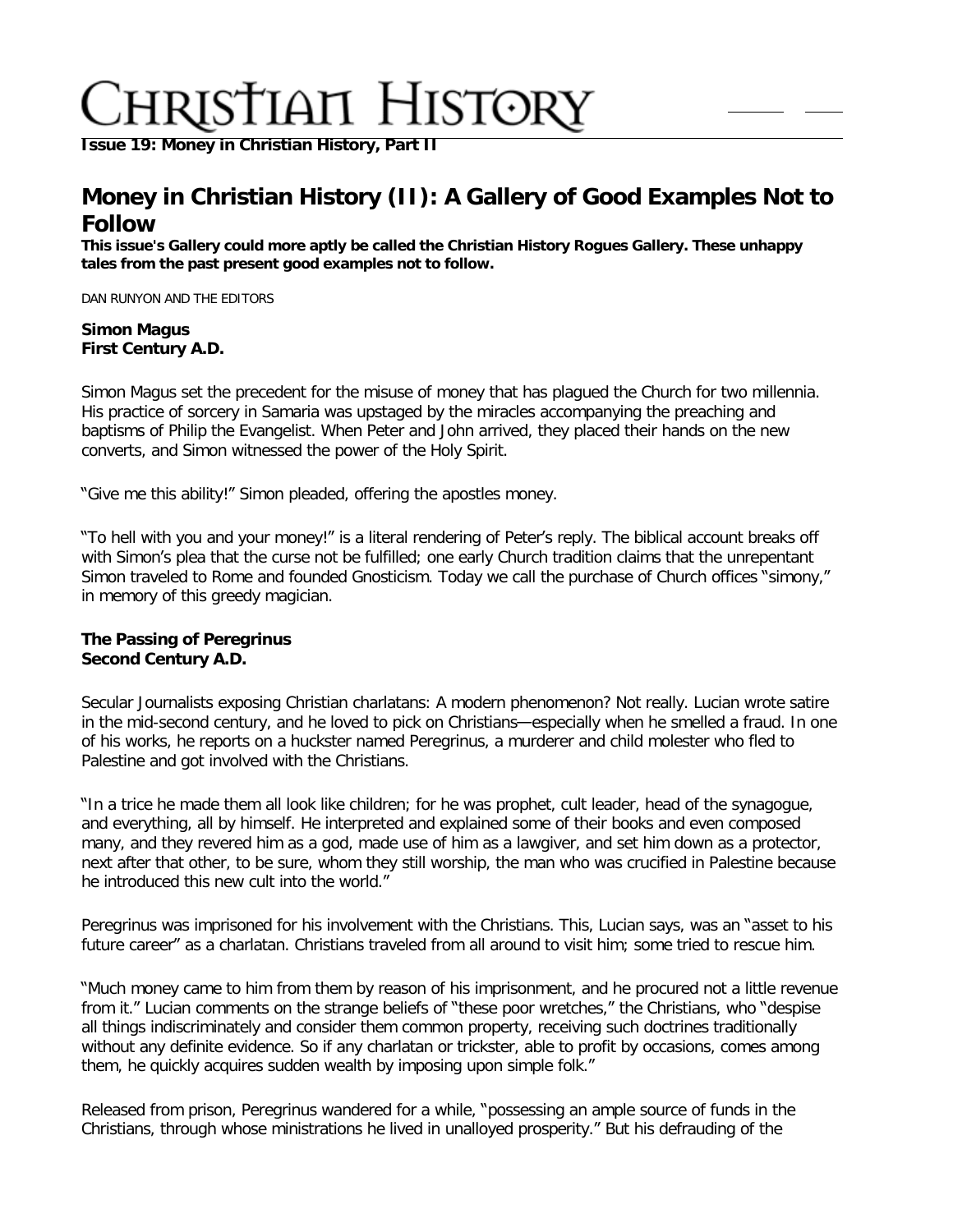Christians would not last forever. Lucian says he "transgressed in some way even against them (he was seen, I think, eating some of the food that is forbidden them) they no longer accepted him."

Lucian's tale continues, culminating in Peregrinus's spectacular suicide. Before a crowd of Greeks at the Olympic festival, he jumped into a burning pyre. "So ended that poor wretch [Peregrinus], a man who (to put it briefly) never fixed his gaze on the verities, but always did and said everything with a view to glory and the praise of the multitude."

Of course Lucian treated this story in his classic satirical fashion; he may have overstated the facts. A fraud like Peregrinus could never dupe Christians so thoroughly… could he?

### **(900s) The Tigress of Rome**

Marrying for money was a way of life for Marozia, the woman who dominated the papacy during the 10th century. When barely beyond puberty, she was already the mistress of Pope Sergius, bearing him a son. When Sergius died, Marozia embarked upon a series of marriages to successively wealthier husbands, enriching herself with their estates upon their untimely deaths. Using her beauty and promiscuity, she continued to control the papacy, eventually winning that office for the illegitimate son she had born to Sergius.

Ultimately, Marozia married one rich man too many. Her final husband Hugh of Province, tried to kill Alberic, her son from a previous marriage. Alberic retaliated and not only drove Hugh from the city but also imprisoned his mother—still young, beautiful and very rich—in the lowest dungeon of her own castle, where she died.

### **(1400s) The Poison Pope**

When the incredibly wealthy Rodrigo Borgia was named Pope Alexander VI in 1492, some accused him of buying the office. But direct bribery was hardly necessary, since his vast fortune already wielded great power throughout Europe.

Rodrigo started out as a law student in Bologna. He was made a cardinal and sent on a highly successful mission to pacify the province of Ancona. The grateful Pope had then made him Vice-Chancellor of the Church and Commander-in-Chief of the papal armies. Rodrigo used this position to amass his fortune, and the influence that went with it. (It was Rodrigo Borgia who masterminded the marriage between Ferdinand and Isabella of Spain.)

As Pope Alexander, he continued to peddle his influence. He dished out favors especially to his own family (he had ten illegitimate children by four mistresses): His son Cesare became a cardinal at age 18; daughter Lucrezia married Giovanni Sforza, Lord of Pesaro, in an elaborate Vatican ceremony; son Juan inherited the Duchy of Gandia.

Utterly unscrupulous, Alexander used every device imaginable to wield his power, including the "white powder" of the Borgia, a crude preparation of arsenic used to poison enemies. Yet he has been called the "luckiest of popes," for he died a natural death—most unexpected for one of his moral character.

### **(1500s) The Indulgence Huckster**

Johann Tetzel was a monk with a mission. He was to oversee the sale of indulgences—promises of divine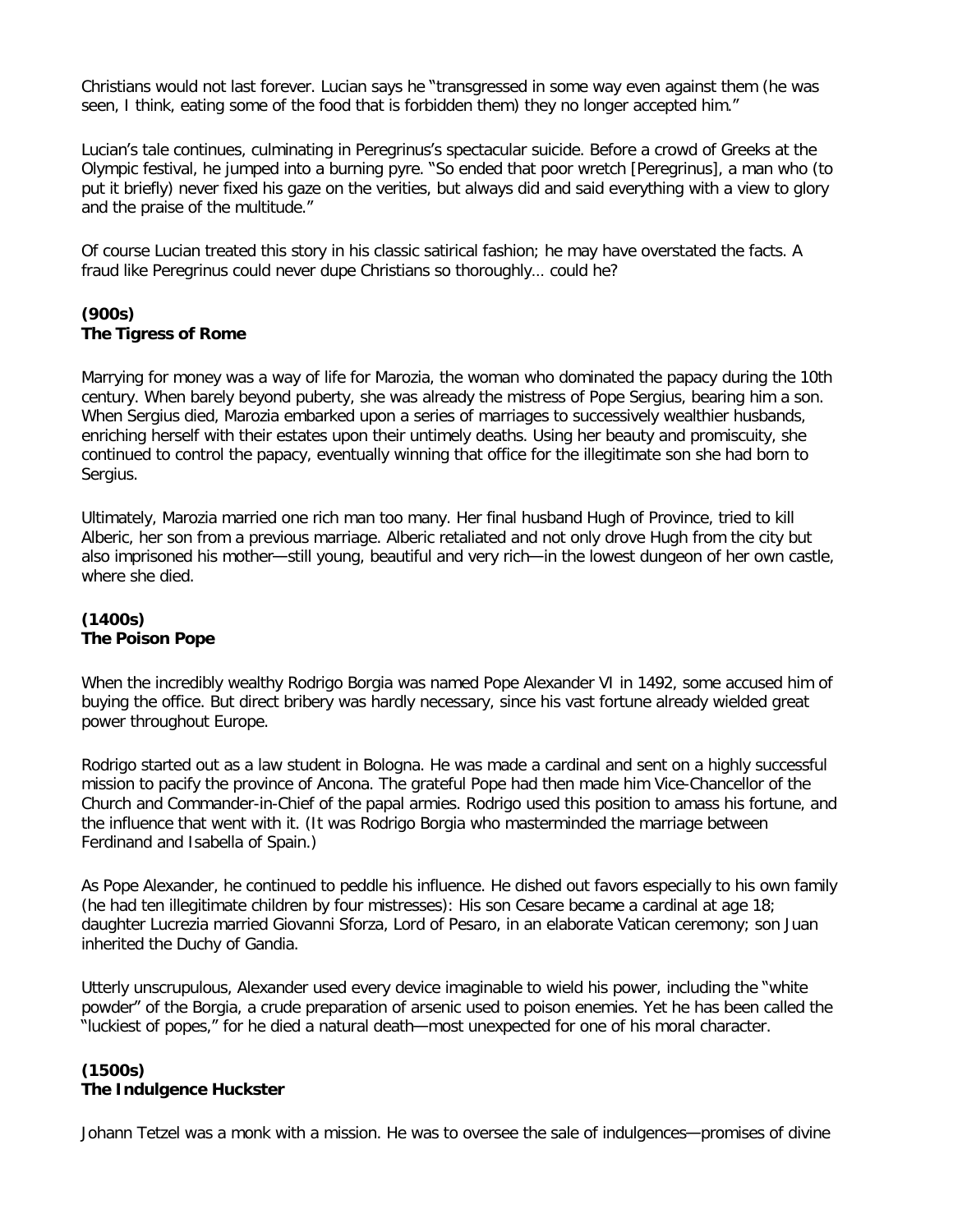forgiveness for the living and deceased loved ones—in the German regions of Madgeburg and Halberstadt. The revenue from the sales would finance a new holy war against the Turks in Germany, solve the personal financial problems of young Albert of Brandenburg, and provide Pope Leo X with cash to build the new basilica of St. Peter's in Rome. Leo also wanted money to fight the Urbino war, transform the Vatican into a work of art, and meet the incidental expenses of a court four times as big as the emperor's.

Tetzel met these needs using the marvelous new printing press, whereby indulgence slips could be massproduced and delivered door to door. This efficiency eliminated the need for long and costly journeys to sacred shrines. Success was further assured by Tetzel's skill at reducing the highly complex doctrine on indulgences to a simple formula:

### **As soon as the coin in the coffer rings, The soul from purgatory springs.**

The money poured in, but a few believers gave their little slips of paper to the 34-year-old doctor of theology at Wittenberg University, Martin Luther, seeking his comment on the validity of this way of salvation. His response: The 95 Theses.

Tetzel counter-attacked with his own theses. However, even Pope Leo had to agree that the doctrine of indulgences had been grossly oversimplified. Tetzel was castigated and sidelined as a force in the recruitment of ecclesiastical venture capital.

### **(1800s) The Shady Benefactor**

A major Philanthropist of the 19th century, Daniel Drew founded Drew Seminary and headed several religious committees in New York.

Yet these public acts of charity thinly veiled Drew's lifelong pursuit of ill-gotten gain. In 1815 Drew, then chief drover of Ohio cattle herds, mixed salt with the feed and did not allow the cattle to drink water for three days. Upon arrival at Henry Astor's station the cows drank their fill, and then were weighed. "That's the finest-looking herd of cattle I've seen," remarked Mr. Astor. Drew collected and departed.

Years of shady dealings made Drew a tycoon. In 1867 he, with Jay Gould and James Fiske, bilked Cornelius Vanderbilt out of \$7 million. Drew controlled the Erie Railroad, which Vanderbilt craved to add to his New York Central line. As Vanderbilt snapped up huge chunks of Erie stock, Drew again "watered stock" by printing thousands of extra shares on a small press. The value of Erie stock had reached \$57 million when a broker noticed that the certificates smeared easily—Drew was printing stock so fast the ink was still wet! The market crashed, Vanderbilt lost millions.

Drew went on to net about \$20 million in an 1869 attempt to corner the gold market. However, former "partners" Fiske and Gould tricked him out of part of his fortune; soon after, in 1873, a selling panic ruined his empire. By 1876 Daniel Drew was bankrupt.

### **(1900s) The Revivalist's Husband**

Bebe Harrison Patten preached a great revival service, much like her mentor, Aimee Semple McPherson. Bebe's husband, Carl Thomas Patten, took up the collections, his money-raising talks often lasting longer than Bebe's sermons.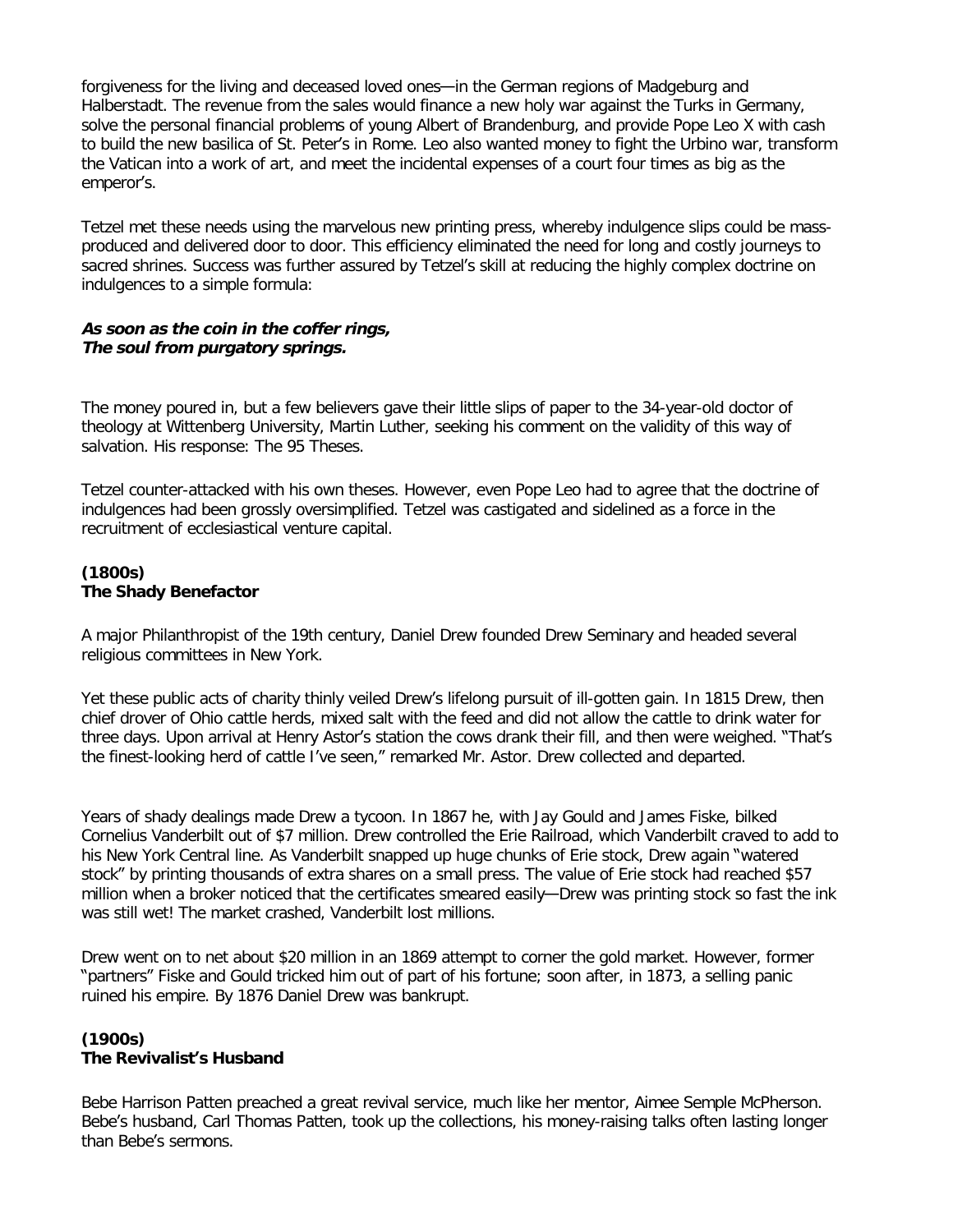After ten years on the revivalist circuit, the Pattens moved to a rundown district of Oakland, California. With the help of heavy advertising, the small church overflowed until only the 8,000-seat Oakland Arena could hold the crowds.

Collections became profitable and the Pattens purchased the City Club for more than \$250,000. They then opened a religious school, falsely claiming that it was accredited by the University of California. Carl Patten also announced bogus projects and is said to have raised \$10,000 in 30 minutes to build a tenstory tabernacle. Heavy donations were also accepted for a theological seminary, a hospital, a refuge for retired evangelists, and an orphanage. The programs never materialized, yet payments poured in.

The Pattens lived in luxury with donations approaching a million dollars by 1947, but that summer they made the mistake of selling the church, school, and grounds to the Loyal Order of the Moose for \$450,000. Members grumbled, support vanished, and the district attorney investigated. After a four-and-ahalf-month trial, the jury found Patten guilty of five counts of grand theft. He received a sentence of five to fifty years in prison. Paroled after three years under the condition that he never again take up a collection, Carl Patten returned to Bebe's small evangelistic operation until his death in 1959.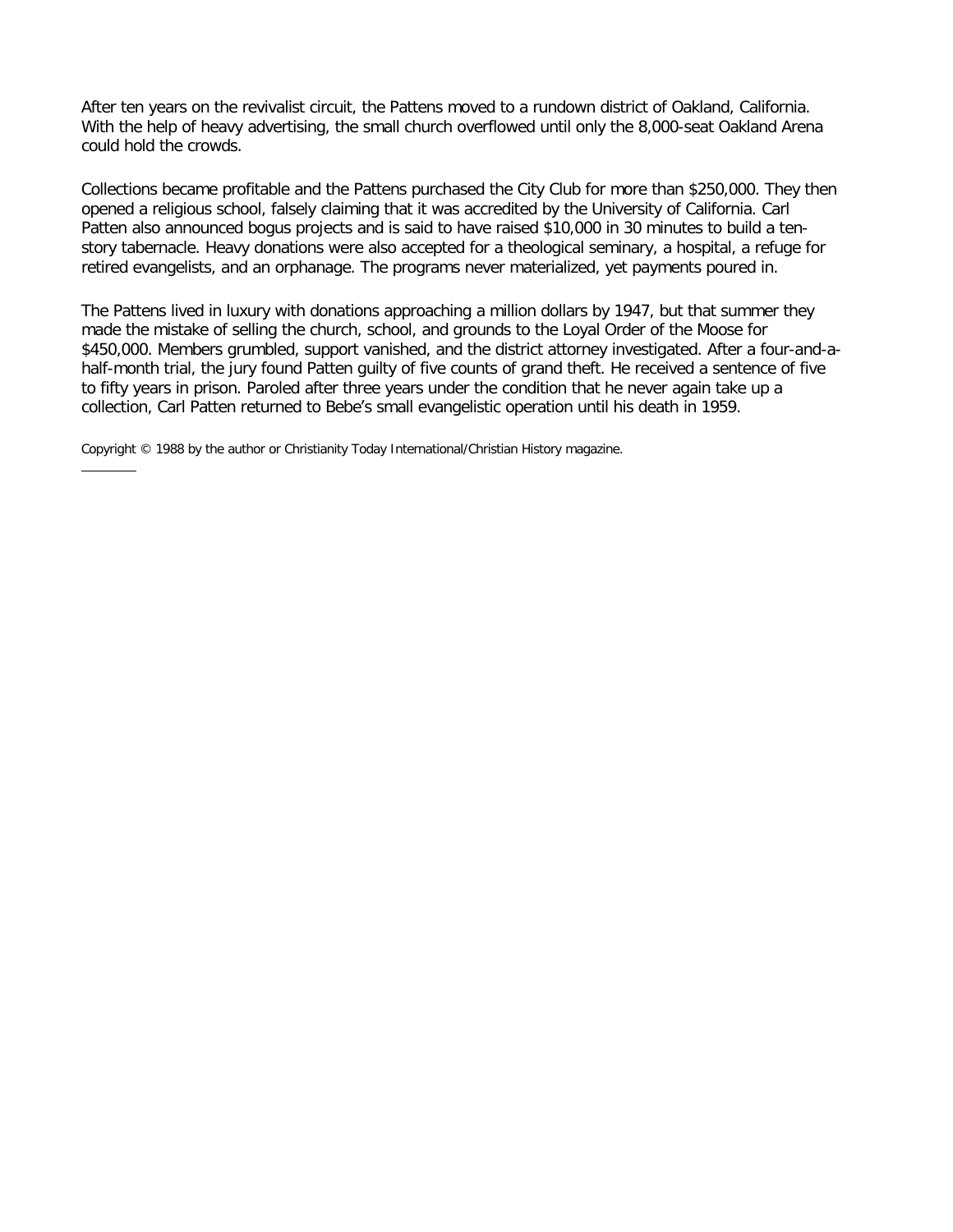# Christian History

**[Issue 19: Money in Christian History, Part II](http://ctlstaging/ch/cdrom/collection.html?id=329)**

### **Money in Christian History (II): Christian History Timeline - Dates and Events Regarding Money**

**197–198** Tertullian explains Christian finances in his **Apology**: "Even if there is a chest of a sort, it is not made up of money paid in entrance-fees, as if religion were a matter of contract. Every man once a month brings some modest coin—or whenever he wishes, and only if he does wish, and if he can; for nobody is compelled; it is a voluntary offering. You might call them the trust funds of piety. For they are not spent upon banquets nor drinking-parties nor thankless eating-houses; but to feed the poor and to bury them, for boys and girls who lack property and parents, and then for slaves grown old and shipwrecked mariners; and any who may be in mines, islands, or prisons …."

**c. 400** John Chrysostom says Christians should not "reproach priests for their plenty," but give to the church anyway.

**731** St. Boniface complains of clergy "who receive the milk and fleece of the sheep of Christ in the daily offerings and tithes of the faithful, [yet] lay aside the care of the Lord's flock."

**1199** Pope Innocent III taxes the clergy of Europe to fund the Crusades.

**1209** Pope Innocent III taxes the clergy of Europe to fund the fight against the Albigensian heresy.

**1215** Pope Innocent III orders that the princes of Europe must consult him before taxing the clergy.

**1296** Pope Boniface VIII issues a papal bull (**Clericis Laicos**), exempting the clergy from paying taxes to any secular ruler—especially in France, where Philip IV has been milking the churches to wage war with England. Philip responds by forbidding the sending of gold or silver out of France without his permission; thus French churches can't send money to Rome.

**Late 1300s** In Canterbury Tales, Geoffrey Chaucer has the priest (pardoner) say:

By such hornswoggling I've won year by year, A hundred marks since being a pardoner. …Avarice is the theme that I employ In all my sermons, to make the people free In giving pennies—especially to me. My mind is fixed on what I stand to win, And not at all upon correcting sin.

**1662** Episcopalian ministers in America receive 16,000 pounds of tobacco for salary. In some areas the grade of tobacco is higher than in others, and the price in general is going down.

**1799** Methodist preachers in the U.S. earn an average \$64 per year. It is rumored that Bishop Asbury favors keeping salaries low to keep the traveling ministers from marrying and settling down.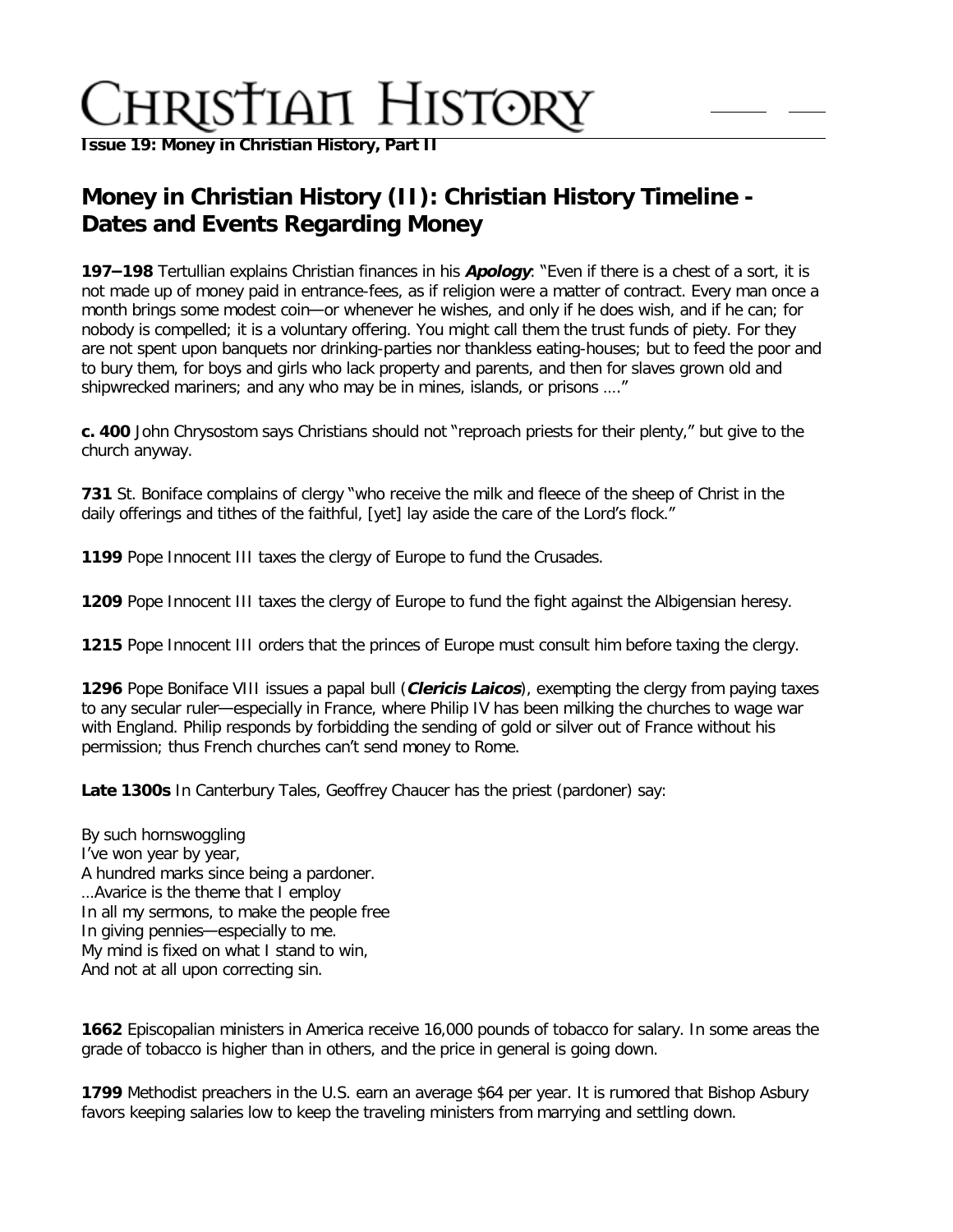**1812** Congregationalists and first American foreign missionaries Adoniram and Ann Judson, en route to Asia, become Baptists, forfeiting their Congregational support; Luther Rice, similarly converted, returns to the U.S. to drum up financial support among Baptists.

**1895** Wesley Chapel in Cincinnati has financial trouble. In desperation, it tries "suppers, festivals, lectures, stereopticon shows, subscriptions, and the whole round of man-made schemes and devices," according to layman William G. Roberts. Finally, Roberts and others introduce the concept of "storehouse tithing," which turns the church around. Tithing is revived as a popular practice in U.S. churches.

**1906–7** The Laymen's Missionary Movement is formed, not to send missionaries, but merely to promote missions giving. In three years giving to U.S. and Canadian mission boards rises 25%, to \$33.2 million.

**1987** Christian TV ministries in the U.S. receive \$2 billion in gross income, mostly from private donors. The Vatican releases a financial statement for the first time. The previous year, the Roman See grossed \$57.3 million, but spent \$114 million, resulting in a deficit of over \$56 million.

**1988** Bill Bright of Campus Crusade for Christ offers a California film company \$10 million for an unreleased film feared degrading and blasphemous of Jesus Christ, so it can be destroyed. His offer is turned down.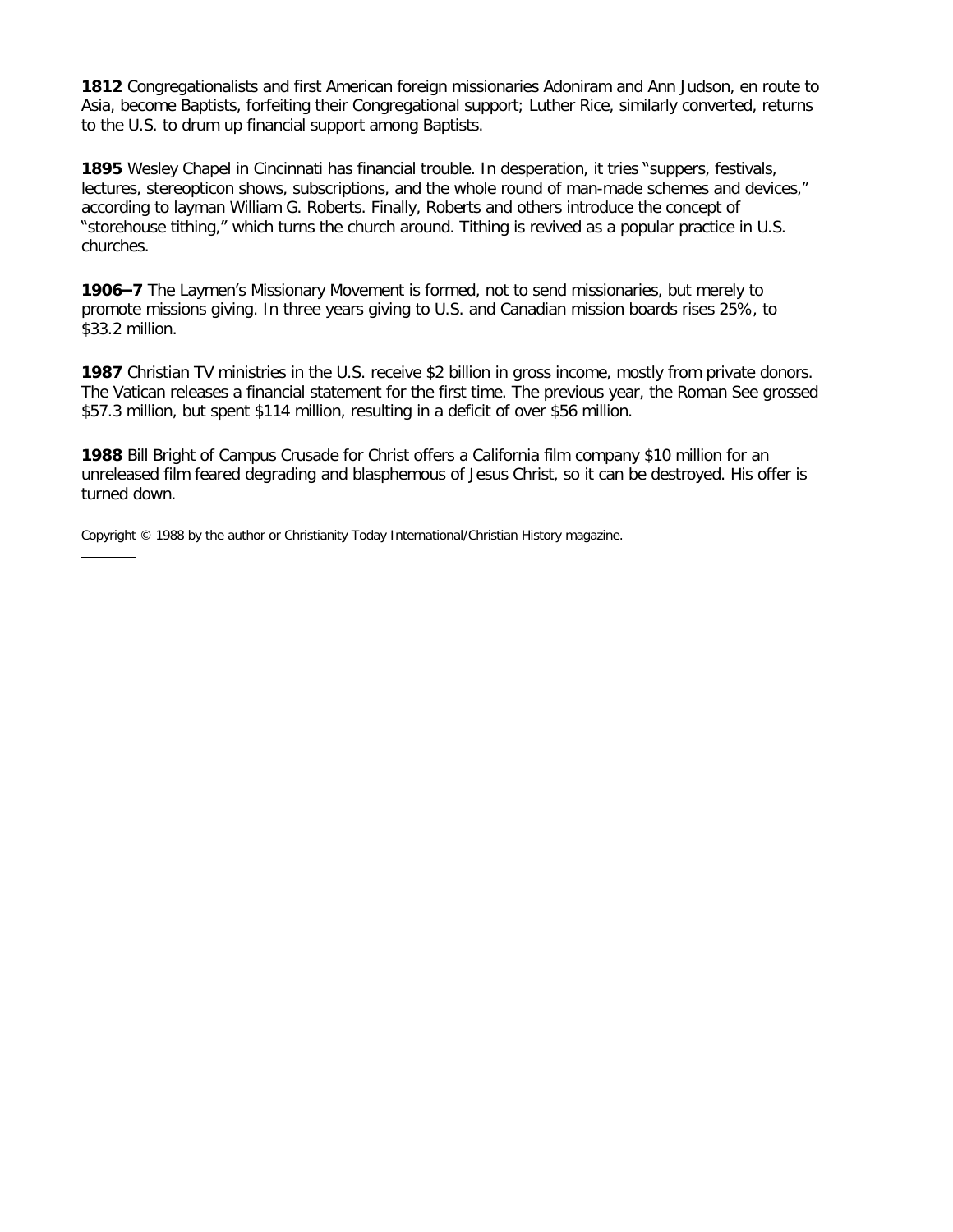# hristian Histor

**[Issue 19: Money in Christian History, Part II](http://ctlstaging/ch/cdrom/collection.html?id=329)**

### **Four Lessons on Money**

**From One of the World's Richest Preachers**

Dr. White, assistant professor of Christian Thought and History at Spring Arbor College in Michigan, is the Author of The Beauty of Holiness (Zondervan, 1986), a biography of revivalist Phoebe Palmer.

### **John Wesley not only turned 18th century England around with his preaching, but he made lots of money in the process. Here is a story about, and advice from, a man who knew how to make money… and how to spend it.**

Most of us know that John Wesley was used by God to revive 18th-century England and to start the Methodist Church. We know him as a great preacher, and a greater organizer. We remember him for his contribution to the Church's thinking on sanctification. But few of us realize that Wesley made enormous sums from preaching; the sale of his writings made him one of England's wealthiest men. In an age when a single man could live comfortably on £30 a year, his annual income reached £1,400. No wonder Wesley had strong opinions about the place of financial matters in the Christian life. This "rich" preacher has much to say to us about money.

### **Why Revival Tarries**

In later life, Wesley grew discouraged with Methodism. Although he had seen the movement grow from two brothers to a society of almost a million people, he felt that it had lost much of its spiritual power. He believed the Methodists no longer hungered and thirsted for righteousness as they once had. He observed that they were not as eager to attend the 5 a.m. preaching services as in the past. He feared his followers had lost much of their love for their neighbors for he saw that they were not as ready as they had been to visit the sick and needy. He was convinced that this decline in the way they loved the Lord and their neighbors had grieved God's Holy Spirit, and had driven him from their midst. He feared his lifetime of labor had been in vain.

Besides thinking that God had abandoned the Methodists, Wesley thought he knew the cause of this desertion: A particular sin had caused them to lose their first love and had separated them from God. Wesley said that not one Methodist in 100 obeyed the Lord in this regard. He complained that others never preached against this sin, and in later life he spoke against it frequently. In his last three years of life he published as many sermons against this sin as he had published against it in the previous fifty. In what he thought might be his final sermon, he rebuked his followers for their disobedience to the Lord in this area. He even told the Methodists in Dublin that they were personally responsible for the decline of Methodism. "Ye are the men, some of the chief men, who continually grieve the Holy Spirit of God, and in a great measure stop his gracious influence from descending on our assemblies."

What had these men in Dublin done to merit this rebuke? What was the crime of the Methodists in London, Manchester, and Bristol whom Wesley found lacking? What was the sin that convinced him that God had abandoned them, and which he thought was hindering revival?

### **The Love of Money**

Wesley noted that in the old days of Methodism, the people were poor. But, he observed, in the 20, 30, or 40 years since they joined the society, many Methodists had become 20, 30, or even 100 times richer than they were at first. With this increase in wealth had come a decrease in godliness. It seemed to him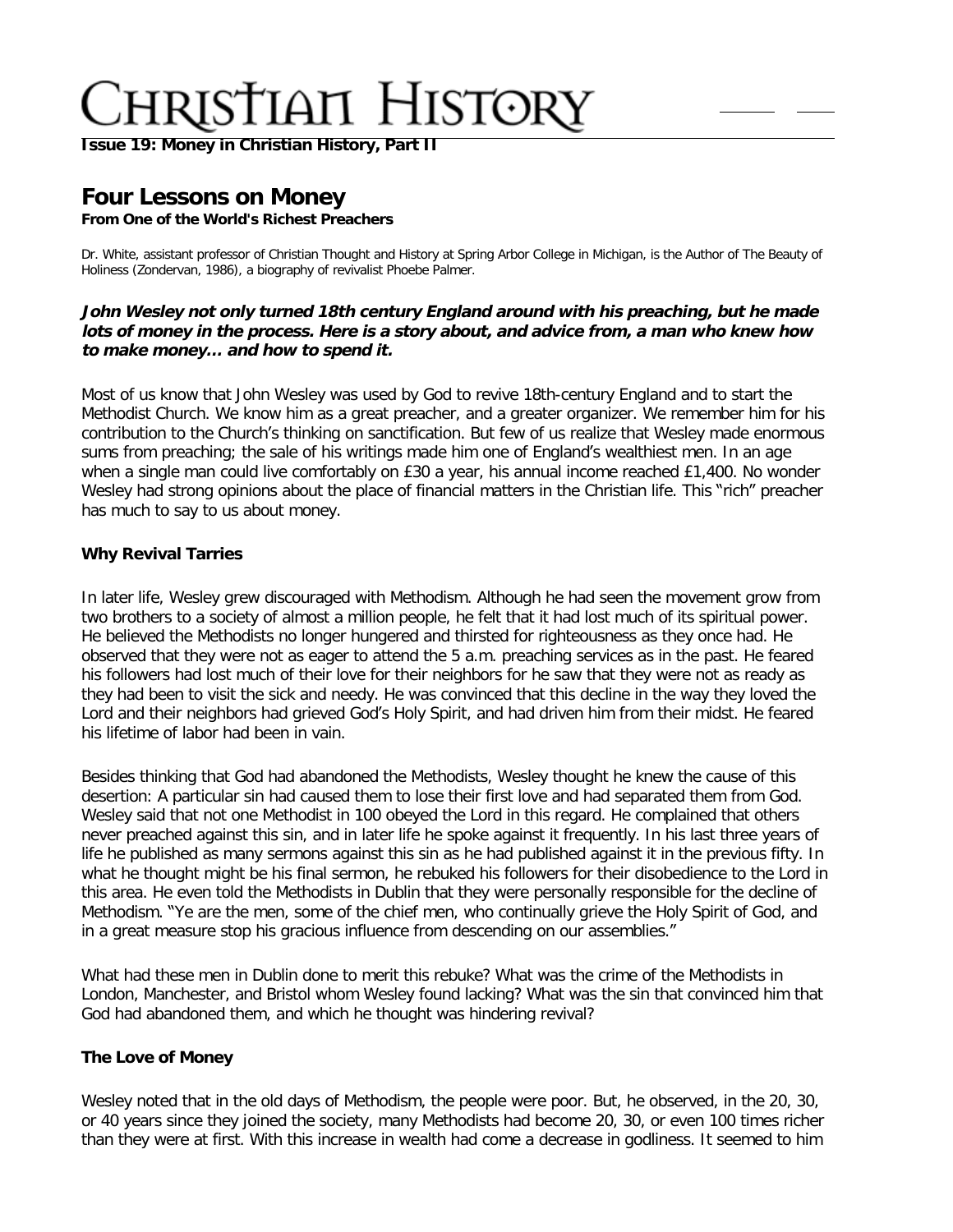the more money the Methodists had, the less they loved the Lord.

Wesley noted several instances of the decline of godliness among the Methodists. The first was a lessening of their love for God, shown by a lack of interest in sanctification. He told them they no longer had "the same vehement desire as you formerly had of 'going on to perfection." A second instance was pride. Wesley warned his followers that increasing wealth had made them arrogant. They had become more confident of their own opinions and less willing to hear reproof: "You are not so teachable as you were, …; you have a much better opinion of your own judgment and are more attached to your own will." (from the sermon **Causes of the Inefficacy of Christianity**)

Another sign of their backsliding was that the Methodists were less meek than they had been. In the past, Wesley said, "your love was not provoked, but enabled you on all occasions to overcome evil with good." But now, "How quickly you are ruffled!" The next indication of their spiritual deadness was an unwillingness to help the poor. Wesley reminds his hearers, "You once pushed on through—cold or rain, or whatever cross lay in your way, to see the poor, the sick, the distressed." Now, however, he asks, "Do you fear spoiling your silken coat? … Are you afraid of catching vermin?"

The final mark of how far the Methodists had fallen was their neglect of personal evangelism. Whereas his followers once readily spoke to people about their souls, Wesley is now forced to inquire, "But which of you now has that compassion for the ignorant, and for them that are out of the way? They may wander on, for [all] you [care], and plunge into the lake of fire without let or hindrance. God hath your hearts." (from the sermon **The Danger of Riches**. See also **On Riches** and **Upon Our Lord'<sup>s</sup> Sermon on the Mount, Discourse 8**, and **The Use of Money**, for similar comments.)

#### **One Word Wesley Hated**

We don't usually think of John Wesley hating anything. He was the one who always preached about love: love for God and for neighbor. He even taught that God's love could so fill our hearts that we would be able to love God and each other perfectly. But there was one word that Wesley hated. He described this word as "idle," "nonsensical," "stupid," "miserable, " "vile," and "diabolical." He said it was "the very cant of hell." Obviously no Christian should ever utter it. This exceedingly evil word was … "afford."

"But I can **afford** it," replied the Methodists when Wesley preached against extravagance in food, dress, or lifestyle. Wesley argued that no Christian could afford anything beyond the bare necessities required for life and work. He based his reasoning on five main points:

**1. God is the source of the Christian's money.** None of us really earns money by our own cleverness or hard work. For God is the one who gives us the energy and intelligence. He is the true source of all our wealth. Wesley inquired of some Methodists who felt they were entitled to a higher standard of living now that they could afford it, "Who gave you this addition to your fortune; or (to speak properly) **lent** it to you?" (from **On the Danger of Increasing Riches**)

**2. Christians must account to the Lord for how they have used money.** Wesley urged people always to use money wisely, because at any time they may have to give an account to the Lord for the way in which they have used the wealth he gave them. Because no one knows when that might be, no one should ever waste money now, planning to make it up to the Lord later. "How long are you to stay here?" Wesley asked those who felt free to spend extra money on themselves. "May you tomorrow, perhaps tonight, be summoned to arise and go hence, in order to give an account of this and all your talents to the Judge of quick and dead?" (from **On Dress**)

**3. Christians are trustees of the Lord's money.** The money God has put into our hands is not our own, but His. We do not own it, rather we are His agents in distributing it. Thus we must use it not as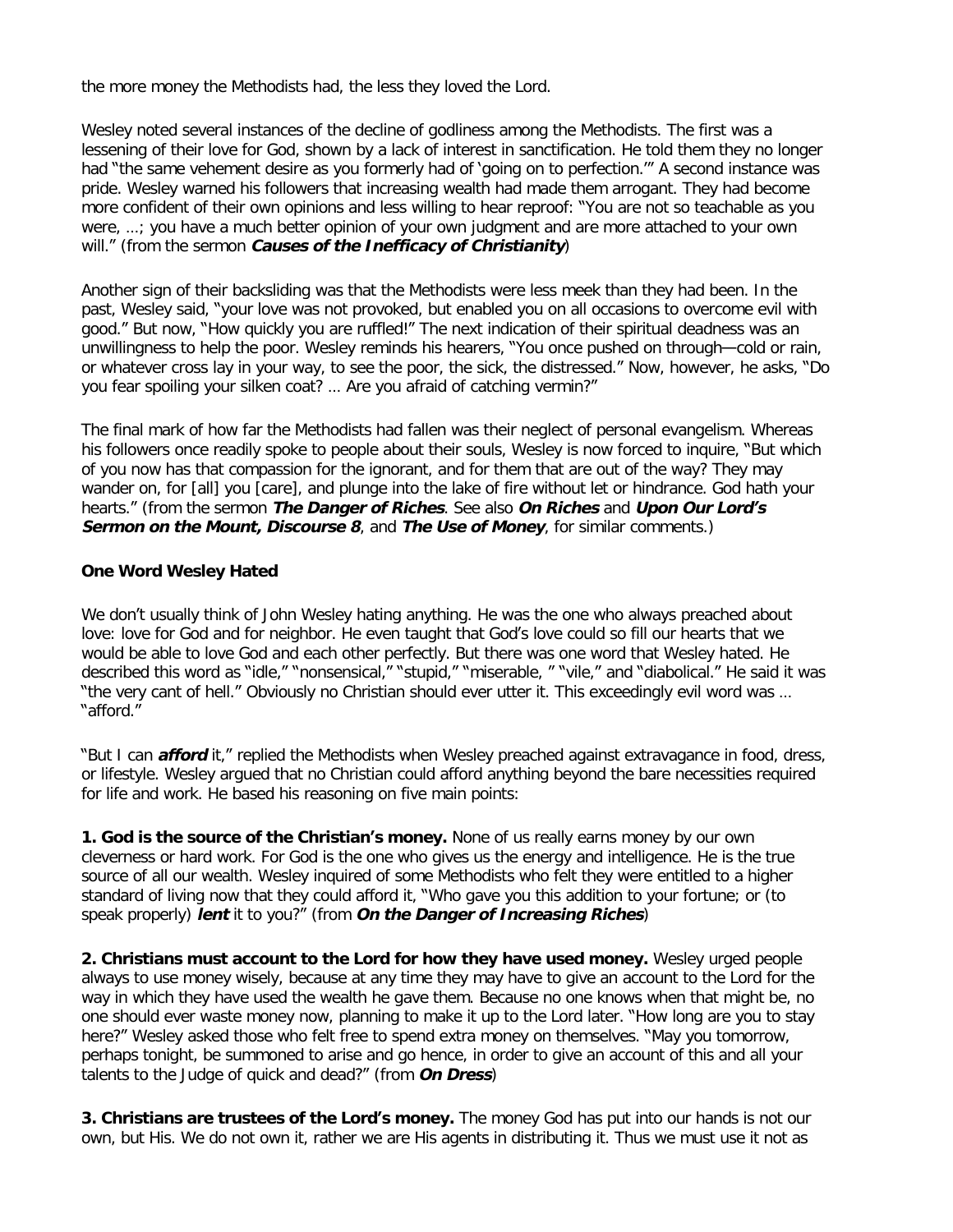we wish, but as He directs. Wesley reminded his hearers of this truth by asking, "Can any steward **afford** to be an errant knave? to waste his Lord's goods? Can any servant **afford** to lay out his Master's money any otherwise than his Master appoints him?" (from **Causes of the Inefficacy of Christianity**)

**4. God gives Christians money for them to pass along to those who need it.** God's purpose in giving us money is for us to help the poor and needy. To use it on ourselves is to steal from God. Wesley demanded of some comfortable Methodists:

Do not you know that God entrusted you with that money (all above what buys necessities for your families) to feed the hungry, to clothe the naked, to help the stranger, the widow, the fatherless; and, indeed, as far as it will go, to relieve the wants of all mankind? How can you, how dare you, defraud your Lord, by applying it to any other purpose? (from **On the Danger of Increasing Riches**)

**5. Christians may no more buy luxuries for themselves than they may throw their money away.** God made us trustees of His resources so we may feed the hungry and clothe the naked in His name. We should turn our extra money into food and clothing for the poor. Just as it would be wrong to destroy other peoples' food and clothes, so it is also wrong to spend money needlessly on ourselves. Wesley said, "None can **afford** to throw any part of that food and raiment into the sea, which was lodged with him on purpose to feed the hungry and clothe the naked." But if we are determined to waste God's money, Wesley argued that it would be better actually to throw it into the sea than to spend it extravagantly. At least throwing money into the sea hurts no one, while spending it needlessly on ourselves poisons all who see it with "pride, vanity, anger, lust, love of the world, and a thousand 'foolish and hurtful desires.' " (from **On Dress,**)

### **Wesleys Advice**

Wesley felt that Methodism had lost its spiritual power because the Methodists had become rich. He often preached against the sins of the well off, such as desiring riches and misusing money. He specifically rebuked extravagance in food, dress, and lifestyle. Wesley, however, did not just condemn the wrong use of money, he also gave his hearers clear biblical guidelines for the right use of money.

And how has God directed Christians to use their incomes? Wesley lists the following four scriptural priorities:

**I. Provide things needful for yourself and your family (1 Tim. 5:8).** The believer should make sure that the family has the necessities and conveniences of life, that is, "a sufficiency of plain, wholesome food to eat, and clean raiment to put on," as well as a place to live. The believer must also ensure that the family has enough to live on if something were to happen to the breadwinner.

**II. "Having food and raiment, let us therewith be content." (1 Tim 6:8).** How should Christians decide how much to spend on themselves and their families? Where should they draw the line? Wesley answers by quoting Paul's words to Timothy. He adds that the word translated "raiment" is literally "coverings," and thus includes lodging as well as clothes, and continues, "It plainly follows, whatever is more than these is, in the sense of the Apostle, **riches**; whatever is above the plain necessities, or at most convenience of life. Whoever has sufficient food to eat, and raiment to put on, with a place to lay his head, and something over, is **rich**." (from **The Danger of Riches**)

**III. "Provide things honest in the sight of all men " (Rom. 12:17) and "Owe no man anything" (Rom. 13:8).** Wesley says that the next claim on a Christian's money belongs to the creditors, and adds that those who are in business for themselves need to have adequate tools, stock, or capital for the carrying on of that business.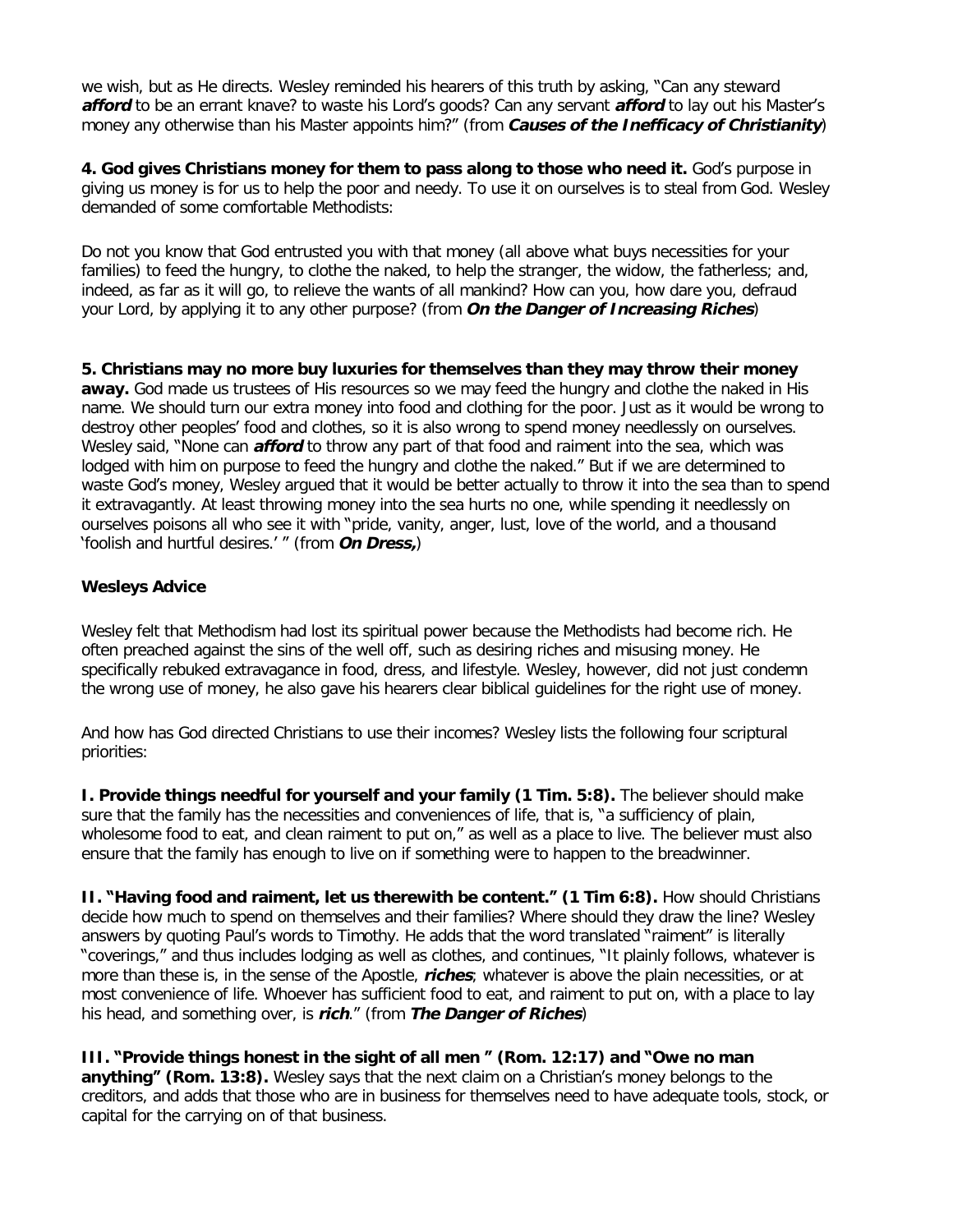**IV. "Do good to them that are of the household of faith" and "As you have opportunity, do good unto all men" (Gal. 6:10).** After the Christian has provided for the family, the creditors, and the business, the next obligation is to use any money that is left to meet the needs of others. Wesley says that God gives his children money so that their reasonable needs will be met, and then He expects them to return the rest to him by giving it to the poor. God wants all Christians to regard themselves as "only one of that number of the poor, whose wants were to be supplied out of that part of [the Lord's] substance which He had placed in their hands for this purpose." The Lord will then inquire:

Wast thou accordingly a general benefactor to mankind? feeding the hungry, clothing the naked, comforting the sick, assisting the stranger, relieving the afflicted, according to their various necessities? Was thou eyes to the blind, and feet to the lame? a father to the fatherless, and a husband to the widow? (from **The Good Steward**)

Besides giving these four biblical principles, Wesley also recognizes that some situations are not clearcut. It is not always obvious how the Christian should use the Lord's money. Wesley accordingly offers four questions to help his hearers decide how to spend money:

- In spending this money, am I acting as if I owned it, or am I acting as the Lord's trustee?
- What Scripture requires me to spend this money in this way?
- Can I offer up this purchase as a sacrifice to the Lord?

• Will God reward me for this expenditure at the resurrection of the just? Finally, for the believer who is perplexed, Wesley suggests this prayer before making a purchase:

Lord, Thou seest I am going to expend this sum on that food, apparel, or furniture. And Thou knowest I act therein with a single eye, as a steward of thy goods, expending this portion of them thus, in persuance of the design thou hadst in entrusting me with them. Thou knowest I do this in obedience to Thy Word, as Thou commandest, and because Thou commandest it. Let this, I beseech Thee, be an holy sacrifice, acceptable through Jesus Christ! And give me a witness in myself, that for this labor of love I shall have a recompense when Thou rewardest every man according to his works. (from **The Use of Money**)

He is confident any believer who has a clear conscience after praying this prayer will be using money wisely.

Wesley especially warns against buying too much for children. People who would never waste money on themselves might be more indulgent with their children. On the principle that gratifying a desire needlessly only tends to increase it, he asks these well-intentioned parents:

Why should you purchase for them more pride or lust, more vanity, or foolish and hurtful desires? ... Why should you be at further expense to increase their temptations and snares, and to pierce them through with more sorrows? (from **The Use of Money**)

### **Wesley's Example**

Wesley preached a wealth of words about money. He had many ideas about the right and wrong uses of lucre. And as a man with one of the highest earned incomes in England in his time, he had the opportunity to practice what he preached. Many might ignore what he said about money, but none could dismiss the way he used it; what he preached by deed spoke louder than his words.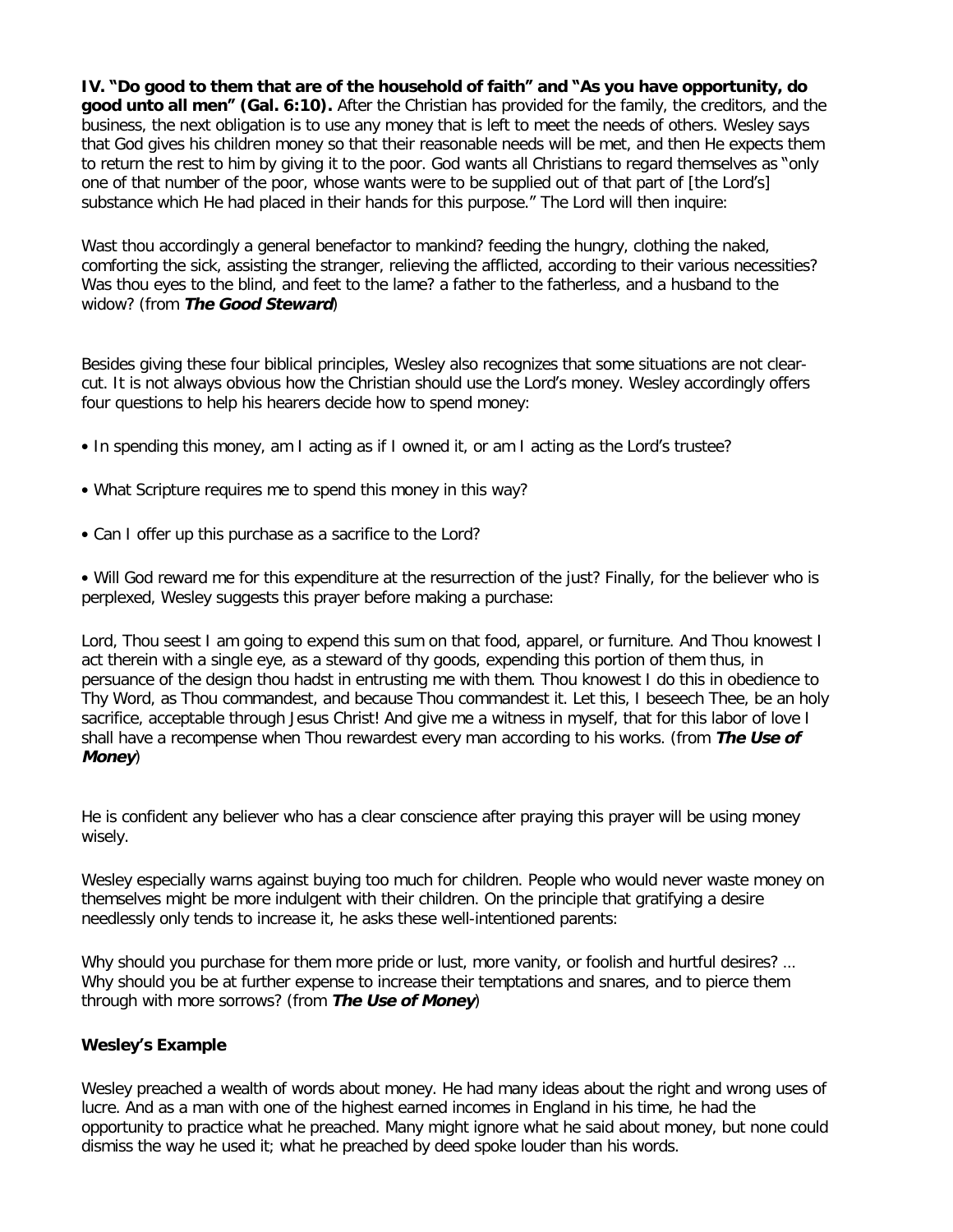As a child Wesley had known grinding poverty. Samuel Wesley, his father, was the Anglican priest in one of England's lowest-paying parishes, and he had nine children to feed and clothe. John rarely saw his father out of debt, and he once saw him marched off to debtor's prison. When John followed his father into the ministry he had no illusions about its financial rewards.

However, though John followed his father's vocation, he did not share in his poverty. Instead of being a parish priest, he felt God's direction to teach at Oxford University. He was elected a fellow of Lincoln College, and his financial status changed dramatically. His position usually paid him at least £30 a year more than enough money for a single man to live on. He seems to have enjoyed his relative prosperity while teaching, spending his money on playing cards, tobacco, and brandy. One incident that happened to him at Oxford changed his perspective on money. He had just finished buying some pictures for his room when one of the chambermaids came to his door. It was a Winter day and he noticed that she had only a thin linen gown to wear for protection against the cold. He reached into his pocket to give her some money for a coat, and found he had little left. It struck him that the Lord was not pleased with how he had spent his money. He asked himself:

Will Thy Master say "Well done, good and faithful stewards?" Thou hast adorned thy walls with the money that might have screened this poor creature from the cold! O justice! O mercy! Are not these pictures the blood of this poor maid? (from **On Dress** )

Perhaps as a result of this incident, in 1731 Wesley began to limit his expenses so he would have more money to give to the poor. He records that one year his income was £30, and his living expenses £28, so he had £2 to give away. The next year his income doubled, but he still lived on £28 and gave £32 away. In the third year his income jumped to £90, again he lived on £28, giving £62 away. The fourth year he made £120, lived again on £28 and gave £92 to the poor.

Wesley preached that Christians should not merely tithe, but give away all extra income once the family and creditors were taken care of. He believed that with increasing income, the Christian's standard of **giving** should increase, not his standard of living. He began this practice at Oxford and he continued it throughout his life. Even when his income rose into the thousands of pounds, he lived simply and quickly gave his surplus money away. One year his income was slightly over £1,400; he gave all away save £30. He was afraid of laying up treasures on earth, so the money went out in charity as quickly as it came in in income. He reports that he never had as much as £100 at one time.

Among the ways Wesley limited expenses were by doing without luxuries and by identifying with the needy. He had preached that Christians should consider themselves members of the poor, whom God had given them money to aid., He put his words into practice by living and eating with the poor. Under Wesley's leadership the London Methodists had established two homes for widows in the city. They were supported by offerings taken at the band meetings and at the Lord's Supper. In 1748 Wesley lived in the same accommodations, along with any other Methodist ministers who happened to be in town. Wesley rejoiced to eat the same food at the same table, looking forward to the heavenly banquet that all Christians would share.

Not only did John Wesley identify with the poor by sharing their food and lodgings, and by foregoing luxuries, but he sometimes went without his own necessities in order to have more money to give away. For almost four years he lived on mostly potatoes. This was not only to improve his health, but also to save money, "What I save from my own meat will feed another that else would have none."

In 1744 Wesley wrote, "[When I die] if I leave behind me ten pounds… you and all mankind [can] bear witness against me, that I have lived and died an thief and a robber." When he died in 1791, the only money mentioned in his will was the miscellaneous coins to be found in his pockets and dresser drawers.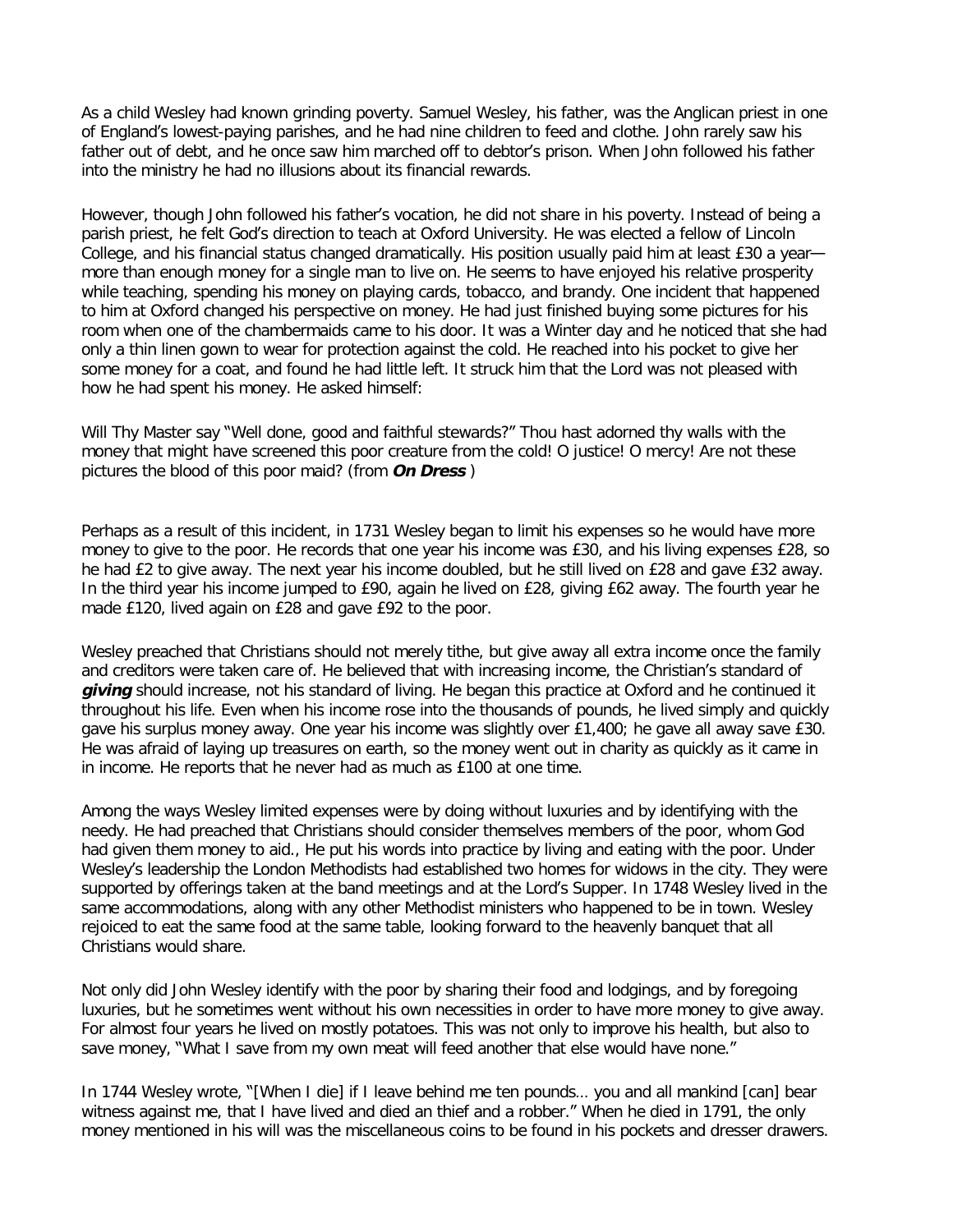Most of the £30,000 he had earned in his lifetime he had given away. As Wesley said, "I cannot help leaving my books behind me whenever God calls me hence; but, in every other respect, my own hands will be my executors."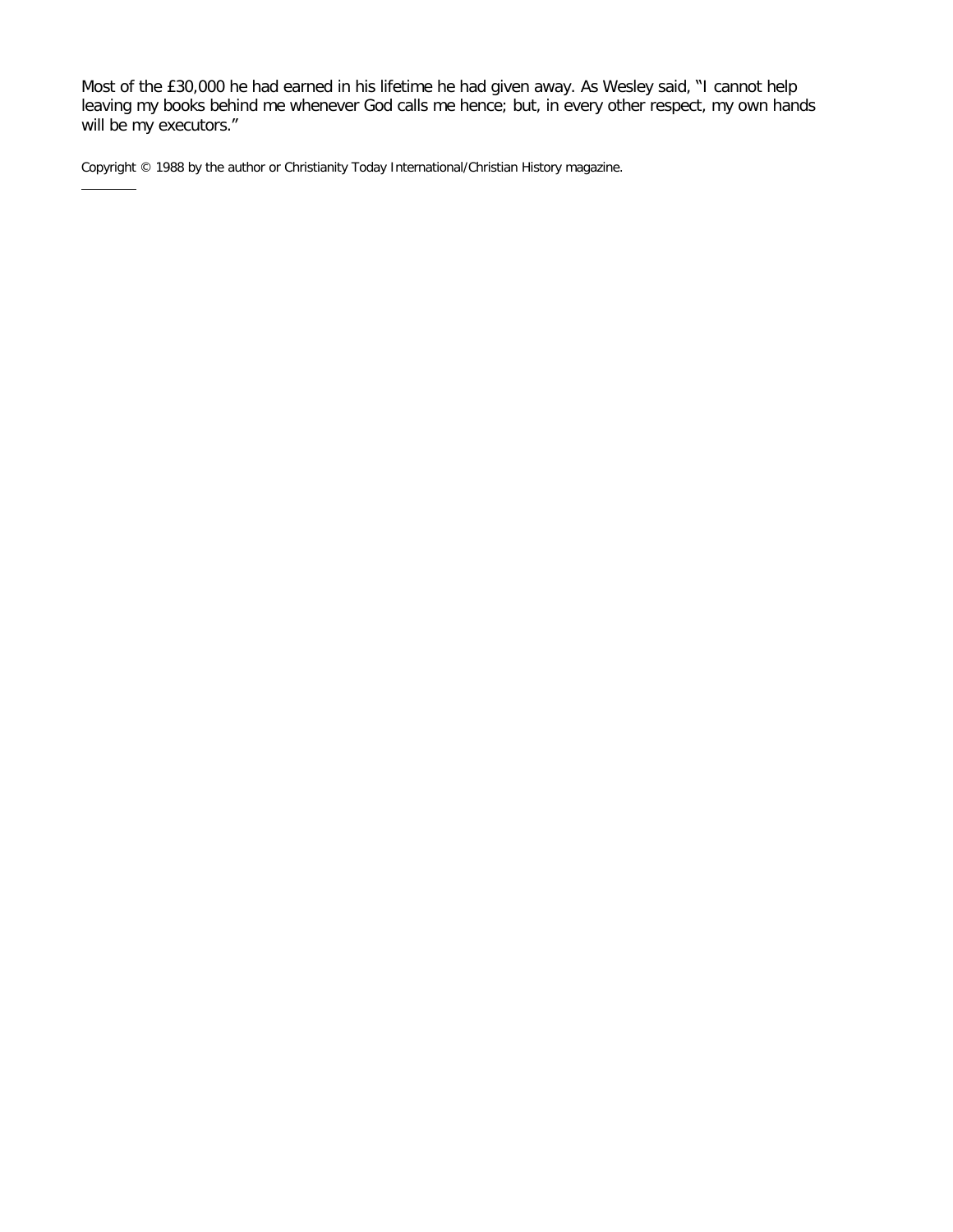# CHRISTIAN HISTORY

**[Issue 19: Money in Christian History, Part II](http://ctlstaging/ch/cdrom/collection.html?id=329)**

### **Bread and Silver**

Wesley limited his expenditures by not buying the kinds of things generally considered essential for a man in his station of life. In 1776 the English tax commissioners inspected his return and wrote back, "[We] cannot doubt but you have plate for which you have hitherto neglected to make entry." They assumed that a man of his prominence certainly had silver dinnerware in his house, and they wanted him to pay the proper tax on it. Wesley wrote back, "I have two silver spoons at London and two at Bristol. This is all the plate I have at present, and I shall not buy any more while so many round me want bread."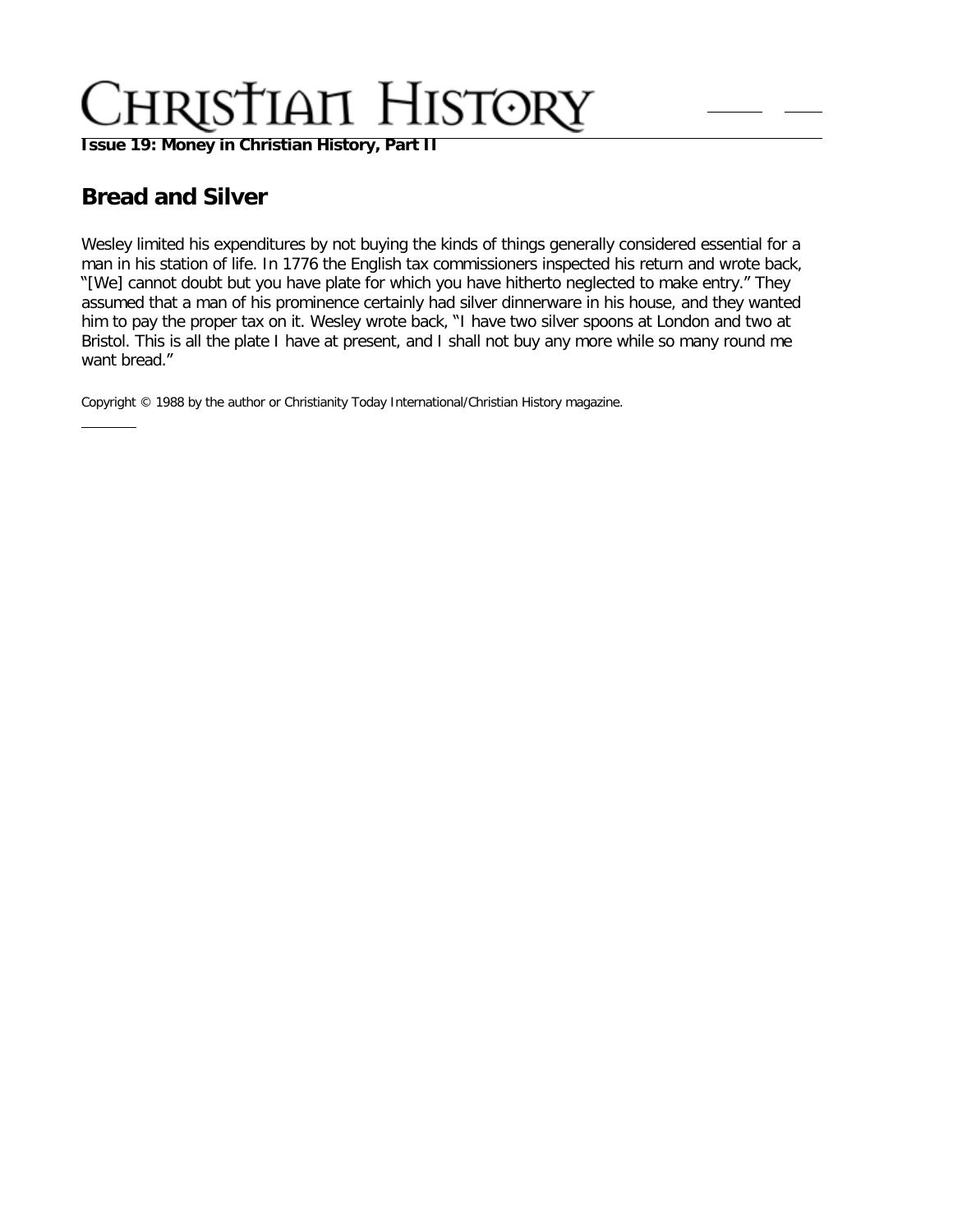# hristian Histor

**[Issue 19: Money in Christian History, Part II](http://ctlstaging/ch/cdrom/collection.html?id=329)**

### **Old-Fashioned Wisdom from John Ploughman**

**This eloquent Baptist preacher of Victorian England was also loved for his earthy wisdom. Our text and engraving are taken from his popular writings John Ploughman's Talk and John Ploughman's Pictures. The homespun sage had much to say that, in his words, "would not suit well the pulpit or the Sabbath."**

To earn money is easy compared with spending it well; anybody may dig up potatoes, but it is not one woman in ten that can cook them. Men do not become rich by what they get, but by what they save. Many men who have money are short of wit as a hog is of wool; they are under years of discretion, though they have turned forty…. What their fathers got with rakes, they throw away with shovel. After the miser comes the prodigal.

Often men say of the spendthrift, his own father was no man's friend but his own; and now the son is no man's enemy but his own; the fact is, the old gentleman went to hell by the lean road, and his son has made up his mind to go there by the fat. As soon as the spendthrift gets his estate, it goes like a lump of butter in a greyhound's mouth.

All his days are the first of April; he would buy an elephant at a bargain, or [roof] his house with pancakes, nothing is too foolish to tickle his fancy; his money burns holes in his pocket, and he must squander it, always boasting that his motto is, "Spend, and God will send." … he forestalls his income, and draws upon his capital, and so kills the goose which lays the golden eggs. He never spares at the brim, but he means, he says, to save at the bottom. Times never were good to lazy prodigals; if they were good to them they would be bad for all the world besides.

If a little gambling is thrown in with the fast living, money melts like a snowball in an oven. A young gambler is sure to be an old beggar if he lives long enough.

The devil leads him by the nose, Who the dice so often throws.

There are more asses than those with four legs. I am sorry to say they are found among working men as well as fine gentlemen. Fellows who have no estate but their labor, and no family arms except those they work with, will yet spend their little earnings at the beer-shop or in waste. No sooner are their wages paid than away they go … to contribute their share of fools' pence towards keeping up the landlord's red face and round corporation. Drinking water neither makes a man sick nor in debt, nor his wife a widow, and yet some men hardly know the flavor of it; but beer, guzzled down as it is by many a working man, is nothing better than brown ruin. Dull droning blockheads sit on the ale bench and wash out what little sense they have ever had.

Some go to shop with as much wit as Samson had in both his shoulders, but no more; they do not buy well; they have not sense to lay out their money to advantage. Buyers ought to have a hundred eyes, but these have not even half a one, and they do not open that; well was it said that if fools did not go to market, bad wares would never be sold. They never get a pennyworth for their penny, and this often because they are on the hunt for cheap things, and forget that generally the cheapest is the dearest, and one cannot buy a good shilling's worth of a bad article. When there's five eggs a penny, four of them are rotten.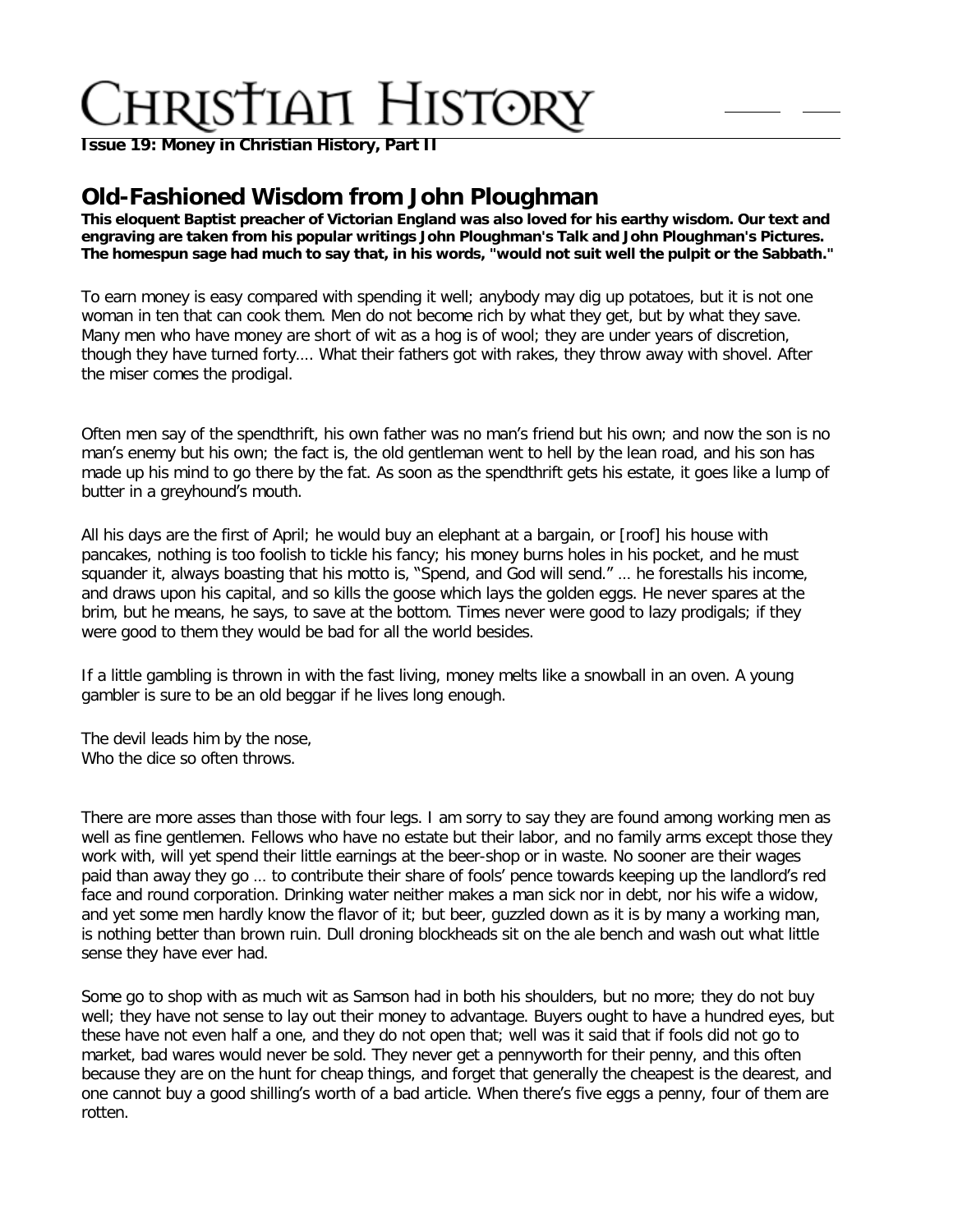I suppose we all find the money goes quite fast enough, but after all it was made to circulate, and there's no use in hoarding it. It is bad to see our money become a runaway servant and leave us, but it would be worse to have it stop with us and become our master. We should try, as our minister says, "to find the golden mean," and neither be lavish nor stingy.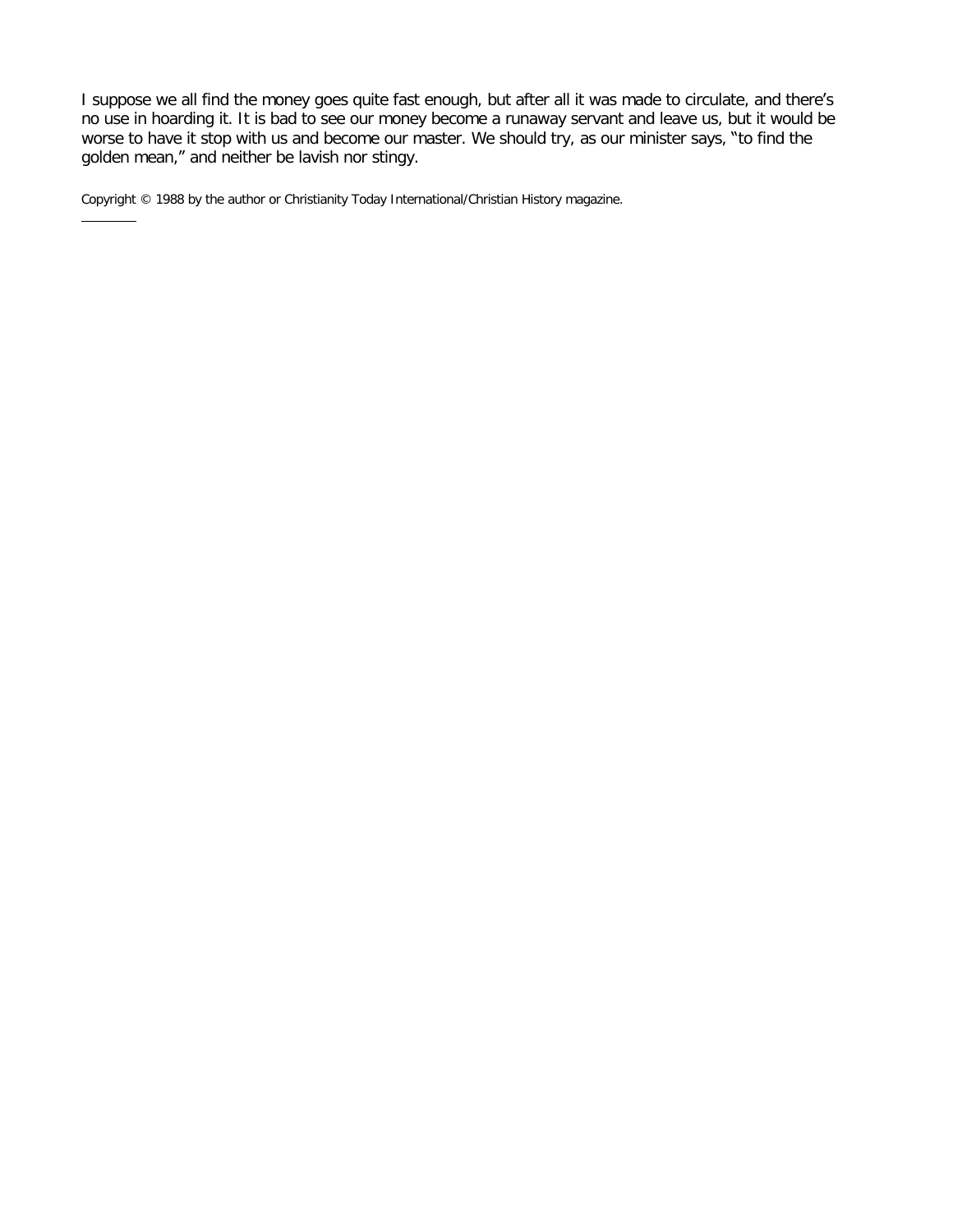# Christian History

**[Issue 19: Money in Christian History, Part II](http://ctlstaging/ch/cdrom/collection.html?id=329)**

### **The Benevolent Tradition: The Charity of Women**

**Through sacrifice, mercy, and charity, women down through church history may have given us our greatest examples of love demonstrated and proven through selfless giving and service to others.**

Karen Halvorsen is a visiting professor in the English department at Wheaton College In Wheaton Illinois.

Jesus' portrait of the charitable woman in Mark 12:44 is the emblem of a continuous tradition within the Church: A feminine tradition of benevolence born in spite of cultural restrictions. Consider his description of this poor widow who donated two copper coins to the treasury: "… she gave everything she had, her whole being." In another time this woman might live in a castle or a cloister, a settlement or a city, but, although less likely to receive from her contemporaries the recognition Jesus gave her, her philanthropic spirit would continue to express itself through acts of financial sacrifice.

Like the scribes, Christ often had his material needs met by women. But, unlike the scribes, he did not "devour widow's houses" (Luke 20:47). The group of Galilean women who accompanied Jesus in his travels, and who ministered to him and the disciples, as Luke 8:3 says it, "out of their means," included Mary Magdalene, Joanna, Susanna, and "many others." They were treated as companions, an anomaly in a culture that transferred a woman from the guardianship of her father to that of her husband. These arrangements included financial control as well; a woman rarely took responsibility for her own funds until her husband's death, or until her husband decided to divorce her.

### **"I tell you the truth, this poor widow has put more into the treasury than all the others. They gave out of their wealth; but she out of her poverty put in everything all that she had." Mark 12:43–44**

It is unclear how these women freed themselves from the familial and financial structures of first century Palestine; it is clear that Jesus gratefully accepted their support. The reciprocity of these relationships is clearly seen between Christ and Mary of Bethany. Because of her love and gifts of hospitality, he allowed her to sit at his feet and learn. In response, as recorded in John 12, she took an "alabaster flask of pure nard, very costly," and anointed him. The oil was worth about 300 denarii —almost a whole year's wages for a vineyard worker. Her sense of the greater purpose of Christ's mission inspired her to make this costly temporal sacrifice.

In New Testament times women were restricted from roles of leadership. The apostle Paul, within these limitations, followed Christ's example of acceptance and validation of female support. He cites three women who supported churches within their homes: Priscilla, who was in business with her husband Aquila, Chloe in Corinth, and Nympha of Colosse. These hostesses must have had some wealth to use as a bridge of authority between the domestic and ecclesiastical realms.

Lydia, another businesswoman of the early Church, is described as a "dealer in purple" (Acts 16:14). Though a Gentile, she attended Jewish services and supported the synagogue. She became the first convert from Paul's preaching in Europe, and established and supported a church for the people of Thyatira, as well as a refuge for Paul.

Two of the five basic offices established in Acts and the Epistles were made up of women: "widows and deaconesses." Both were ministries of charitable service. Leadership was maintained through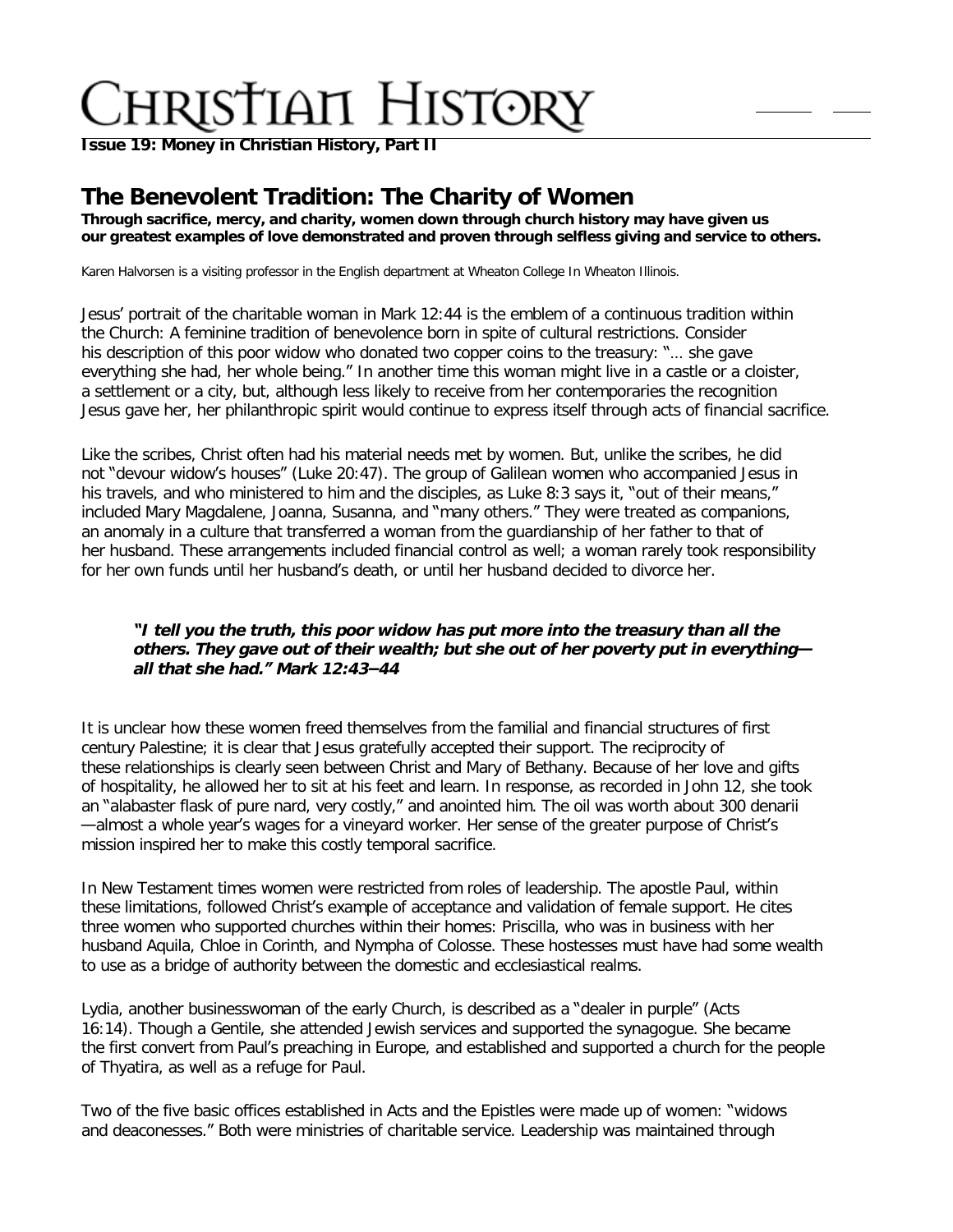service. Paul describes Phoebe, a deaconess in the church at Cenchreae, as a **prostatis**. In its technical usage this term referred to a legal representative of strangers who were deprived of civil rights, or to a patron. Phoebe, "a helper of many and of me [Paul] as well," (Rom.16:22) apparently provided financial aid, and possibly legal assistance.

### **Early Servants**

Widows and deaconesses continued their charitable work throughout the early centuries of the Church. Olympias (368–408), a deaconess in the church at Constantinople, used her inheritance to buy the freedom of hundreds of slaves, give to the poor, relieve suffering, and to build a monastery. She, along with many other Christian women in her time, chose the humility of poverty over the comforts of wealth.

In the late fourth century, the Church Father Jerome was supported by several dynamic and affluent patronesses, including Paula, an aristocratic Roman widow. After her conversion, Paula lived an ascetic lifestyle, protesting against materialism and giving to the poor. She built monasteries, churches, and hospitals, and then followed Jerome to Bethlehem, where, with her money, they founded three nunneries and a monastery that served as sanctuaries for the needy. She helped Jerome in his work of translation, and bought rare books and manuscripts essential to his task. Jerome wrote of her, "What bedridden man was not supported with money from her purse?"

### **Medieval Times and Reformation**

As the Church approached the Medieval period and continued to define its hierarchy, the offices of deaconess and widow were phased out. At the Synod of Orleans in 533 the office of deaconess was officially nullified "… on account of the weakness of this sex." Women found alternatives for service within monastic communities, ministering to each other and to the needy. Entrance into these communities became contingent on wealth as nunneries demanded that postulants provide dowries. Increasingly, affluent families funded the building of monasteries as a sign of prestige. Yet in spite of this elitism and these less than spiritual motivations, the growing number of convents offered women opportunities for financial administration. At best, a woman might invest in the founding of a monastery, and, securing the position of abbess through her monastery donation, hold authority over the monks.

The cloistered seclusion of Medieval women had its advantages, considering the times, but it also limited their charitable outreach to the culture as a whole. With the Reformation, the young Protestant Church established the domestic world as the realm of women, and financial service was most often a gesture of hospitality. Women opened their homes and cupboards to Protestant travelers and refugees. Public ministry—typified by convent life—was condemned by the Protestants. Again only the wealthy could volunteer funds for benevolent causes: Lady Armyne (1594–1675) gave liberally for the conversion of Indians in New England; Isabella Bresegna (1510–1567) used her wealth to oppose papal authority during the Inquisition; Anne Pembroke (1589–1674) and Marie Miramion (1629–1696) poured their money into charitable concerns, particularly care for the poor and sick.

### **Puritans and the Awakening**

During the colonization and denominationalism of the seventeenth and eighteenth centuries, women could find outlets for organized charity within dissenting religious movements. But if they were unable, or unwilling, to rebel against the standard of Church authority, they did not exceed their roles as wives and mothers. Puritan society allowed women limited control of financial affairs, but, as congregations became crowded with women, and many men withdrew from Church community, the contributions of women became harder to ignore. In acknowledging that women were "the hidden ones," Cotton Mather challenged the nascent American Church to notice this element in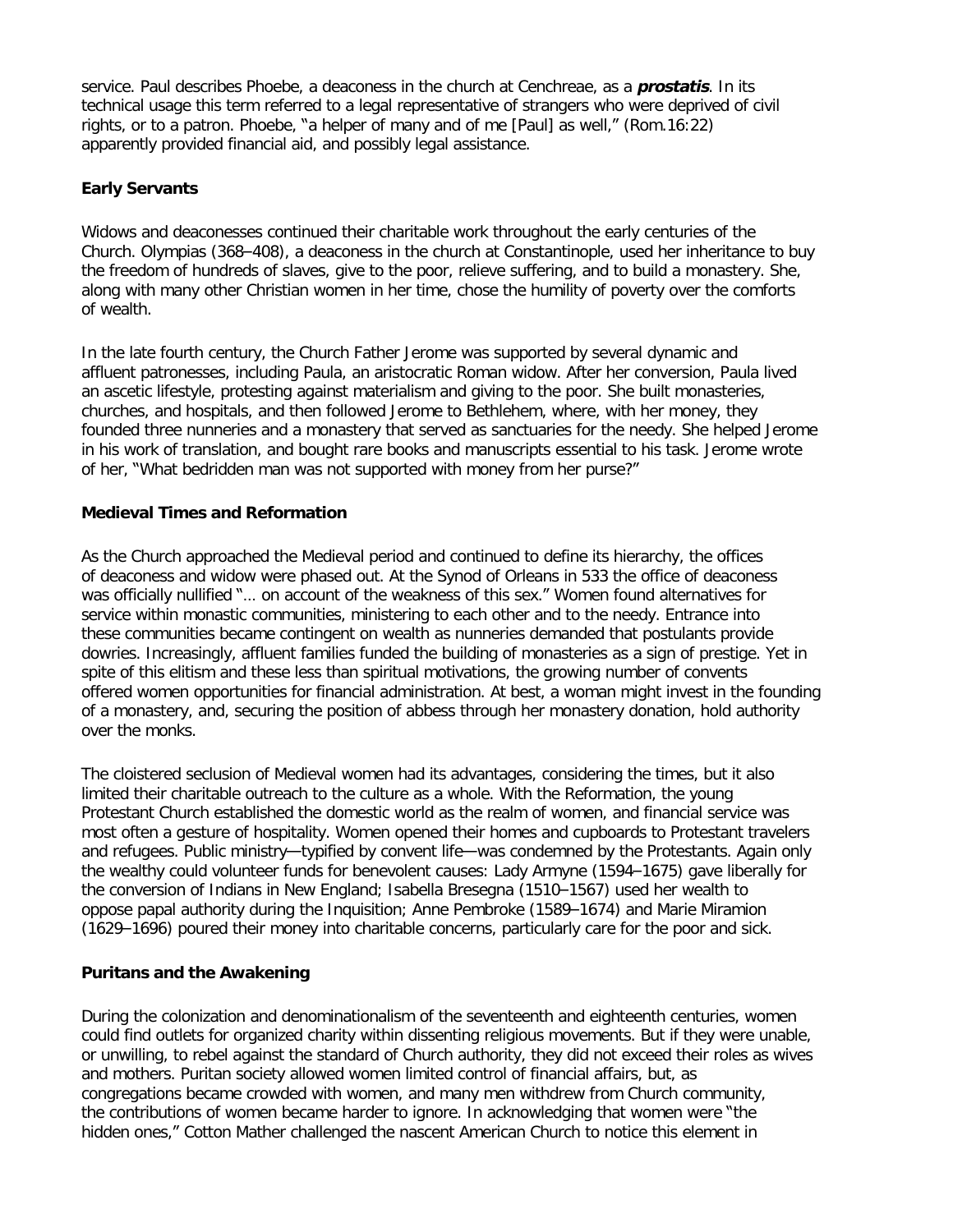the shadows. Puritan preachers began to praise women not only for their saintly qualities, but for their pragmatic abilities. Increase Mather wrote that his mother, "a woman of singular prudence for the management of affairs, had taken off from her husband all secular cares, so that he wholly devoted himself to his study, and to sacred employments."

The Great Awakening of the 1730s and '40s not only changed religious life, but initiated an onslaught of social change, affairs that were, without doubt, managed by women. Pragmatic virtues were stressed with a fervor reminiscent of the New Testament church. Although women still had no legal status (common law assured a husband's control over his wife's assets), and no real professional outlets, the Church encouraged women more openly, supporting their financial and moral contributions toward the revivals of the Awakening. Women could work for the salvation of their husbands and sons on the grounds that there was "neither male nor female" in the religious community.

### **19th Century Change**

This spiritual rebirth pushed congregations out of their immediate worlds and an evangelical cause took hold. As in the first century, the missionary movement gave women the opportunity to play public roles. In spite of the many obstacles before the American Civil War, women organized themselves into numerous missionary societies, financing their efforts out of their household budgets. Most of their fund raising supported work directed by men. Sally Thomas (1769–1813) gave the first gift to the American Board of Commissioners for Foreign Missions, and although she received little money for her work as a housemaid, in her will she left all she had for missions.

The Civil War monopolized the efforts of the male missions directors and administrators, teachers and theologians, and it became necessary for women to oversee the causes they had thus far only supported. For the first time, the accepted social stigmas were actively questioned, and Christian women redefined their public roles. They supported relief programs, organized fund raising efforts for medical and devotional work among soldiers, and took charge of the transportation of women and children, caring for those left vulnerable because their usual guardians were away at war. Many women supported the Abolition movement and initiated ardent campaigns against slavery. Leaders such as Harriet Beecher Stowe, Julia Ward Howe, and Sarah and Angelica Grimke provided financial support for the organized effort. Emily Tubman (1794–1885) was a precursor of the Emancipation Proclamation; after her husband's death, she freed her slaves and gave them homes and supplies.

With the conclusion of the war, women continued to use the administrative skills they had learned and invested their efforts in corporate work. Benevolent organizations fought the poverty that escalated as immigrants flocked to the cities. Similar organizations had existed in the early years of the 1800s. Isabella Graham (1742–1814) had established the Society for the Relief of Poor Widows With Small Children. Phoebe Palmer founded the Five Point Mission and provided schooling, religious training, and material needs for the poor; Elizabeth Seton founded the American Sisters of Charity in 1808, an organization that would establish the first Catholic hospital in America.

The war's end and the success of the Abolition movement were the catalysts for an irrevocable spirit of change. Women administered and gathered funds for urban organizations like the YWCA. The Salvation Army welcomed the leadership skills of female members. Evangeline Booth (1865– 1950), daughter of founders William and Catherine Booth, was the commander of the Salvation Army in America and the first general of the International Salvation Army. She was described as, "able to hold large audiences spellbound for hours," and "adept at drawing large fortunes for the Army out of rich men."

Francis Willard was a supporter and leader of one of the greatest humanitarian efforts of the nineteenth century: the Temperance Movement. She helped found the Women's Christian Temperence Union, possibly the first major women's organization active around the world. These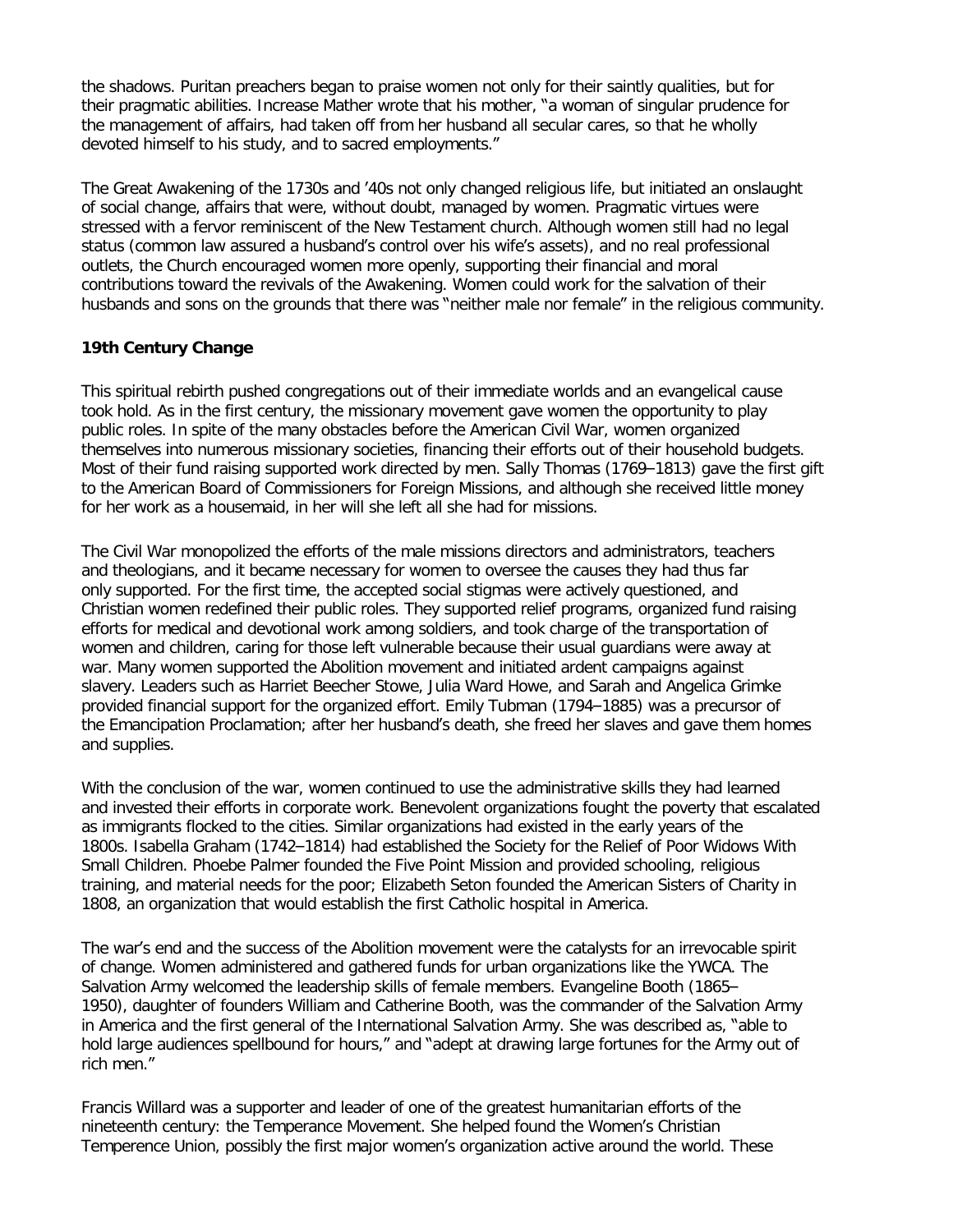White Ribbon Missionaries often incorporated evangelism into their work with men from all areas of society, and Willard, with her fellow workers, also funded efforts in Asia, Africa, and South America.

Willard's lectures supported both Prohibition and Sufferage, for she felt that only women would vote for the laws that the White Ribbon Missionaries fought for. After Willard's death, Union members continued to raise the funds for their work, until in 1919 the Eighteenth Amendment established Prohibition as law.

The White Ribbon Missionaries were a component of the larger evangelical work that mushroomed among women near the end of the nineteenth century. Female missionary societies organized "the work of women for women," sending out female missionaries and supporting the schools and hospitals they founded overseas. Churches became amenable to separate boards for women, once it was demonstrated that they could raise money over and above the pledges made by men. The control that women had over the funds they raised, however, varied from denomination to denomination.

When Mehitible Simpkins formed "mite societies" in New England, female contributors, in the spirit of the Poor Widow, overwhelmed the Massachusetts Missionary Society with pennies. By 1880, 57 percent of the missionaries on the field were women, and the sixteen existing missionary societies had raised almost six million dollars. In 1893, 60 percent of the missionaries were women and good publicity had continued to back massive fundraising efforts for these teachers, doctors, evangelists, and relief workers.

Charlotte (Lottie) Moon (1840–1912), a prototype of the single female missionary of this period, established a special Christmas offering with the women of the Southern Baptist Churches in 1888, raising funds to relieve the starvation that plagued China and supporting three additional woman missionaries. The offering continued to supply support in following years, but Moon, sharing the sufferings of those she served, died of starvation. In the years following her sacrifice, the Lottie Moon Christmas Offering grew to millions of dollars annually.

### **Forward and Back**

By 1900, there were more than forty successful women's mission societies in the United States alone. Yet in spite of their consistently strong administrative and fund-raising efforts, the early decades of the twentieth century saw the reorganization of these societies under male-run boards. With this merger, women lost control over projects and finances, as well as their active sense of unity. At the same time, as social service became professionalized, much of the control of benevolent organizations was relegated to men.

Regardless of these trends, the tremendous impact of the involvement of women in the nineteenth century cannot be denied; some historians have spoken of this time as the "feminization of American religion." This phenomenon has extended into the twentieth century, as women continue what is, at times, the thankless work of fund raising for the greater cause of charity. Though feminine ministry has historically been defined in terms of service, rather than leadership, the statement throughout Christian history that women have made as they have anointed Christ's mission with their gifts can be clearly heard, even in those eras when their voices are silent.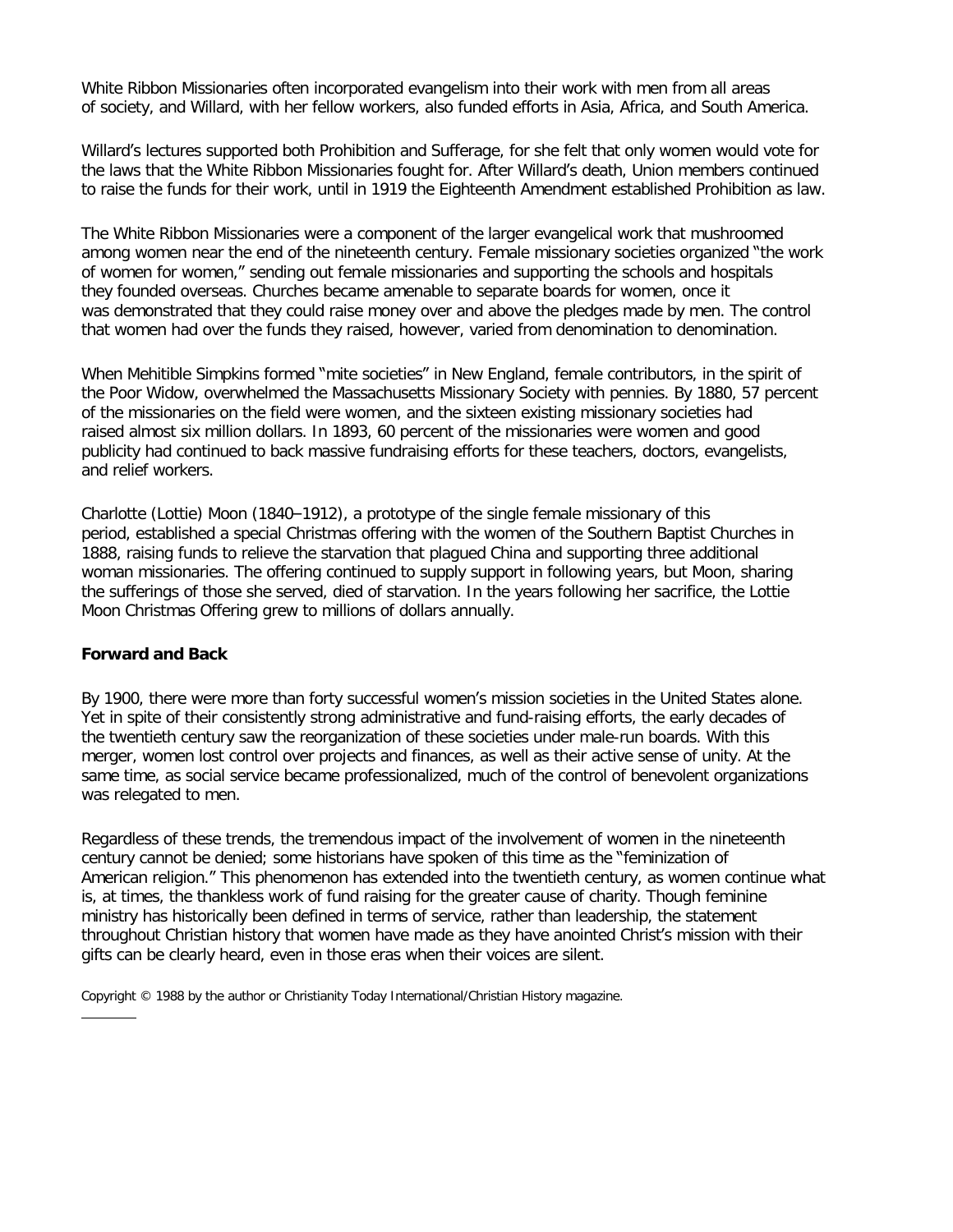# Christian History

**[Issue 19: Money in Christian History, Part II](http://ctlstaging/ch/cdrom/collection.html?id=329)**

### **We're Sorry Gladys…But God Can't Use You in China**

After three months of study in the missionary society college, young Gladys Aylward, a poor London parlormaid, was told that she was too deficient in education to become a missionary; she'd never be able to learn Chinese, the committee couldn't accept her. But Gladys was sure God wanted her in China. Unable to find support, she worked as a housemaid and saved enough money for a one-way ticket to Tientsin. She left Liverpool on Oct. 15, 1932 with an old suitcase full of food and clothes; she had about 2 £. Before she reached China, she had to leave the train and trudge through the snow, in bitter cold, among gunfire from the Russo-Chinese War. When Gladys Aylward died in 1970, at 68, she had had a very successful ministry among the Chinese of Yancheng, and had converted, among others, a local Mandarin. She had led 100 children to safety through the mountains during the Japanese invasion and had established an orphanage. She spoke, read, and wrote Chinese fluently.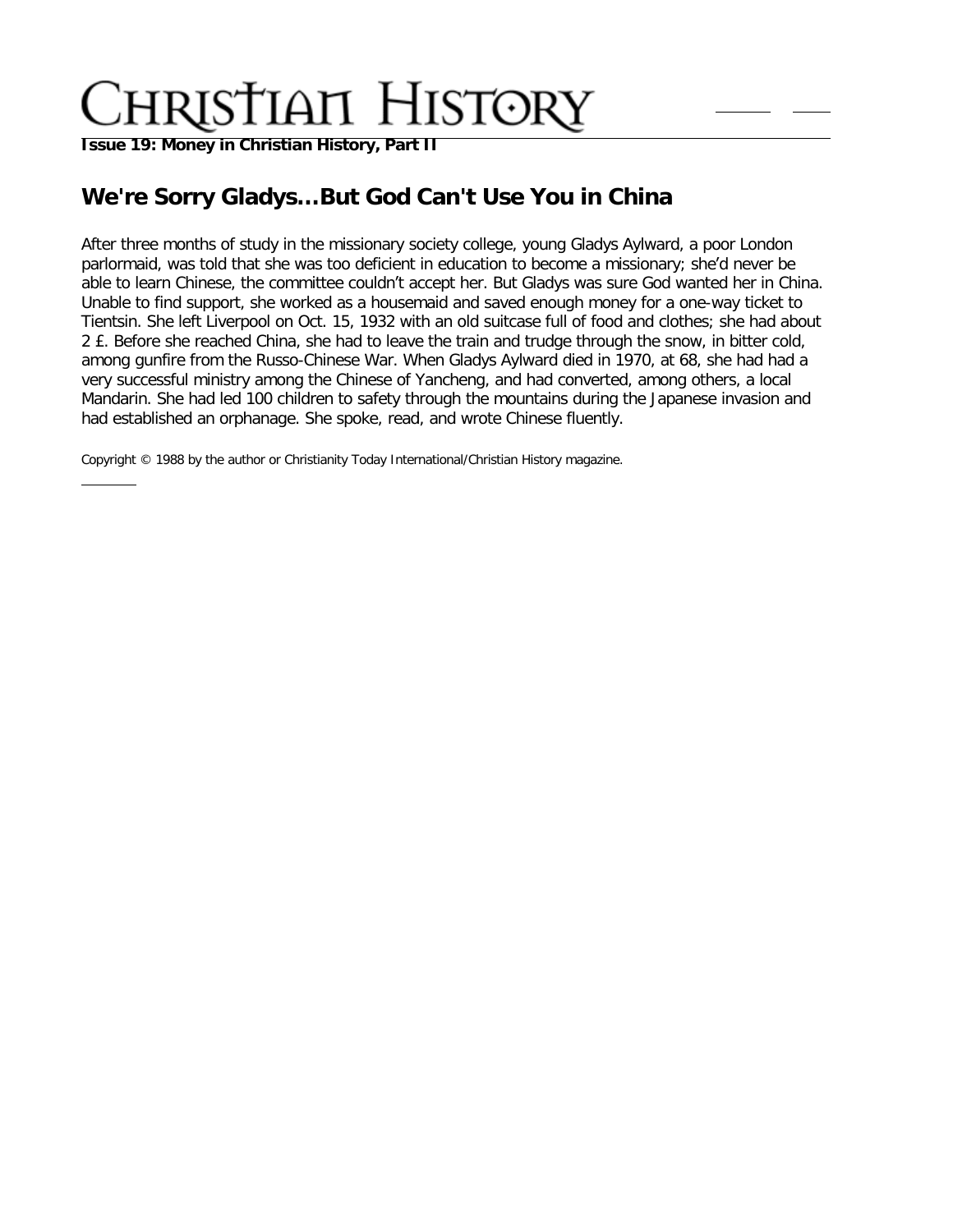# hristian History

**[Issue 19: Money in Christian History, Part II](http://ctlstaging/ch/cdrom/collection.html?id=329)**

### **Businessman's Religion Philanthropy &Piety in Early 20th Century Chicago**

Paul H. Heidebrecht's doctoral dissertation at the University of Illinois focused on the relationship between faith and economic activity among Protestant businessmen in early 20th- century Chicago. This article is taken, with permission, from Chicago Presbyterians and the Businessman's Religion, 1900–1920, which appeared in the Journal of Presbyterian History, Vol 64, No 1, Spring 1986, a publica- of the Presbyterian Historical Society.

**In Chicago, in the early years of this century, great wealth and business know-how were seen by some as the best means of doing great things for God. Evangelism and social reform went hand-in-hand with hard-nosed business practice. Were these rich philanthropist laymen properly promoting the cause of the Gospel, or were they confusing Christianity with the Corporation?** 

The early decades of the twentieth century reveal a distinct aggressiveness on the part of leading laymen in urban churches who banded together to accomplish specific religious tasks. In the course of "making religion efficient," these laymen shaped evangelical Protestantism more powerfully than most ministers and theologians of the time realized.

Historical accounts of the collapse of the Protestant consensus in America usually focus upon the theological debates between conservative and liberal ministers and seminary professors (most of which began in the 1890s and continued up through the 1900s). Frequently overlooked are the subtle and not-sosubtle adjustments made by laymen that served to undermine the Protestant ethos of the 19th century. Whether one calls this process the modernization, secularization, accommodation, or domestication of Protestantism, it would appear that the flock was often one step ahead of its shepherds.

### **Chicago Presbyterians**

The Presbytery of Chicago made gallant efforts to respond to the host of urban ills resulting from the period of tumultuous population growth. Presbyterians were in the forefront of local temperance campaigns, anti-vice crusades, public school battles, and community welfare efforts. The Presbyterian Hospital was a favored charity of the Social Register set, as was the Chicago YMCA. By the end of World War I, the Presbytery had established its own Social Service Commission to deal with "social questions in the light of Christianity." One of the Commissions first studies was the 1919 race riot that rocked the city and belatedly awoke the white population to the mushrooming black communities on the south and west sides.

Spiritual concerns remained at the top of the Presbytery's agenda, however. The salvation of an individual soul continued to be the only lasting solution to any social problem. Thus, traditional evangelistic approaches were rarely questioned. In fact, Presbyterian ministers were intimately involved with the Gipsy Smith campaign in 1909, the Wilbur Chapman crusade in 1910, and the Billy Sunday crusade in 1918. These urban revivals were in fact sophisticated business operations (Sunday estimated that it cost \$3.95 to save a soul in Chicago) but they still aimed to win allegiance to Christ above all else. Those within the fold required continual spiritual nurture; to this end, the educational agencies of the Presbytery poured their energies into more effective Bible instruction. A Presbyterian Training School was launched in 1908 to prepare church workers. Christian Endeavor societies, Young Men's and Young Women's Bible classes, and Presbyterian Brotherhood chapters all received strong support from ministers.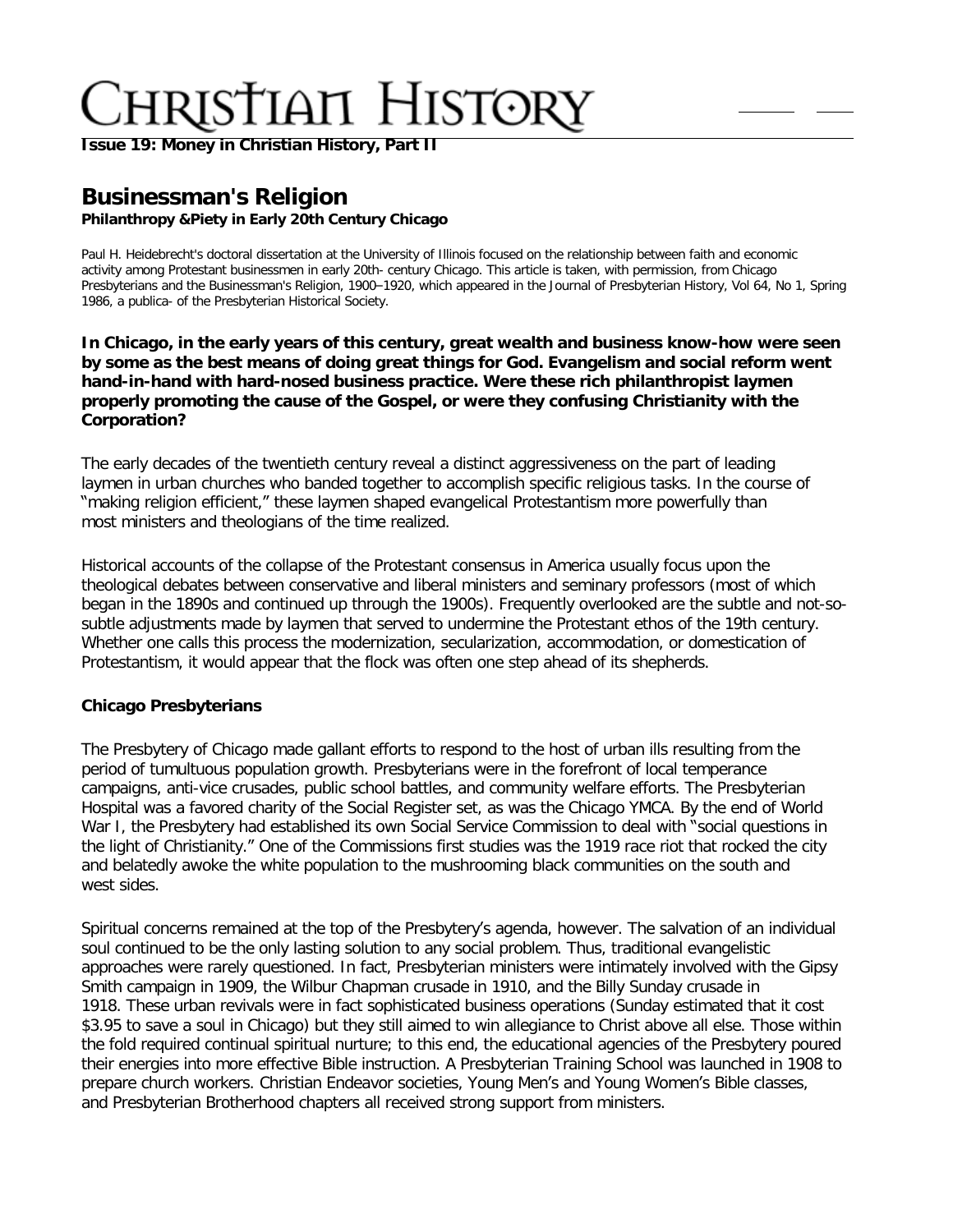Neither the clergy nor the church members in the Chicago Presbytery were to any degree isolationists. They carried a sense of responsibility for the larger society in which the Church operated and periodically entered the public arena on behalf of higher values and noble ideals. They consciously applied their faith, however under stood, to the exigencies of the world. This can be observed in the examples of several leading Presbyterian laymen.

### **Wealthy Laymen**

Charles Holt, a lawyer and active member at Second Presbyterian Church until his death in 1918, exemplified a loyalty to his denomination. Holt pioneered the Presbyterian Brotherhood, a loose national affiliation of men's societies that had begun to emerge in Presbyterian churches in the 1880s and 1890s. For Holt, "the church is a worthy place for the investment of our life and influence in the service of humanity." The Church was especially a context for men, because it appealed to their "sense of the heroic," and it was "a useful instrument for the adjustment of antagonisms." In the Church, religion could be infused with the ethical and philanthropic spirit. The ideals of righteousness could be put into practice.

In 1911, the Brotherhood under Holt's leadership endorsed and actively supported the Men and Religion Forward Movement, an interdenominational campaign to arouse men in urban churches to engage in evangelism and social service. The campaign lasted for about a year, with speakers like Charles Stelzle and Raymond Robins traveling from city to city conducting rallies and advertising the ideals of Christian service. Holt noted that the dominant theme of the Forward Movement was "More men in the Church, and more efficiency in the men." Not only was the Forward movement a lay phenomenon, it was a public relations campaign conducted by men who attempted to apply the best of sales technology on behalf of the Church.

Another layman of similar dedication was Henry Parsons Crowell, one of the founders, and by 1901, president of Quaker Oats. Though a somewhat nominal Church member in his earlier years, Crowell underwent a personal religious awakening at the age of 43 and became an ardent Church leader. He served as an elder at fourth Presbyterian Church, strongly supported the Presbyterian Church Extension and Missions committees, and added his name to a variety of evangelistic and municipal reform efforts. But he reserved the bulk of his energy and money for the Moody Bible Institute in Chicago, over which he maintained a controlling influence for several decades.

Crowell's involvement with the Institute reveals a man who combined deep piety with tough business acumen. An admirer of D.L. Moody (whom he never met), he joined the Institute board in 1901, two years after Moody died. When Crowell became board chairman in 1904, he engineered a change in the Institute's leadership and restructured the school along corporate lines. This involved a power struggle with some of Moody's handpicked successors; however, Crowell proved more than a match. He had long before learned how to maintain the competitive edge when he outmaneuvered opponents in the milling industry and gained control of the American Cereal Co., the holding company of Quaker Oats. Once in power, the "Godly autocrat," as associates called him, ruled quietly but ruthlessly.

Moody's son-in-law, A.P. Fitt, became the Institute's administrator, as Moody had requested in his will. Fitt's ally was R.A. Torrey, another member of Moody's inner circle, who simultaneously pastored Moody's Chicago Avenue Church, functioned as Institute superintendent, and conducted numerous evangelistic campaigns around the world. Both Fitt and Torrey preferred to rely upon the Moody subculture with its network of evangelists and pastors for support and sustenance. Their goal was quite simple: teach lay people the Bible and equip them to be Church leaders.

Yet the financial pressures upon the Institute allowed Crowell to steer the school's direction. He enlarged the board from seven to fifteen trustees, almost all of them businessmen and professionals. He centralized administrative control in the hands of an executive committee composed of himself, Fitt, and the man whom he wanted to head the Institute, James Gray. Crowell personally hired Gray at the rather astounding salary of \$5,000. Torrey, more interested in evangelistic work, faded from the scene, and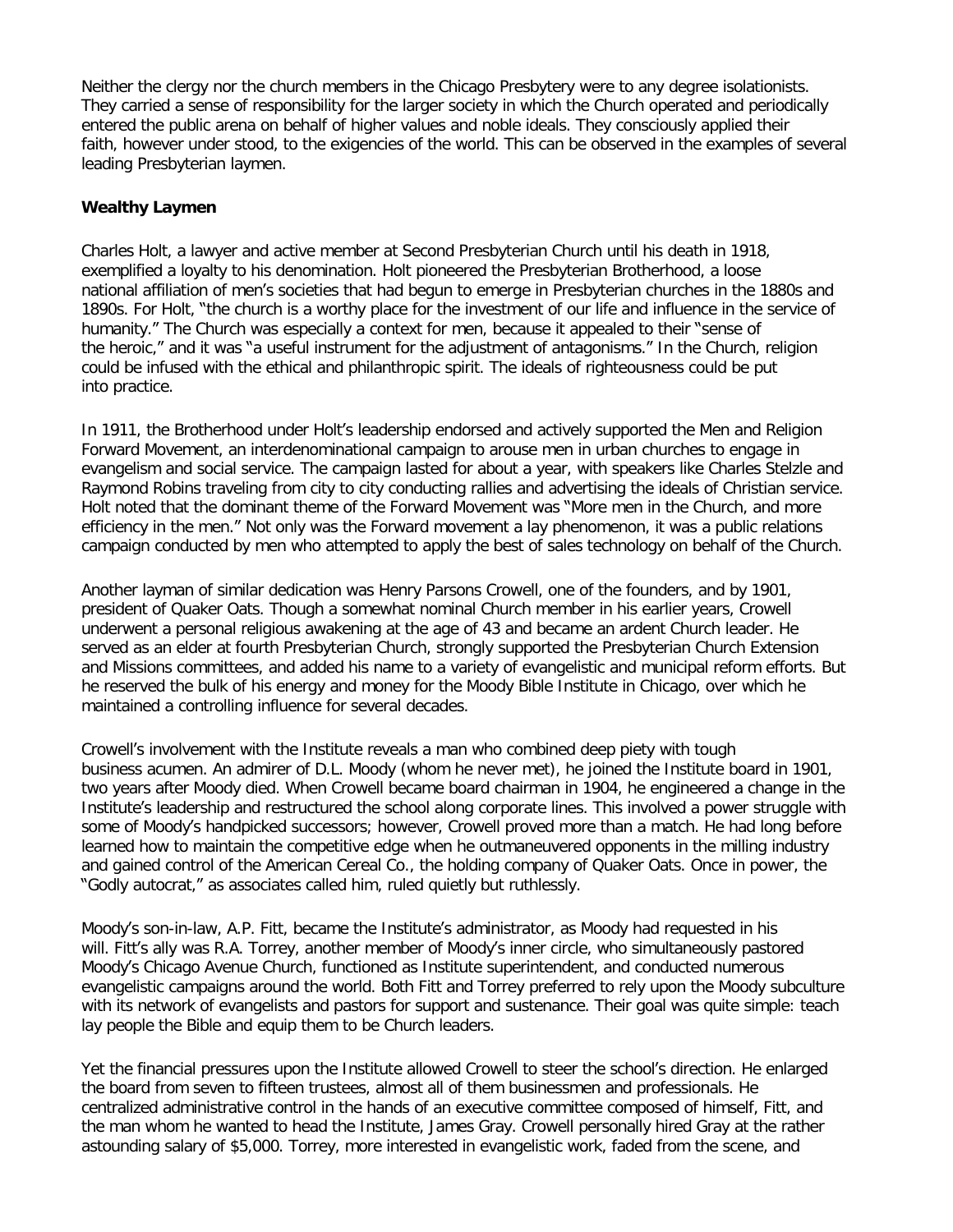by 1908 was gone as well.

In the following years, Crowell and Gray guided the Institute's development according to a business model. Crowell's financial stewardship program brought long-term stability, though he occasionally had to underwrite losses.

Probably the most prominent name among Chicago Presbyterians was McCormick. Not only was this family responsible for the presence of a major theological seminary in Chicago, but it controlled one of the larger manufacturing interests in the Midwest, International Harvester. When patriarch and reaper inventor Cyrus McCormick died in 1884, his son Cyrus, who was still a student at Princeton at the time, took over the family firm. McCormick's widow, Nettie, 27 years his junior, remained an influential figure in the family business, and personally directed the distribution of \$8 million in philanthropic gifts (about half of it went to educational agencies).

The McCormicks applied their wealth to a number of religious causes. The salaries of world travelers John R. Mott and Sherwood Eddy, both of whom represented the burgeoning American missionary enterprise, were heavily underwritten by the McCormicks. The International YMCA and Princeton University also received large donations, and the personal interest of Cyrus and Nettie.

### **The Gospel of Efficiency**

Isolating a set of religious beliefs peculiar to these men of the business and professional community may not be possible, but one can detect certain tendencies in their religious perspectives. These tendencies prove to be critical in the formation of the self-styled modern Christianity.

One emphasis that has already been illustrated is their preference for the practical in religion rather than the esoteric. Religion of any significance had to relate to the ordinary concerns of these laymen. This usually implied the ethical dimension of Christianity: it also suggested a religion that worked, that produced tangible results.

Woodrow Wilson (U.S. President, former president of Princeton University, Presbyterian layman), who was highly regarded among Chicago Presbyterians, gave frequent expression to a this-worldly faith rooted in the moral actions of individuals. "Our Christian religion is the most independent and robust of all religions," Wilson claimed, "because it puts every man upon his own initiative and responsibility." In Christianity, men discovered the underlying principles of moral action and a vision of a society that could be achieved by selfless Christian leaders. Wilson often depicted himself as orthodox in his faith, but unorthodox in his understanding of the traditional doctrines of the Christian faith. He was able, like many other Presbyterian laymen, to distinguish between two modes of Christian thought, one that operated within the walls of the Church (and seminary), and one that functioned outside the walls. Of course, his sympathies were with the latter.

One obvious product of this pragmatic bias was the keen desire to apply notions of business efficiency to religious activity. Nolan Best, editor of **Interior**, described a "Gospel of Efficiency," which attempted to employ the insights of scientific management to the Church. He warned that running a church on business principles was not as easy as it sounded, but it could be done if a church determined to "increase decidedly the average output from each individual worker." This would require studying each man's individual fitness, deciding what constituted a fair product to expect, and enforcing any rules and policies that would be developed.

Though some churches took up this challenge, the agencies of the churches, influenced as they were by laymen, were more inclined to apply efficiency standards. Local chapters of the Sunday School Association, the Christian Endeavor Society, and the Presbyterian Brotherhood did so with great vigor. Typically, these efficiency campaigns led to detailed statistical analyses of an agency's work, and to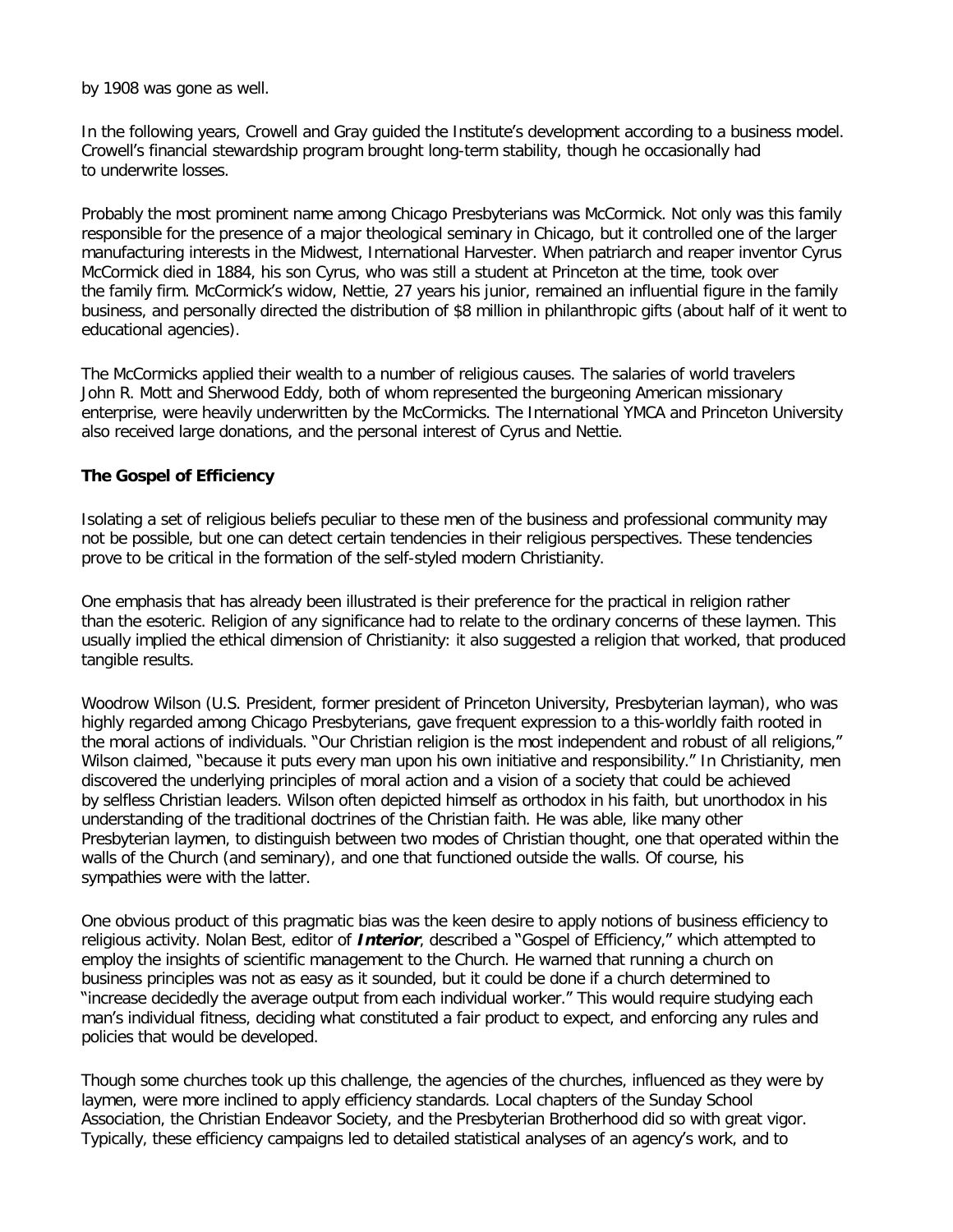streamlined administrative structures that centralized control in the hands of a few individuals with professional credentials.

### **Masculine Laymen**

If the laymen gravitated toward those aspects that resembled their vocational experience, they also selected elements more suited to their identity as "men on the make" (a phrase popularized by Woodrow Wilson). In other words, they tended to describe modern Christian faith as masculine rather than feminine. Ann Douglas, in her **The Feminization of American Culture**, argues that through the 19th century, Protestantism became associated with a feminine image, particularly within more liberal churches. Like their women parishoners, liberal clergy became purveyors of a sentamentalized culture. They attempted "to achieve religious ends through literary means." Douglas further suggests that the old virile religion, especially of the frontier variety, gave way to dignified, unassertive sentimentality that rendered ministers, if not the Church, irrelevant to many people.

By the early 20th century, this feminine image of religion was clearly under attack. Active laymen portrayed vital Christian faith as distinctively masculine and inherently appealing to successful men. Such a vision was the foundation of the numerous male-oriented religious movements, such as the Brotherhoods (by 1909, a dozen denominations had such associations), the Layman's Missionary Movement, the Layman's Evangelistic Council, the Men and Religion Forward Movement, and the popular Men's Bible classes (that often doubled as church baseball teams). The concept of masculinity utilized by these groups was rarely defined. Usually, it was linked with modern business practices, with hard work by dedicated men, and with a militant crusade on behalf of a glorious cause.

Evangelistic work, whether overseas or locally, became a domain of male leadership. [see the previous article, by Karen Halvorsen] "There is something heroic about the task of missions," wrote William Ellis, an editor of **Continent**. "It is a job for strong men. Missions thrill men, not only because of its innate heroism and chivalry, but also because they are a mighty enterprise on a sound reasonable basis." Promoting the Gospel required the same skills as merchandising a product. Argued Ellis, "The essential masculinity of missions propaganda is certain to impress every man who makes a first-hand study of its operation."

The thrust of this emphasis on masculine Christianity tended to diminish the stature of the clergy. Though ministers participated actively in the men's organizations, they did so partly because they were men. Charles Holt viewed the Brotherhood as transcending lay-clergy distinctions. Within the Church itself, ministers maintained a priestly status, but they were less able to transfer its authority into other realms. Woodrow Wilson went even so far as to say that the ministry was "the only profession which consists in being something," as opposed to doing something. Like Levites, the ministers could serve in their tabernacles, but laymen carried the burden of religion into the real world.

### **Religious Reasons**

More recent literature on the Progressive era has shown the prominent role of business and professional leaders in various reform movements. Their interests were not so much to extend democracy and overthrow vested interests, which the rhetoric of the period might suggest, but rather to extend their control over the urban, industrial environment and continue to shape it according to their values. The profiles of the Presbyterian businessmen in this study lends support to this conclusion.

Religion can hardly be discounted as a factor in the business leaders' motivation to engage in civic betterment. In fact, some studies have shown there is a distinctly religious side to the whole Progressive movement; so intertwined was it that David Johnson claims it is "difficult to discern when progressives were using religion or when they were guided by it." For some, the traditional view that until an individual became a professing Christian he or she could not be expected to sacrifice their own interests for the societal good continued to be a strong conviction. Others were content with preserving a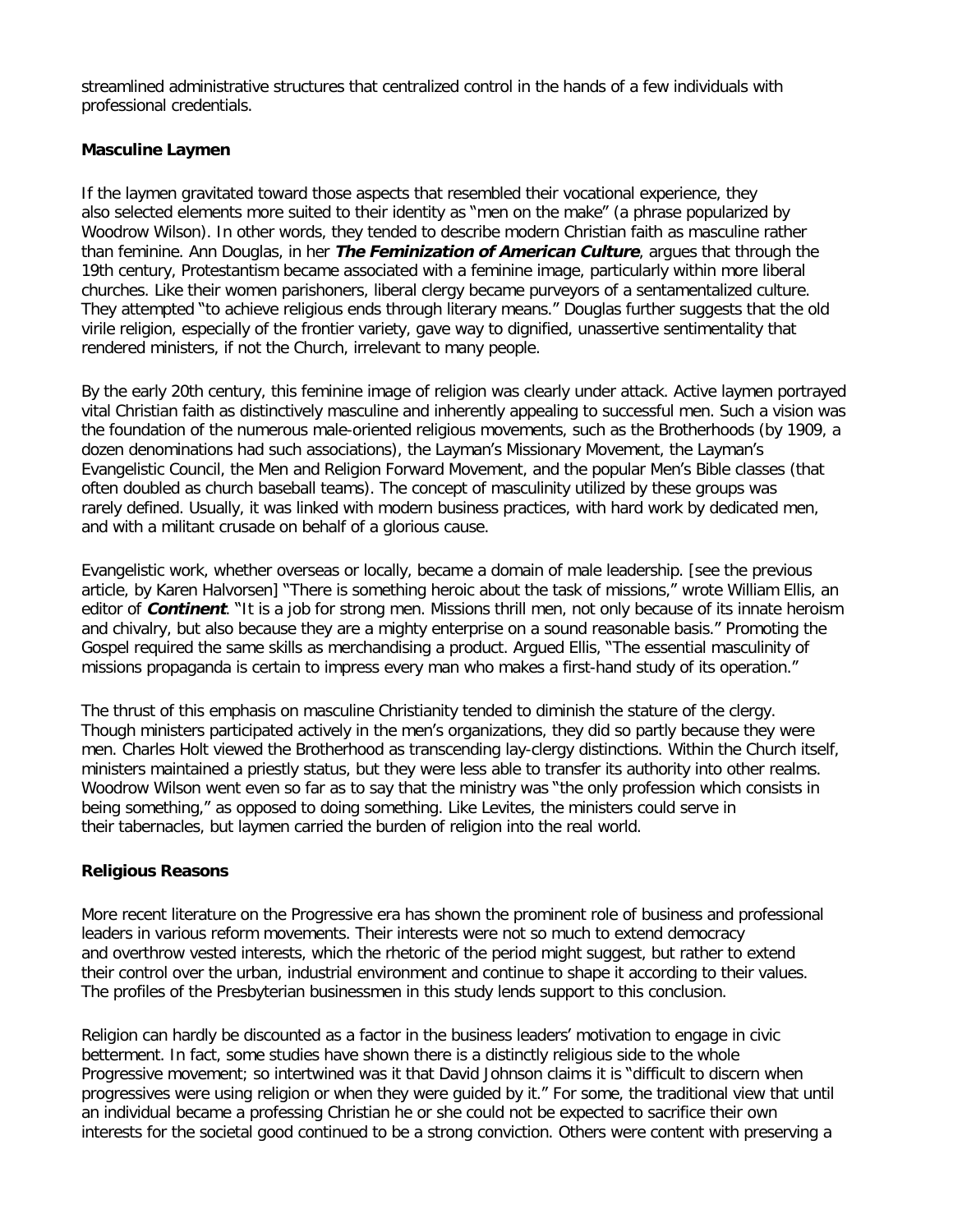Christian influence and general acceptance of Christian moral standards.

For the most part, the wealthy Presbyterian laymen in this study could be identified as adherents of an evangelical experience-oriented religion. Few could have been labelled confessionalists. The same could be said of their ministers. But there was a noticeable difference. The laymen were setting the terms for the church's dialog with the world. They were determining the aspects of the faith that were to be emphasized. They were in fact leading their ministers in applying an updated religion to a modern society.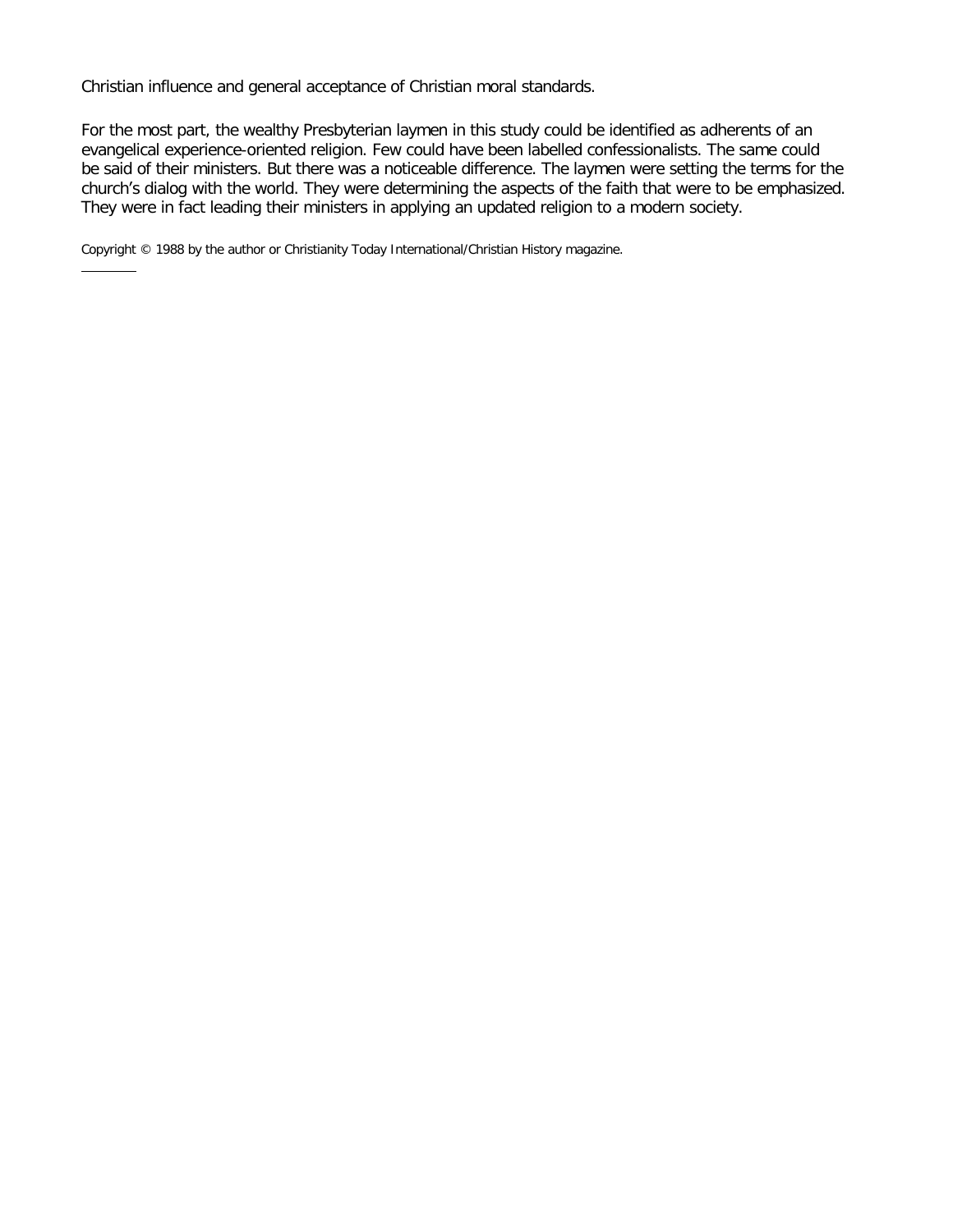# hristian Histor

**[Issue 19: Money in Christian History, Part II](http://ctlstaging/ch/cdrom/collection.html?id=329)**

### **From the Archives: Desiderius Erasmus**

**The Despising of Riches (c 1488) Based on the translation by Thomas Paynells, as it appeared in the Bethelet edition of 1533.**

**Erasmus (c 1469–1536) was the most celebrated humanist scholar of his time. His renowned Latin New Testament, based upon his critical Greek text, made future biblical scholarship indebted to him; Erasmus, though a dedicated Catholic, attacked the abuses of monasticism with brilliant satire in In Praise of Folly, and agreed with Luther in Luther's attack on the abuse of indulgences, though the two later bitterly opposed each other. Here, in the third chapter of an early book, De Contemptu Mundi, Erasmus decries the dangers of wealth.** 

What thing of so great a value does this world promise you, that for the love thereof you will put your Soul's health in danger…? What, I say, does it promise you? Is it abundance of riches? For that is what mortal folks especially desire. But truly there is nothing more miserable, more vain or deceitful, more noxious or hurtful, than worldly goods. Worldly goods are the very masters or ministers of all misgovernance and mischief. Holy Scripture does not without a cause call covetousness the root of all evil. For from it springs an ungracious affection for goods; and in it injuries and wrongs have their beginning. From it grow sedition and part-taking [dispute],… stealing, pillaging, sacrilege, extortion, and robbing. Riches engender and bring forth incest and adultery. Riches nourish and foster ravishments, mad loves, and superfluity.

… What rich man can you show me who is not infected with one of these two vices: either with covetousness… or else with prodigality and waste…. The covetous man is servant and not master of his riches, and the waster will not long be master thereof. The one is possessed and does not possess: and the other within a short while leaves the possession of riches.

Yet, I ask you, what good are these precious weights—which are gathered and gotten by great grief and kept only with tremendous thought and care? In heaping them together is labor intolerable, and in keeping them is excessive care and dread, and the forgoing or loss of them is a miserable vexation and torment. Therefore a rich man has no sporting time: for either without rest or sleep he watches the goods he has gotten, or else he gapes to get more—or else he sorrows for his losses. And when he is not gaining more, he feels that he is losing and suffering damage. And what if he has mountains of gold? Or what if his riches are greater than mountains of gold? Then so much the more he augments his burden and heaps up his cares, and throws fear upon fear and grief upon grief, and takes on himself the job of a caretaker, full of all misery and labor.

Why do you consider riches and money so valuable? What preciousness is in them? For truly they are only pieces of pure brass engraved with images and inscriptions. These can neither expel nor put away the cares or griefs that gnaw thee about the stomach, nor can they rid you of any sickness of the body, and much less of death. But you will say that riches enable you to withstand need and poverty. You are deceived, I assure you, for they will cause you to be ever needy. For just as drink does not quench the thirst of one who has the dropsy, but makes him more thirsty, so with the abundance of goods or riches, your desire to have more just increases. And whoever seeks after more, shows himself to be needy.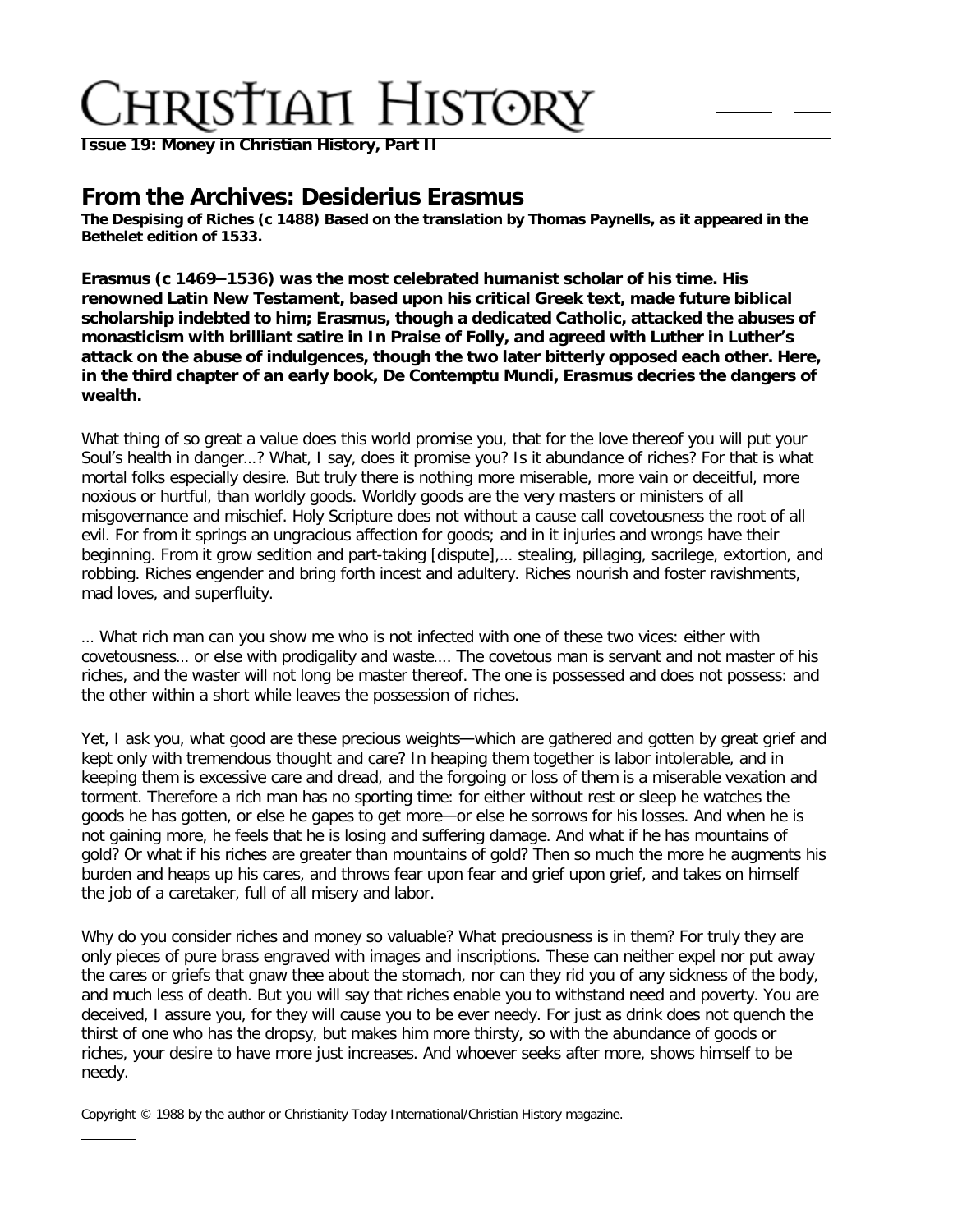# hristian Histor

**[Issue 19: Money in Christian History, Part II](http://ctlstaging/ch/cdrom/collection.html?id=329)**

### **From the Archives: Menno Simons**

**True and False Leaders(1539)**

**A Roman Catholic priest until age 40, Menno Simons (1496–1561) became one of the great Anabaptist leaders in the Reformation. His group of Dutch Anabaptist followers adopted his name, becoming the Mennonites. In this excerpt from an early theological work, Foundation of Christian Doctrine, Menno rails against the money-loving of the clergy.** 

It is manifest, dear reader, that the humble office of a true bishop, preacher, and pastor is an office of Christian service. If rightly served it is full of labor, poverty, trouble, care, reproach, misery, sorrow, cross, and pain. But it has been changed by your preachers into sinful splendor and princely glory so that they are greatly feared and honored by those whose names are not written in heaven. They parade in splendid robes dressed in shining sham, and are called proud names. There is not a word to be found in Scripture concerning their anointing, crosses, caps, togas, unclean purifications, cloisters, chapels, bells, organs, choral music, masses, offerings, ancient usages, etc.; but under these things the lurking wolf, the earthly, sensual mind, the anti-Christian seductions and bloody abominations are readily perceived. For they seek nothing but the favor of men, honor, pomp, splendor, a delicious lazy life, personal advancement, gold, silver, gluttony, etc. Yet they suffer themselves to be called spiritual ones, doctors, masters, lords, abbots, guardians, fathers, and friars.

Alas, how vastly different from the office of the prophets and apostles in service, example, usage, ambition, and procedure. How different they are from the men who without purse enter the Lord's harvest; men without money or much clothing; men who have to be made a spectacle to the whole world, refuse, and rubbish; men who are killed all the day long for the sake of the Lord's truth and accounted as sheep for the slaughter, as seen from the Scriptures.

But the chests and coffers of these folk are full, rich with the abundance of Babylonian commerce and sorcery….

O dear Lord, how precisely the opposite of the upright and true bishops, overseers, and pastors have they become, this haughty tribe that boasts that it can bring Christ down from heaven, atone before God, and forgive sins. They say that they are the true pillars of the church, the eyes and the head. And although I have written this especially of the Roman Catholic priests, the reader must know that I do not consider innocent those who make their boast in the Word. By no means. For if men accept open adultery and fornication, also certain idolatrous practices concerning the bread, they differ precious little as a matter of general practice in the seeking of filthy lucre, idolatrous practice, baptism and Supper, obstructing the pious, besmirching and reviling them.

Therefore I fear that all who preach for money and play the hypocrite with the world are the spiritual sorcerers of Egypt, priests of Asherah, servants of Baal, prophets of Jezebel, destroyers of the Lord's vineyard, defilers of the land, blind watchman and dumb dogs, spoilers of good pastures, polluters of the clear waters, devourers of souls, false prophets and ravening wolves, devourers of widows' houses, thieves and murderers, enemies of the cross of Christ, whose end is destruction, whose God is their belly, and whose glory is in their shame; who mind earthly things (Phil. 3:18, 19)….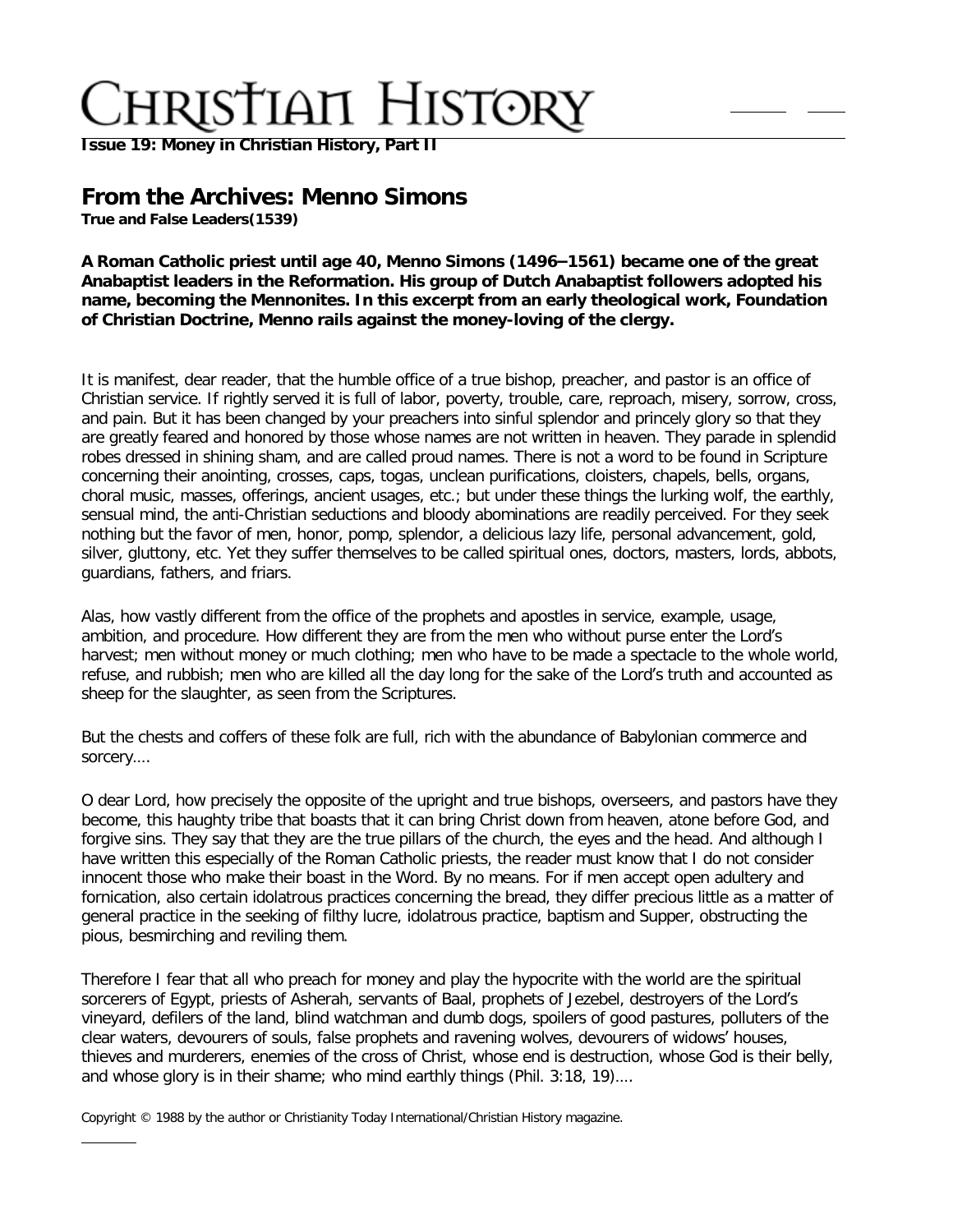# Christian Histor

**[Issue 19: Money in Christian History, Part II](http://ctlstaging/ch/cdrom/collection.html?id=329)**

### **From the Archives: John Woolman**

**A Plea for the Poor (1793)**

**A leader of the Quakers in colonial New Jersey, John Woolman (1720–1772) started as a tailor and ran a small, successful business. Leaving the retail trade, he traveled as a Quaker minister in the colonies (though he continued to practice his craft of tailoring). His experiences in the South convinced him of the utter evil of slavery; through his earnest efforts, the Quaker community first unified in opposition to slaveholding. Although he made part of his living by writing wills, he refused to write up any transactions that included slaves. These excerpts are from his essay A Plea for the Poor, first published as A Word of Caution and Remembrance to the Rich.**

Wealth desired for its own sake obstructs the increase of virtue, and large possessions in the hands of selfish men have a bad tendency, for by their means too small a number of people are employed in useful things, and some of them are necessitated to labor too hard, while others would want business to earn their bread, were not employments invented which, having no real usefulness, serve only to please the vain mind.

The Creator of the earth is the owner of it. He gave us being thereon, and our nature requires nourishment from the produce of it. He is kind and merciful to his creatures; and while they live answerably to the design of their creation, they are so far entitled to convenient subsistence that we may not justly deprive them of it. By the agreements and contracts of our predecessors, and by our own doings, some enjoy a much greater share of this world than others; and while those possessions are faithfully improved for the good of the whole, it agrees with equity; but he who, with a view to selfexaltation, causeth some to labor immoderately, and with the profits arising therefrom employs others in the luxuries of life, acts contrary to the gracious designs of Him who is the owner of the earth; nor can any possessions, either acquired or derived from ancestors, justify such conduct. Goodness remains to be goodness, and the direction of pure wisdom is obligatory on all reasonable creatures.

… if our views are to lay up riches, or to live in conformity to customs which have not their foundation in the truth, and our demands are such as require from [the poor] greater toil or application to business than is consistent with pure love, we invade their rights as inhabitants of a world of which a good and gracious God is the proprietor, and under whom we are tenants.

Let us reflect on the condition of a poor innocent man, on whom the rich man, from a desire after wealth and luxuries, lays heavy burdens; when this laborer looks over the cause of his heavy toil and considers that it is laid on him to support that which hath no foundation in pure wisdom, we may well suppose that an uneasiness ariseth in his mind towards one who might without any inconvenience deal more favorably with him. When he considers that by his industry his fellow-creature is benefited and sees that this wealthy man is not satisfied with being supported in a plain way … we may reasonably judge that he will think himself unkindly used. When he considers that the proceedings of the wealthy are agreeable to the customs of the times, and sees no means of redress in this world, how will the sighings of this innocent person ascend to the throne of that great and good being who created all, and who hath a constant care over his creatures!

Many at this day … indulge themselves in ways of life which occasion more labor than Infinite Goodness intends for man, and yet compassionate the distresses of such as come directly under their observation;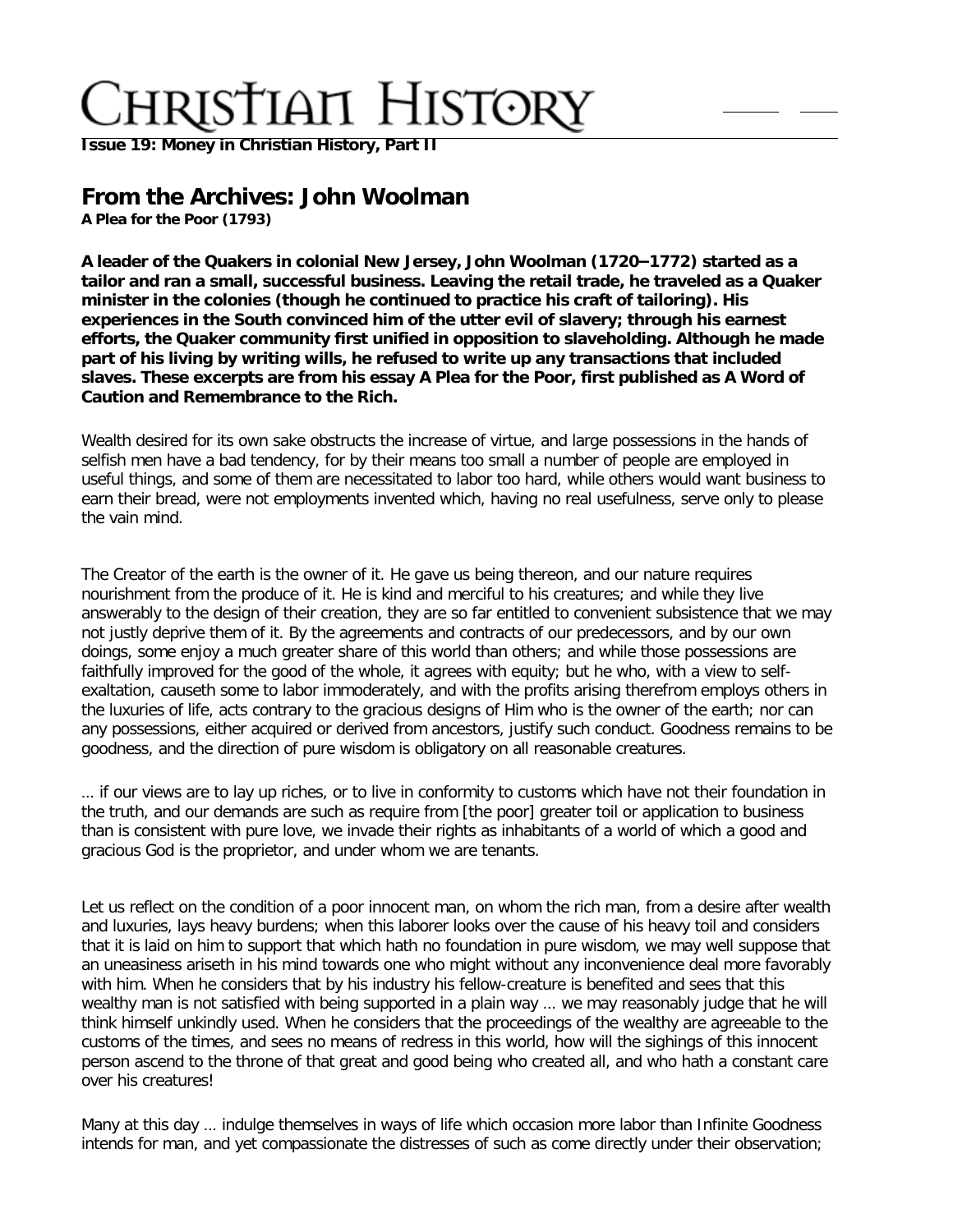were these to change circumstances awhile with their laborers . . . I believe many of them would embrace a less expensive life, and would lighten the heavy burdens of some who now labor out of their sight…. To see their fellow-creatures under difficulties to which they are in no degree accessory tends to awaken tenderness in the minds of all reasonable people; but if we consider the condition of those who are depressed in answering our demands, who labor for us out of our sight while we pass our time in fulness, and consider that much less than we demand would supply us with things really useful, what heart will not relent, or what reasonable man can refrain from mitigating that grief of which he himself is the cause, when he may do so without inconvenience?

If by our wealth we make our children great, without a full persuasion that we could not bestow it better, and thus give them power to deal hardly with others more virtuous than they, it can after death give us no more satisfaction than if by this treasure we had raised others above our own, and had given them power to oppress them.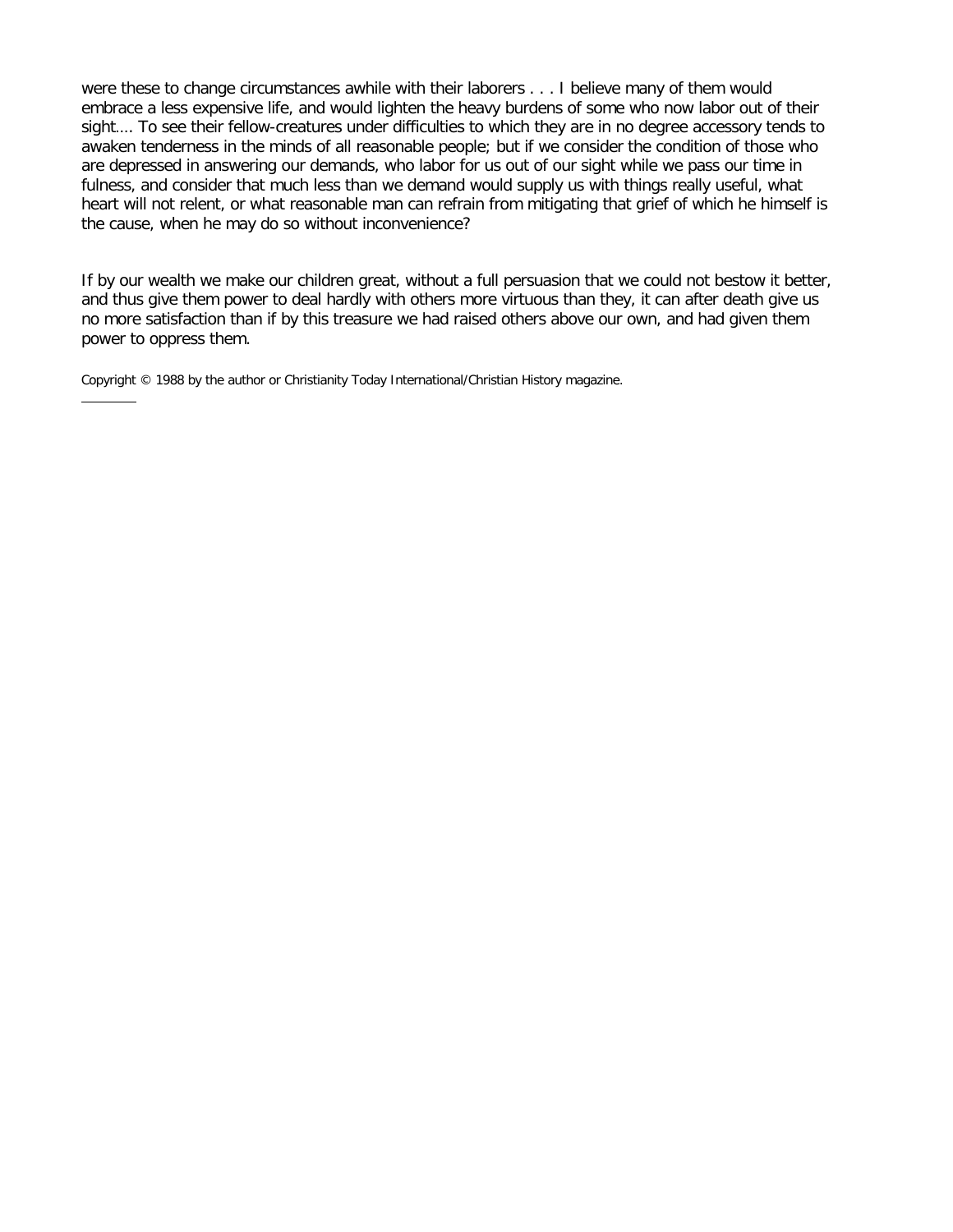# Christian Histor

**[Issue 19: Money in Christian History, Part II](http://ctlstaging/ch/cdrom/collection.html?id=329)**

### **From the Archives: Robert L. Dabney**

**Principles of Christian Economy**

**Robert Lewis Dabney (1829–1898) was one of the greatest Protestant theologians of the 19th century. A Southern Presbyterian, he was a leacher, statesman, writer, and social critic, as well as theologian, and taught at Union Seminary in Richmond, Virginia. In the American Civil War he once served as Chief of Staff to the Confederate general "Stonewall" Jackson. Dabney's contributions have been dampened partially by his vigorous defense of the pre-Civil War South's institution of slavery; however, his work, especially his Systematic Theology, has been highly regarded by scholars from Benjamin Warfield to Karl Barth.** 

When a Christian man, who has professed to dedicate himself and his all, body, soul and estate, to the highest glory of God and love of his fellow-creatures, passes by the hundreds of starving poor and degraded sinners around him, the thousands of ignorant at home, and the millions of perishing heathen, whom his money might instrumentally rescue from hell-fire, and sells for a song his safe, strong, comfortable family carriage, and expends hundreds in procuring another, because his rich neighbor is about to outstrip him in this article of equipage; or when he sacrifices his plate and china to buy new at great cost, because the style of the old was a little past; or when he pulls down his commodious dwelling to expend thousands in building another, because the first was unfashionable; is not this sinful waste? When hundreds and thousands of God's money are abstracted from the wants of a perishing world, for which the Son of God died, to purchase the barbaric finery of jewelry, as offensive to good taste as to Christian economy, jewelry which keeps out no cold blast in winter, and no scorching heat in summer, which fastens no needful garment and promotes no bodily comfort, is not this extravagance? When large sums of money are expended on exotics not half so pretty as a clover blossom nor so fragrant as a common apple-tree flower, whose only merit is that no other lady in town has obtained one, what is this but extravagance? We are deeply convinced that if our principle of self-dedication were honestly carried through the usages and indulgences of fashionable society, a multitude of common superfluities would be cut off. Indeed, we doubt not that the depth to which it would cut, and the extent to which it would convict the fashionable Christian world of delinquency, would be the grand argument against it.

In a word, the awakening of the Christian conscience of the church to the truth, and to its duty, would reduce all Christians to a life of comfortable simplicity, embellished, among those who possessed taste, by natural and inexpensive elegance, and all else would be retrenched. The whole of that immense wealth now sacrificed to luxury would be laid on the altar of religious benevolence, or devoted to works of public utility. The real politeness and true refinements of life would be only promoted by the change. Every useful branch of education, all training by which mind and body are endued with a higher efficiency for God's service, would be secured, cost what it might. Every truly ennobling taste would receive a simple and natural cultivation. But the material luxuries and adornments of life would be sternly retrenched, and Christian society would be marked in dress, in equipage, in buildings, sacred and domestic, in food, and in every other sensuous gratification, by a Spartan simplicity, united with a pure and chaste decency. Wealth would be held as too sacred a trust to expend any part of it in anything which was not truly necessary to the highest glory of God in the rational and spiritual welfare of his creatures, our fellow-men.

… the extent to which the worldly conformity of the church follows on the heels of the advancing luxuries of the world, plainly indicates that something is wrong with us. Every age has added to the wealth of civilized societies, and every generation, nay, every year, the style of expenditures advances. More costly dwellings are built. What were commodious and respectable mansions a few years ago, are now dragged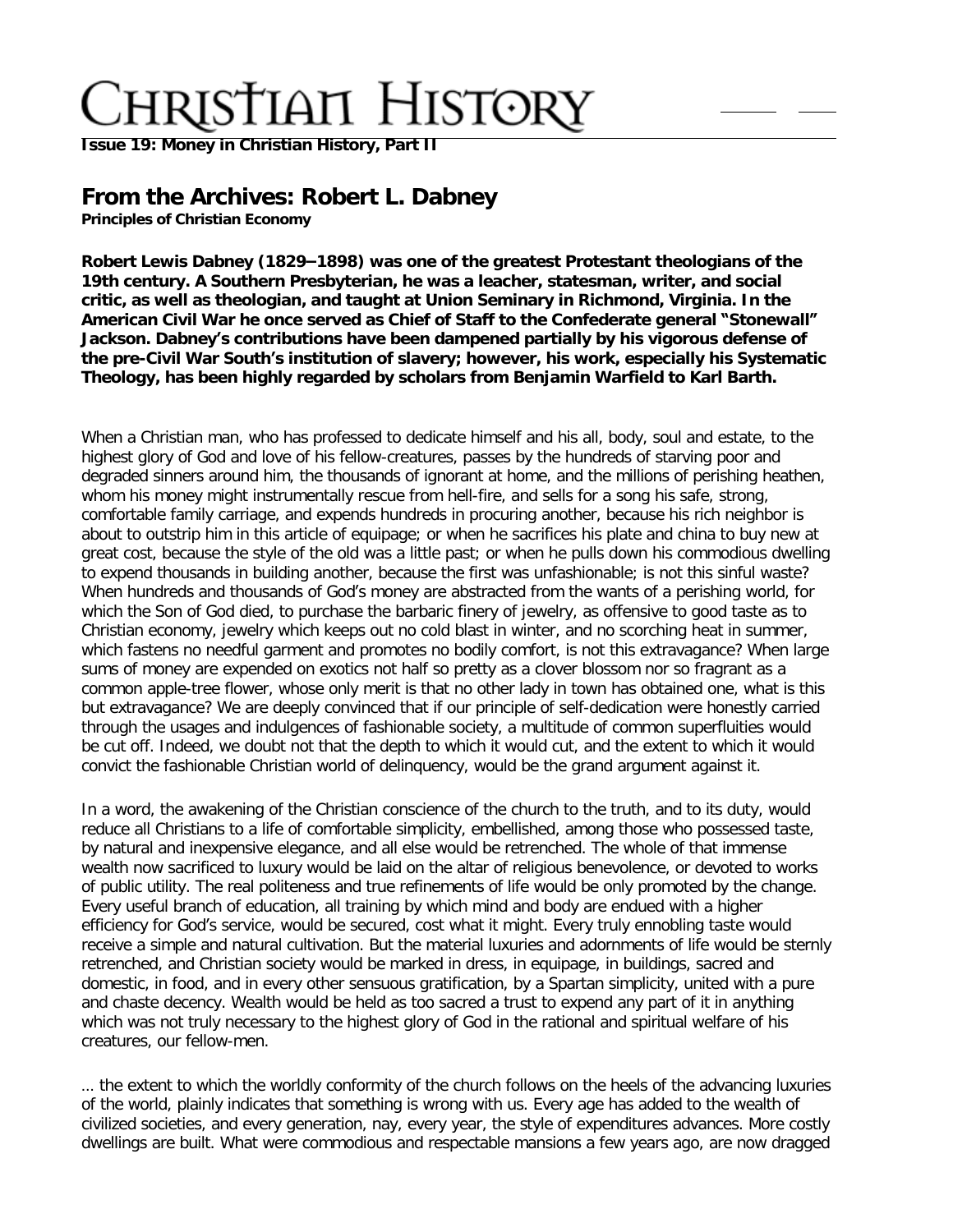away as so much rubbish; and if Providence permits our much-abused wealth still to increase, the places we now build will be pulled down to make room for the more luxurious palaces of our children. New and unheard-of indulgences are invented. What our fathers regarded as luxuries almost extravagant, we have accustomed ourselves to look upon as ordinary comforts, almost despised for their cheapness. More capricious wants are indulged; more costly articles of adornment are invented. And, as if to repudiate in the most direct and expressive mode every remnant of the obligations of sobriety, **costliness** has become the very element of fashion. Because the ornament is monstrously expensive, in proportion to its true utility, therefore it is sought.

Now let extravagance of expenditure take as enormous strides as it will, the indulgence of Christians follows close on its heels. No species of adornment, however outrageously wasteful; no imaginary indulgence, however capricious, has become fashionable, but rich Christians have soon proceeded to employ it almost as commonly as the world…. And let it be observed, that those who ride on the floodtide of extravagance are not merely those inconsistent persons whose piety is under grievous suspicion on all hands, but often they are those who stand fair and are much esteemed in the church…. They will admit one extravagance after another, on the plea of usage and the customs of society, and the innocence of the particular indulgence in itself, to the utmost extent to which an apostate world may please to run in its waste of God's abused bounties. Hence it is evident that there must be an error in those principles. And let anyone attempt to go back and review them, comparing them with the principles of the Bible in order to eliminate that error, and he will find that there is no rational or scriptural stopping place short of the strict rule we have advocated.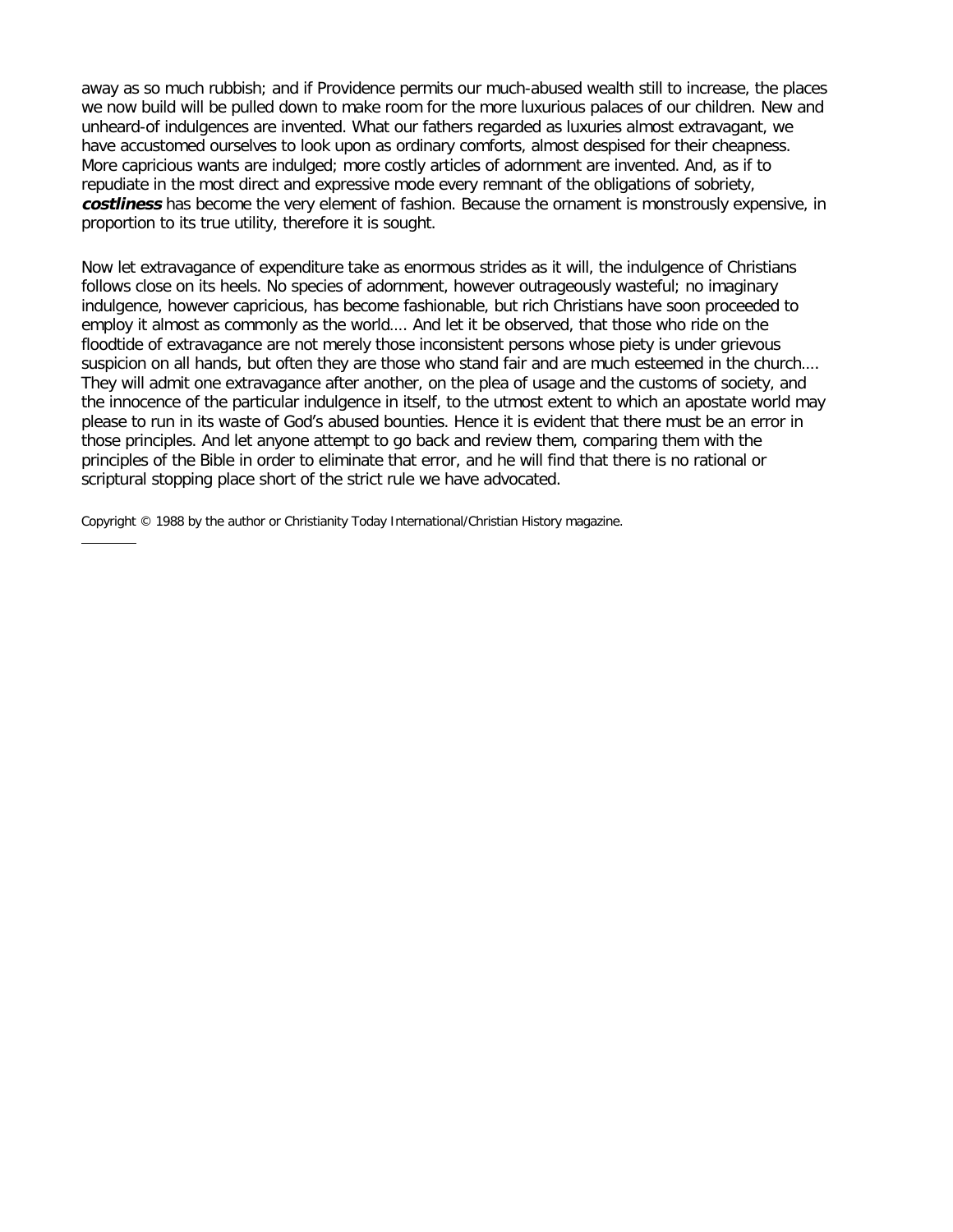# hristian Histor

**[Issue 19: Money in Christian History, Part II](http://ctlstaging/ch/cdrom/collection.html?id=329)**

### **From the Archives: Andrew Carnegie**

**The Gospel of Wealth (1900)**

**When "robber baron" Andrew Carnegie (1835–1919) retired from business life, he donated around \$350 million to philanthropic causes. From his "rather successful" business enterprises he donated huge sums to and towards universities, libraries, institutes, churches, foundations, etc. For Carnegie, "the surplus wealth of the few will become, in the best sense, the property of the many."**

Rich men should be thankful for one inestimable boon. They have it in their power during their lives to busy themselves in organizing benefactions from which the masses of their fellows will derive lasting advantage, and thus dignify their own lives. The highest life is probably to be reached, not by such imitation of the life of Christ as Count Tolstoi gives us, but while animated by Christ's spirit by recognizing the changed conditions of this age, and adopting modes of expressing this spirit suitable to the changed conditions under which we live, still laboring for the good of our fellows, which was the essence of his life and teaching, but laboring in a different means.

This, then, is held to be the duty of the man of wealth: To set an example of modest, unostentatious living, shunning display or extravagance; to provide moderately for the legitimate wants of those dependent upon him; and, after doing so, to consider all surplus revenues which come to him simply as trust funds, which he is called upon to administer… to produce the most beneficial results for the community. (Originally entitled, **Wealth**, in North American Review, 1889)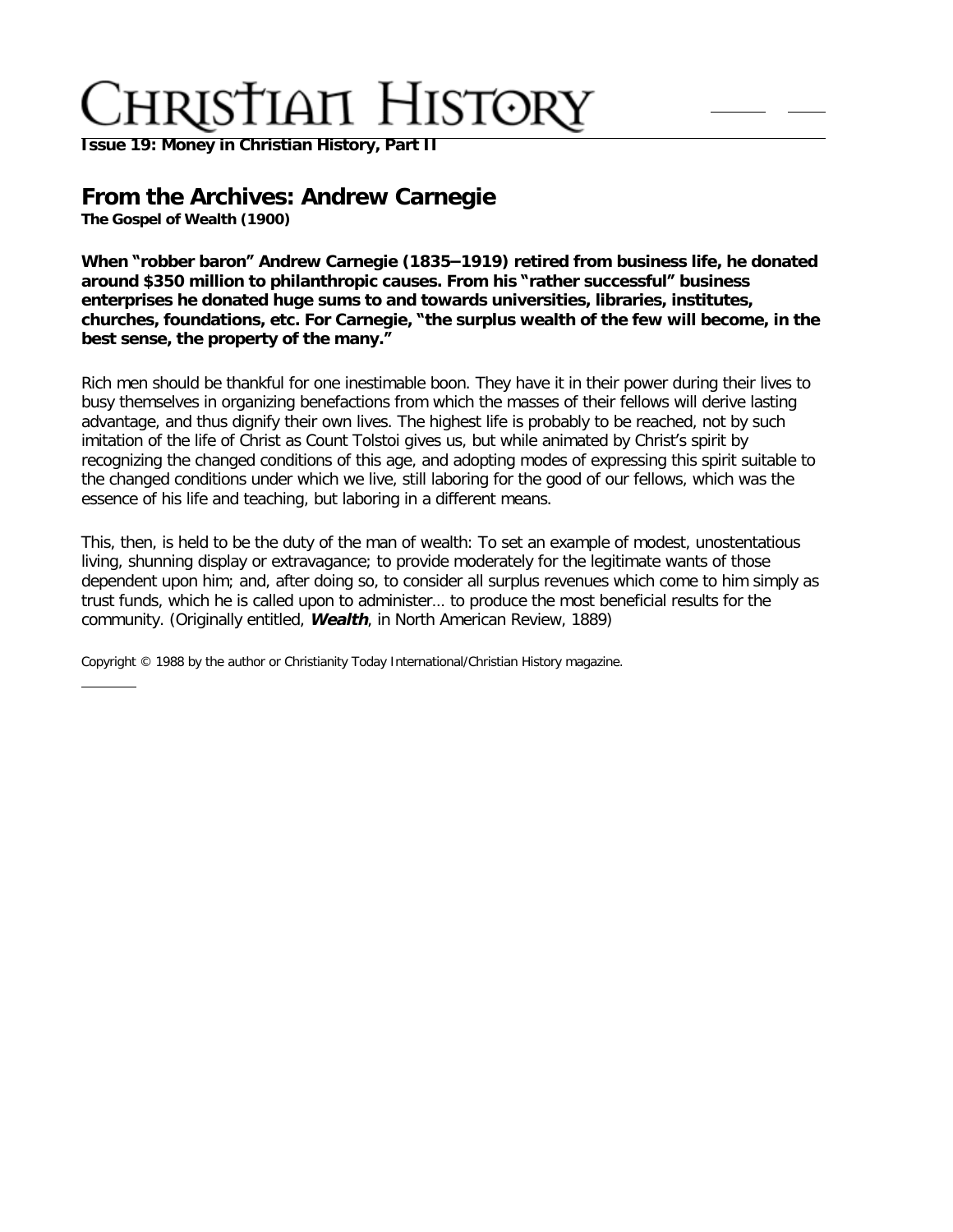# Christian Histor

**[Issue 19: Money in Christian History, Part II](http://ctlstaging/ch/cdrom/collection.html?id=329)**

### **From the Archives: Dietrich Bonhoeffer**

**This 20th-century German scholar urged Christians to follow Christ whatever the cost. Returning to his native Germany from Union Seminary in New York, Bonhoeffer (1906– 1945) dared to oppose Adolf Hitler. He was arrested, imprisoned, and executed for his association with a plot to murder Hitler. This section a commentary on Matthew 6:19–24, comes from his most famous work, The Cost of Discipleship.**

Jesus does not forbid the possession of property in itself. He was man, he ate and drank like his disciples, and thereby sanctified the good things of life. These necessities, which are consumed in use and which meet the legitimate requirements of the body, are to be used by the disciples with thankfulness. Earthly goods are given to be used, not to be collected. In the wilderness God gave Israel the manna every day, and they had no need to worry about food and drink. Indeed, if they kept any of the manna over until the next day, it went bad. In the same way, the disciple must receive his portion from God every day. If he stores it up as a permanent possession, he spoils not only the gift, but himself as well, for he sets his heart on accumulated wealth, and makes it a barrier between himself and God. Where our treasure is, there is our trust, our security, our consolation and our God. Hoarding is idolatry.

But where are we to draw the line between legitimate use and unlawful accumulation? Let us reverse the word of Jesus and our question is answered: "Where thy heart is, there shall thy treasure be also." Our treasure may of course be small and inconspicuous, but its size is immaterial; it all depends on the heart, on ourselves. And if we ask how we are to know where our hearts are, the answer is just as simple—everything which hinders us from loving God above all things and acts as a barrier between ourselves and our obedience to Jesus is our treasure, and the place where our heart is.

If our hearts are entirely given to God, it is clear that we **cannot** serve two masters; it is simply impossible—at any rate all the time we are following Christ. It would of course be tempting to show how far we had advanced in the Christian life by endeavoring to serve two masters and giving each his due, both God and Mammon. Why should we not be happy children of the world just because we are the children of God? After all, do we not rejoice in his good gifts, and do we not receive our treasures as a blessing from him? No, God and the world, God and its goods are incompatible, because the world and its goods make a bid for our hearts, and only when they have won them do they become what they really are. That is how they thrive, and that is why they are incompatible with allegiance to God. Our hearts have room only for one all-embracing devotion, and we can only cleave to one Lord. Every competitor to that devotion must be hated. As Jesus says, there is no alternative either we love God or we hate him.